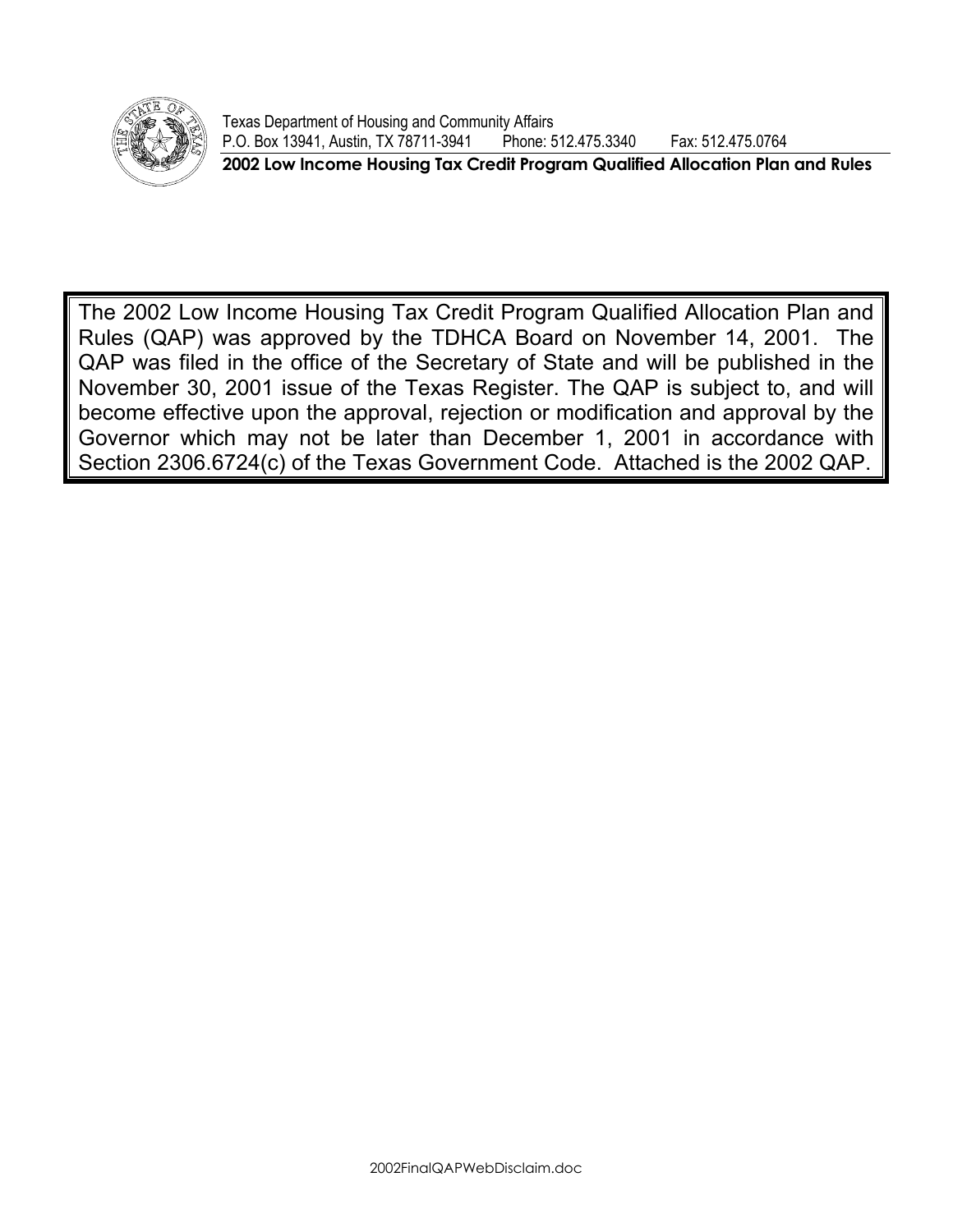

Texas Department of Housing and Community Affairs P.O. Box 13941, Austin, TX 78711-3941 Phone: 512.475.3340 Fax: 512.475.0764

**2002 Low Income Housing Tax Credit Program Qualified Allocation Plan and Rules** 

| §49.4. APPLICATION SUBMISSION; PRE-APPLICATION SUBMISSION; UNACCEPTABLE             |  |
|-------------------------------------------------------------------------------------|--|
| APPLICATIONS; AVAILABILITY OF PRE-APPLICATION AND APPLICATION; CONFIDENTIAL         |  |
| INFORMATION; REQUIRED APPLICATION NOTIFICATIONS AND RECEIPT OF PUBLIC COMMENT;      |  |
| <b>BOARD RECOMMENDATIONS; BOARD DECISIONS; COMMITMENT NOTICES AND DETERMINATION</b> |  |
| NOTICES; BOARD REEVALUATION; APPEALS PROCESS; WAITING LIST; AGREEMENTS AND          |  |
| ELECTION STATEMENT; COST CERTIFICATION AND CARRYOVER FILINGS; LURA.  9              |  |
| §49.5. INELIGIBLE AND DISQUALIFIED APPLICATIONS; DEBARMENT FROM PROGRAM             |  |
|                                                                                     |  |
|                                                                                     |  |
| §49.7. PRE-APPLICATION EVALUATION PROCESS AND CRITERIA; APPLICATION EVALUATION      |  |
| PROCESS; EVALUATION FACTORS; TIE BREAKER CRITERIA; THRESHOLD CRITERIA; SELECTION    |  |
| <b>CRITERIA; CREDIT AMOUNT; LIMITATIONS ON THE SIZE OF DEVELOPMENTS; TAX EXEMPT</b> |  |
| <b>BOND FINANCED DEVELOPMENTS; ADHERENCE TO OBLIGATIONS; AMENDMENT OF</b>           |  |
|                                                                                     |  |
|                                                                                     |  |
| §49.9. MARKET STUDY REQUIREMENTS; CONCENTRATION; AND ENVIRONMENTAL SITE             |  |
|                                                                                     |  |
|                                                                                     |  |
|                                                                                     |  |
|                                                                                     |  |
|                                                                                     |  |
| §49.14. MANNER AND PLACE OF FILING APPLICATIONS AND OTHER REQUIRED DOCUMENTATION.   |  |
|                                                                                     |  |
|                                                                                     |  |
|                                                                                     |  |
|                                                                                     |  |
| §49.18. DEADLINES FOR ALLOCATION OF LOW INCOME HOUSING TAX CREDITS 50               |  |

## **§49.1 Scope.**

(a) Purpose. The Rules in this chapter apply to the allocation by the Texas Department of Housing and Community Affairs (the Department) of certain low income housing tax credits authorized by applicable federal income tax laws. The Internal Revenue Code of 1986, §42, as amended, provides for credits against federal income taxes for owners of qualified low income rental housing Developments. That section provides for the allocation of the available tax credit amount by state housing credit agencies. Pursuant to Executive Order AWR-91-4 (June 17, 1991), the Department was authorized to make housing credit allocations for the State of Texas. As required by the Internal Revenue Code, §42(m)(1), the Department developed a Qualified Allocation Plan (QAP) which is set forth in §§49.1 through 49.18 of this title. Sections in this chapter establish procedures for applying for and obtaining an allocation of the low income housing tax credit, along with ensuring that the proper threshold criteria, selection criteria, priorities and preferences are followed in making such allocations.

(b) Program Statement. The Department shall administer the program to encourage the development and preservation of appropriate types of rental housing for households that have difficulty finding suitable, affordable rental housing in the private marketplace; maximize the number of suitable, affordable residential rental units added to the state's housing supply; prevent losses for any reason to the state's supply of suitable, affordable residential rental units by enabling the rehabilitation of rental housing or by providing other preventive financial support; and provide for the participation of forprofit organizations and provide for and encourage the participation of nonprofit organizations in the acquisition, development and operation of affordable housing developments in rural and urban communities.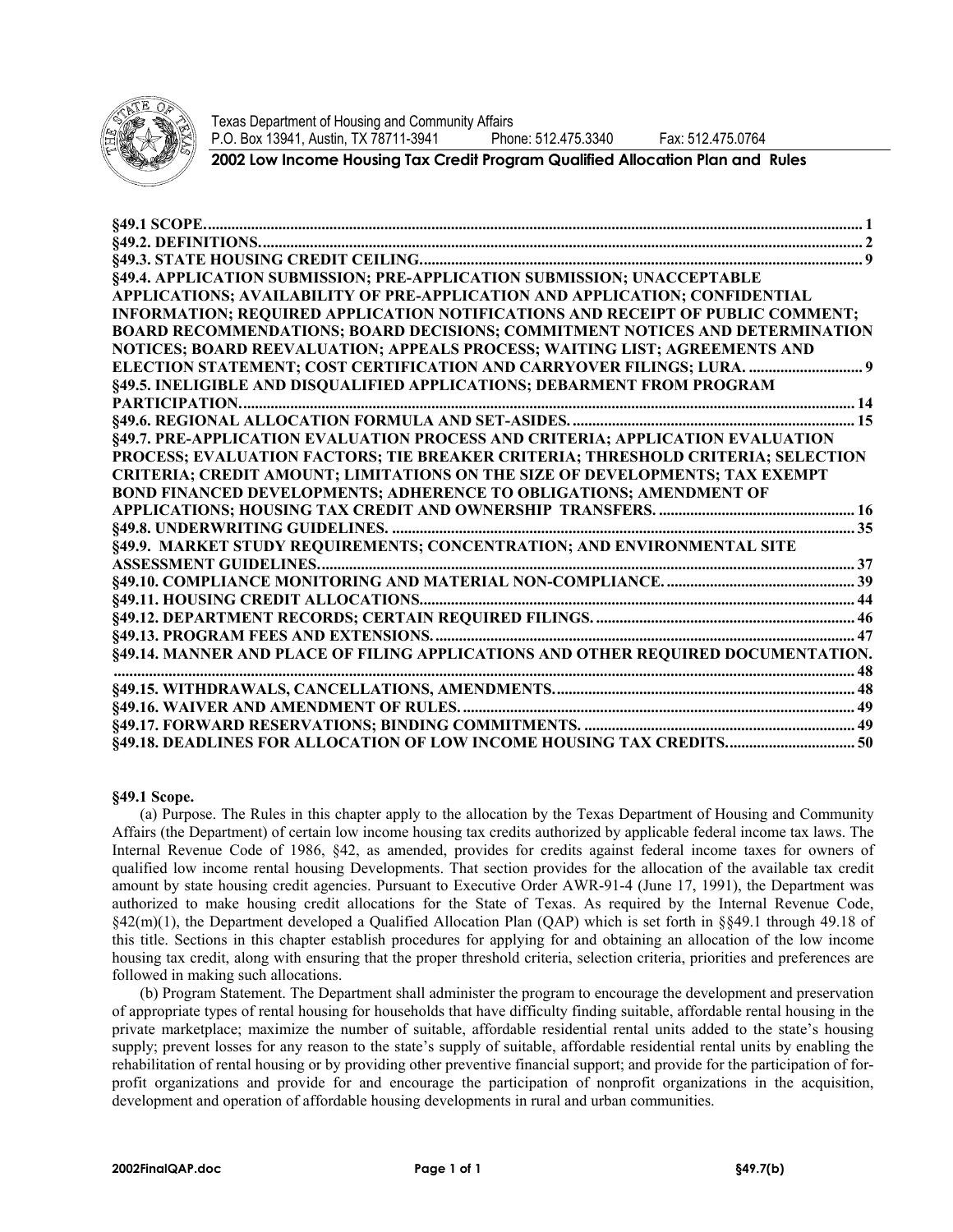#### **Texas Department of Housing and Community Affairs**

(c) Allocation Goals. It shall be the goal of this Department and the Board, through these provisions, to encourage diversity through broad geographic allocation of tax credits within the state and to promote maximum utilization of the available tax credit amount. The criteria utilized to realize this goal is described in §49.7 (a) through (f) of this title.

(d) Utilization of Historically Underutilized Businesses. It is the policy of the Department to encourage the use of Historically Underutilized Businesses (HUBs) in the tax credit program as developers, general partners and members of a development team. In response to this policy, all Applicants are required to make a good faith effort to ensure maximum HUB participation in the program. The Department will require the Applicant to identify the HUBs that will be used in the development and/or continuous operation of the Development. The Department will also request information pertaining to the use of HUBs in the actual development of the Development at the time of final allocation of tax credits, pursuant to §49.11(f) of this title.

(e) Coordination with Rural Agencies. To assure maximum utilization and optimum geographic distribution of tax credits in rural areas, and to achieve increased sharing of information, reduction of processing procedures, and fulfillment of Development compliance requirements in rural areas, the Department:

(1) has entered into a Memorandum of Understanding (MOU) with the Rural Development services of the United States Department of Agriculture serving the State of Texas (TxRD-USDA) to coordinate on existing, rehabilitated, and new construction housing Developments financed by TxRD-USDA; and

(2) will jointly administer the Rural Set-Aside with the Texas Office of Rural Community Affairs (ORCA). Upon its creation, and once it has become operational, ORCA will assist in developing all Threshold, Selection and Underwriting Criteria applied to Applications eligible for the Rural Set-Aside. The Criteria will be approved by that Agency. To ensure that the Rural Set-Aside receives a sufficient volume of eligible Applications, the Department and ORCA shall jointly implement outreach, training, and rural area capacity building efforts.

(f) Memorandum of Understanding (MOU) with the United States Department of Housing and Urban Development (HUD) regarding the 911 Subsidy Layering Review. The Department and HUD shall enter into a MOU regarding the Subsidy Layering Review of the sources and uses of funds in Developments receiving tax credits and HUD Housing Assistance.

### **§49.2. Definitions.**

The following words and terms, when used in this chapter, shall have the following meanings, unless the context clearly indicates otherwise.

(1) Adaptive Reuse Development – A Development such as a hotel or dormitory that is proposed for conversion as permanent housing under the tax credit program.

(2) Administrative Deficiencies - The absence of information or documents from the Application which are essential to a thorough review and scoring of the Development. If an Application contains deficiencies which, in the determination of the Department staff, represent the need for clarification of information submitted at the time of the Application, the Department staff shall request correction of such Administrative Deficiencies. The Department staff shall provide this request in the form of a facsimile and a telephone call to the Applicant advising that such a request has been transmitted. Potential Administrative Deficiencies which may be corrected include, but are not limited to, incorrect calculation of the Development's unit mix, gross and net rentable areas, or the submission of exhibits that contain incomplete or conflicting information. If such Administrative Deficiencies are not corrected to the satisfaction of the Department within three business days of the deficiency notice date, then five points shall be deducted from the Selection Criteria score for each additional day the deficiency remains uncorrected. If such deficiencies are not corrected within five business days from the deficiency notice date, then the Application shall be terminated. The time period for responding to a deficiency notice begins at the start of the business day following the deficiency notice date. Deficiency notices may be sent to an Applicant prior to or after the end of the Application Acceptance Period. The correction of Administrative Deficiencies may not include changes in the Development Team, the Development configuration, or any other matters affecting the evaluation of the Application under §49.7(e) of this title.

(3) Affiliate - An individual, corporation, partnership, joint venture, limited liability company, trust, estate, association, cooperative or other organization or entity of any nature whatsoever that directly, or indirectly through one or more intermediaries, controls, is controlled by, or is under common control with any other Person, and specifically shall include parents or subsidiaries.

(4) Agreement and Election Statement - A document in which the Development Owner elects, irrevocably, to fix the applicable credit percentage with respect to a building or buildings, as that in effect for the month in which the Department and the Development Owner enter into a binding agreement as to the housing credit dollar amount to be allocated to such building or buildings.

(5) Applicable Fraction - The fraction used to determine the Qualified Basis of the qualified low income building, which is the smaller of the Unit fraction or the floor space fraction, all determined as provided in the Code,  $§42(c)(1)$ .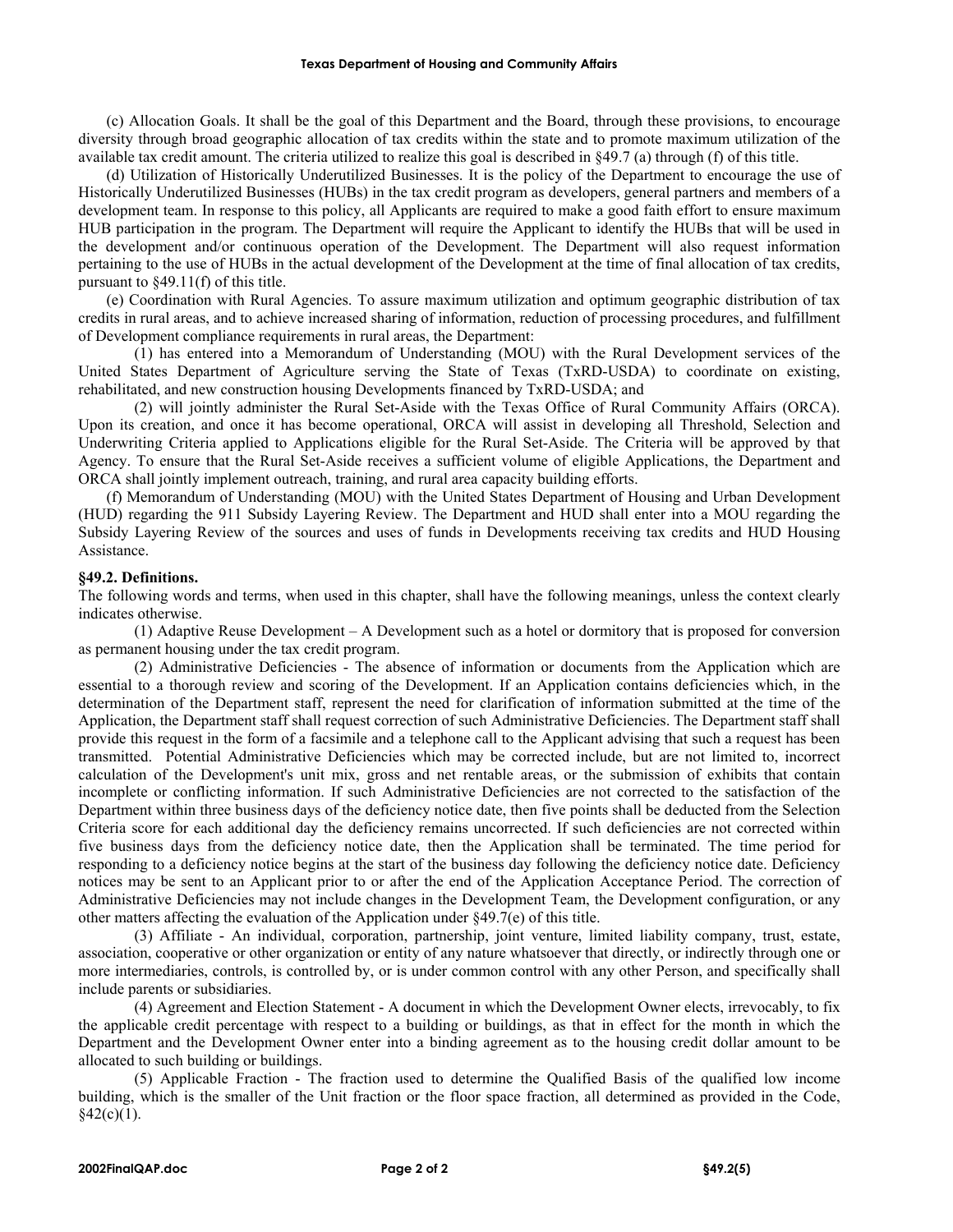(6) Applicable Percentage - The percentage used to determine the amount of the low income housing tax credit, as defined more fully in the Code, §42(b). For purposes of the Application, the Applicable Percentage will be projected at 10 basis points above the greater of:

(A) the current applicable percentage, or

(B) the trailing 1-year , 2-year or 3-year average rate in effect during the month in which the Application is submitted to the Department.

(7) Applicant - Any Person or Affiliate of a Person who files a Pre-Application or an Application with the Department requesting a housing tax credit allocation. For purposes hereof, the Applicant is sometimes referred to as the "housing sponsor."

(8) Application - An application, in the form prescribed by the Department, filed with the Department by an Applicant, including any exhibits or other supporting material.

(9) Application Acceptance Period - That period of time during which Applications for either a Housing Credit Allocation from the State Housing Credit Ceiling or a Determination Notice for Tax Exempt Bond Developments may be submitted to the Department as more fully described in §49.14 of this title.

(10) Application Log – A form containing at least the information required by §49.12(b) of this title.

(11) Application Round - The period beginning on the date the Department begins accepting applications and continuing until all available credits from the State Housing Credit Ceiling (as stipulated by the Department) are allocated, but not extending past the last day of the calendar year.

(12) Application Submission Procedures Manual - The manual produced and amended from time to time by the Department which sets forth procedures, forms, and guidelines for the filing of Pre-Applications and Applications for low income housing tax credits.

(13) Area Median Gross Income (AMGI) – Area median gross household income, as determined for all purposes under and in accordance with the requirements of the Code, §42.

(14) At-Risk Development – a development that:

(A) receives the benefit of a subsidy in the form of a below-market interest rate loan, interest rate reduction, rental subsidy, Section 8 housing assistance payment, rental supplement payment, or rental assistance payment under the following federal laws, as applicable:

(i) Sections  $221(d)(3)$ , (4) and (5), National Housing Act (12 U.S.C. Section 1715l);

(ii) Section 236, National Housing Act (12 U.S.C. Section 1715z-1);

(iii) Section 202, Housing Act of 1959 (12 U.S.C. Section 1701q);

(iv) Section 101, Housing and Urban Development Act of 1965 (12 U.S.C. Section 1701s);

(v) any project-based assistance authority pursuant to Section 8 of the U.S. Housing Act of 1937; or

(vi) Sections 514, 515, 516, and 538 Housing Act of 1949 (42 U.S.C. Sections 1484, 1485, and 1486);

and

(B) is subject to the following conditions:

(i) the stipulation to maintain affordability in the contract granting the subsidy is nearing expiration (expiration will occur within two calendar years); or

(ii) the federally insured mortgage on the development is eligible for prepayment or is nearing the end of its mortgage term (the term will end within two calendar years).

(15) Beneficial Owner - A "Beneficial Owner" means:

(A) Any Person who, directly or indirectly, through any contract, arrangement, understanding, relationship or otherwise has or shares;

(i) voting power which includes the power to vote, or to direct the voting as any other Person or the securities thereof; and/or

(ii) investment power which includes the power to dispose, or direct the disposition of, any Person or the securities thereof.

(B) Any Person who, directly or indirectly, creates or uses a trust, proxy, power of attorney, pooling arrangement or any other contract, arrangement or device with the purpose or effect of divesting such Person of Beneficial Ownership (as defined herein) of a security or preventing the vesting of such Beneficial Ownership as part of a plan or scheme to evade inclusion within the definitional terms contained herein; and

(C) Any Person who has the right to acquire Beneficial Ownership during the Compliance Period, including but not limited to any right to acquire any such Beneficial Ownership:

(i) through the exercise of any option warrant or right,

(ii) through the conversion of a security,

(iii) pursuant to the power to revoke a trust, discretionary account or similar arrangement, or

(iv) pursuant to the automatic termination of a trust, discretionary account, or similar arrangement.

(D) Provided, however, that any Person who acquires a security or power specified in clauses (i), (ii) or (iii) of subparagraph (C) of this paragraph, with the purpose or effect of changing or influencing the control of any other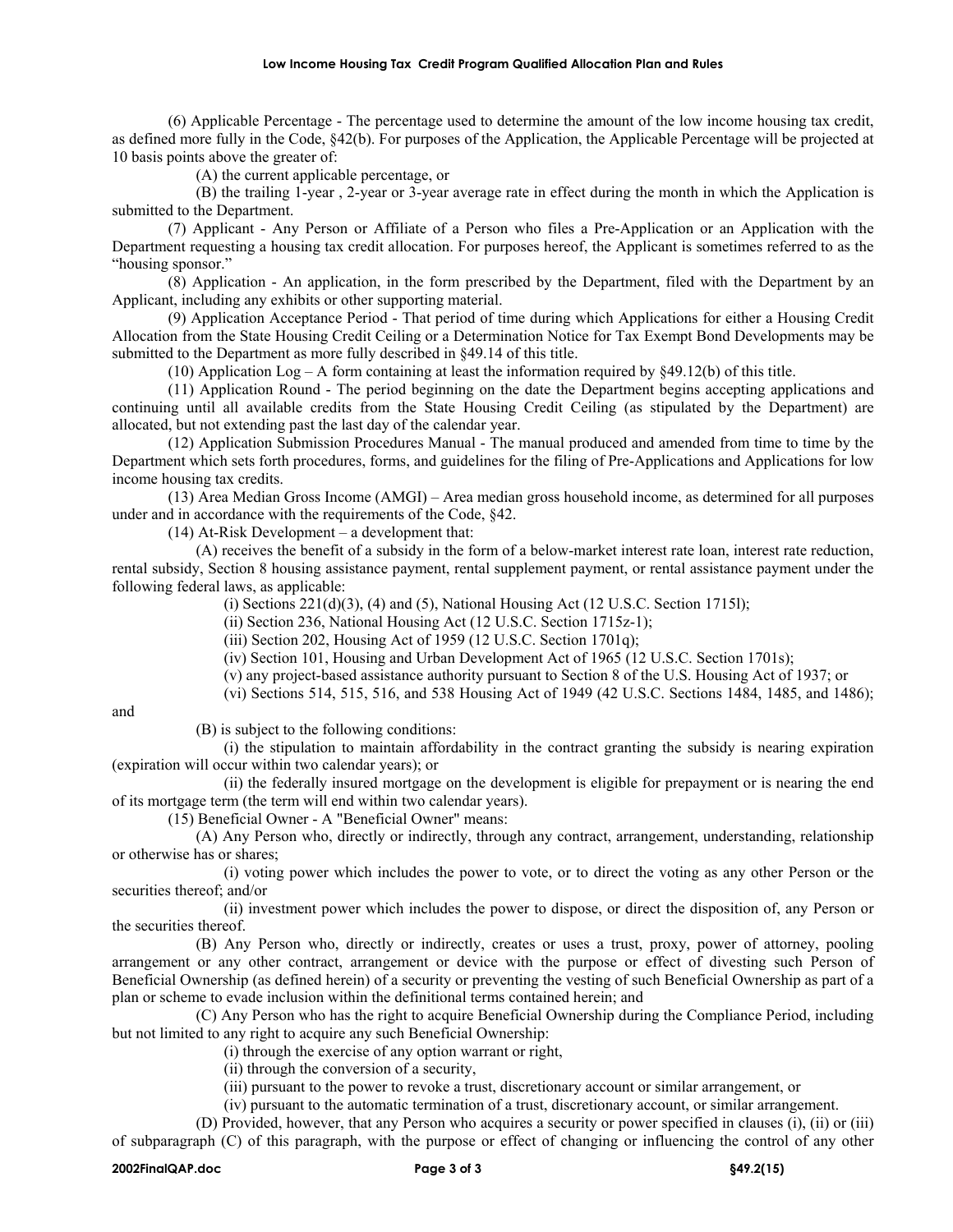Person, or in connection with or as a participant in any transaction having such purpose or effect, immediately upon such acquisition is deemed to be the Beneficial Owner of the securities which may be acquired through the exercise or conversion of such security or power. Any securities not outstanding which are subject to options, warrants, rights or conversion privileges as deemed to be outstanding for the purpose of computing the percentage of outstanding securities of the class owned by such Person but are not deemed to be outstanding for the purpose of computing the percentage of the class by any other Person.

(16) Board - The governing Board of Directors of the Department.

(17) Carryover Allocation - An allocation of current year tax credit authority by the Department pursuant to the provisions of the Code, §42(h)(1)(E) and Treasury Regulations, §1.42-6.

(18) Carryover Allocation Document - A document issued by the Department to a Development Owner pursuant to §49.4(n) of this title.

(19) Carryover Allocation Procedures Manual - The manual produced and amended from time to time by the Department which sets forth procedures, forms, and guidelines for filing Carryover Allocation requests.

(20) Code - The Internal Revenue Code of 1986, as amended from time to time, together with any applicable regulations, rules, rulings, revenue procedures, information statements or other official pronouncements issued thereunder by the United States Department of the Treasury or the Internal Revenue Service.

(21) Colonia -An unincorporated community located within 150 miles of the Texas-Mexico border, or a city or town within said 150 mile region with a population of less than 10,000 according to the latest U.S. Census, that has a majority population composed of individuals and families of low and very low income, who lack safe, sanitary and sound housing, together with basic services such as potable water, adequate sewage systems, drainage, streets and utilities, all as determined by the Department.

(22) Commitment Notice - A notice issued by the Department to a Development Owner pursuant to §49.4(i) of this title and also referred to as the "commitment."

(23) Compliance Period - With respect to a building, the period of 15 taxable years, beginning with the first taxable year of the Credit Period pursuant to the Code, §42(i)(1).

(24) Control - (including the terms "controlling," "controlled by", and/or "under common control with") the possession, directly or indirectly, of the power to direct or cause the direction of the management and policies of any Person, whether through the ownership of voting securities, by contract or otherwise, including specifically ownership of more than 50% of the general partner interest in a limited partnership, or designation as a managing general partner or the managing member of a limited liability company.

(25) Cost Certification Procedures Manual - The manual produced and amended from time to time by the Department which sets forth procedures, forms, and guidelines for filing requests for IRS Form(s) 8609 for Developments placed in service under the Low Income Housing Tax Credit Program.

(26) Credit Period - With respect to a building within a Development, the period of ten taxable years beginning with the taxable year the building is placed in service or, at the election of the Development Owner, the succeeding taxable year, as more fully defined in the Code,  $§42(f)(1)$ .

(27) Department - The Texas Department of Housing and Community Affairs, a public and official governmental Department of the State of Texas created and organized under the Texas Department of Housing and Community Affairs Act, Texas Government Code, Chapter 2306 and Texas Civil Statutes, Article 4413(501) as amended by the 73rd Legislature, Chapter 725 and 141.

(28) Determination Notice - A notice issued by the Department to the Owner of a Tax Exempt Bond Development which states that the Development may be eligible to claim low income housing tax credits without receiving an allocation of credits from the State Housing Credit Ceiling because it satisfies the requirements of this QAP; sets forth conditions which must be met by the Development before the Department will issue the IRS Form(s) 8609 to the Development Owner; and specifies the amount of tax credits necessary for the financial feasibility of the Development and its viability as a qualified low income housing Development throughout the Credit Period.

(29) Development – A proposed qualified low income housing Development, for purposes of the Code,  $\S42(g)$ , that consists of one or more buildings containing multiple Units, and that, if the Development shall consist of multiple buildings, is financed under a common plan and is owned by the same Person for federal tax purposes, and the buildings of which are either:

(A) located on a single site or contiguous site; or

(B) located on scattered sites and contain only rent-restricted units.

(30) Development Consultant - Any Person (with or without ownership interest in the Development) who provides professional services relating to the filing of an Application, Carryover Allocation Document, and/or cost certification documents.

(31) Development Owner – Any Person or Affiliate of a Person who owns or proposes a Development or expects to acquire control of a Development under a purchase contract approved by the Department.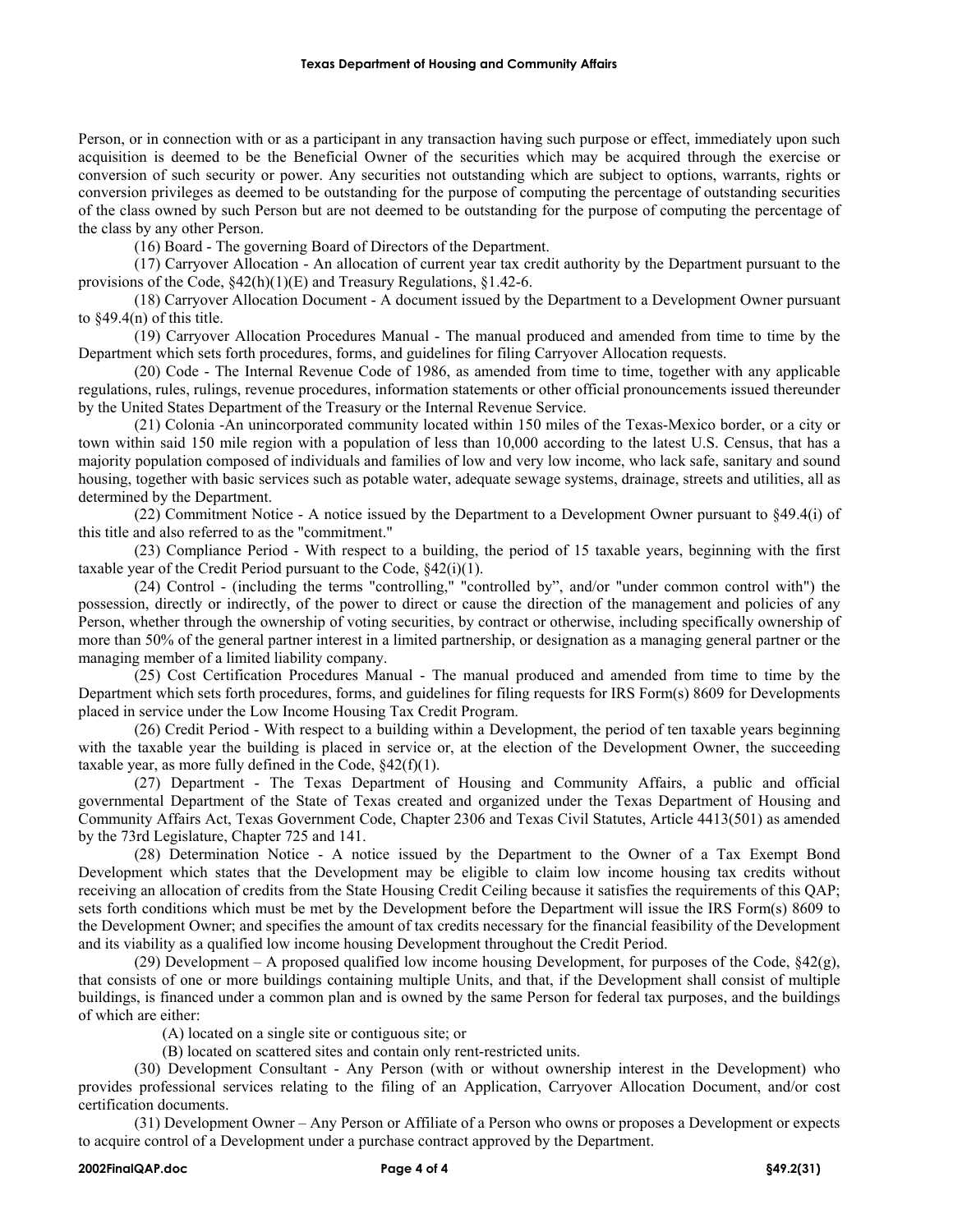(32) Development Team - All Persons or Affiliates thereof which play(s) a material role in the development, construction, rehabilitation, management and/or continuing operation of the subject Property, which will include any consultant(s) hired by the Applicant for the purpose of the filing of an Application for low income housing tax credits with the Department.

(33) Economically Distressed Area - An area in which the water supply or wastewater systems are inadequate to meet minimal state standards; the financial resources are inadequate to provide services to meet those needs; and there was an established residential subdivision on June 1, 1989, as defined by the Texas Water Development Board.

(34) Eligible Basis - With respect to a building within a Development, the building's Eligible Basis as defined in the Code, §42(d).

(35) Executive Award and Review Advisory Committee ("The Committee") – A Departmental committee that will make funding and allocation recommendations to the Board based upon the evaluation of an Application in accordance with the housing priorities as set forth in §2306 of the Texas Government Code, and as set forth herein, and the ability of an Applicant to meet those priorities. The Committee will be composed of the executive director, the administrator of each of the Department's programs, and one representative from each of the Department's planning, underwriting, and compliance functions.

(36) Extended Low Income Housing Commitment - An agreement between the Department, the Development Owner and all successors in interest to the Development Owner concerning the extended low income housing use of buildings within the Development throughout the extended use period as provided in the Code, §42(h)(6). The Extended Low Income Housing Commitment with respect to a Development is expressed in the LURA applicable to the Development.

(37) General Contractor - One who contracts for the construction, or rehabilitation of an entire building or Development, rather than a portion of the work. The General Contractor hires subcontractors, such as plumbing contractors, electrical contractors, etc., coordinates all work, and is responsible for payment to the said subcontractors. This party may also be referred to as the "contractor."

(38) General Developments - Any Development which is not a Qualified Nonprofit Development or is not under consideration in the Rural, At-Risk Development or Elderly set-asides as such terms are defined by the Department.

(39) General Pool - The pool of credits that have been returned or recovered from prior years' allocations or the current year's Commitment Notices after the Board has made its initial allocation of the current year's available credit ceiling. General pool credits will be used to fund Applications on the waiting list without regard to set-aside except for the 10% Nonprofit Set-Aside allocation required under §42(h)(5) of the Code.

(40) Governmental Entity - Includes federal or state agencies, departments, boards, bureaus, commissions, authorities, and political subdivisions, special districts and other similar entities.

(41) Highrise Urban Infill Development – a Development comprised of three or more stories that is located within a central business district or its immediate environs or in inner-city neighborhoods characterized by documented higher than average land costs and higher density. For a building or buildings with more than three stories, an elevator must be included in the construction of any building within such Development.

(42) Historic Development – A residential Development that has received a historic property designation by a federal, state or local government entity.

(43) Historically Underutilized Businesses (HUB) – Any entity defined as an historically underutilized business with its principal place of business in the State of Texas in accordance with Chapter 2161, Texas Government Code.

(44) Housing Credit Agency - A Governmental Entity charged with the responsibility of allocating low income housing tax credits pursuant to the Code, §42. For the purposes of this title, the Department is the sole "Housing Credit Agency" of the State of Texas.

(45) Housing Credit Allocation - An allocation by the Department to a Development Owner of low income housing tax credit in accordance with §49.11 of this title.

(46) Housing Credit Allocation Amount - With respect to a Development or a building within a Development, that amount the Department determines to be necessary for the financial feasibility of the Development and its viability as a qualified low income housing Development throughout the Compliance Period and allocates to the Development.

(47) Housing Tax Credit ("tax credits") – A tax credit allocated, or for which a Development may qualify, under the low income housing tax credit program, pursuant to the Code, §42.

(48) HUD - The United States Department of Housing and Urban Development, or its successor.

(49) Ineligible Building Types - Those buildings or facilities which are ineligible, pursuant to this QAP, for funding under the tax credit program as follows:

(A) Hospitals, nursing homes, trailer parks and dormitories (or other buildings that will be predominantly occupied by Students) or other facilities which are usually classified as transient housing (other than certain specific types of transitional housing for the homeless and single room occupancy units, as provided in the Code,  $\S 42(i)(3)(B)(iii)$  and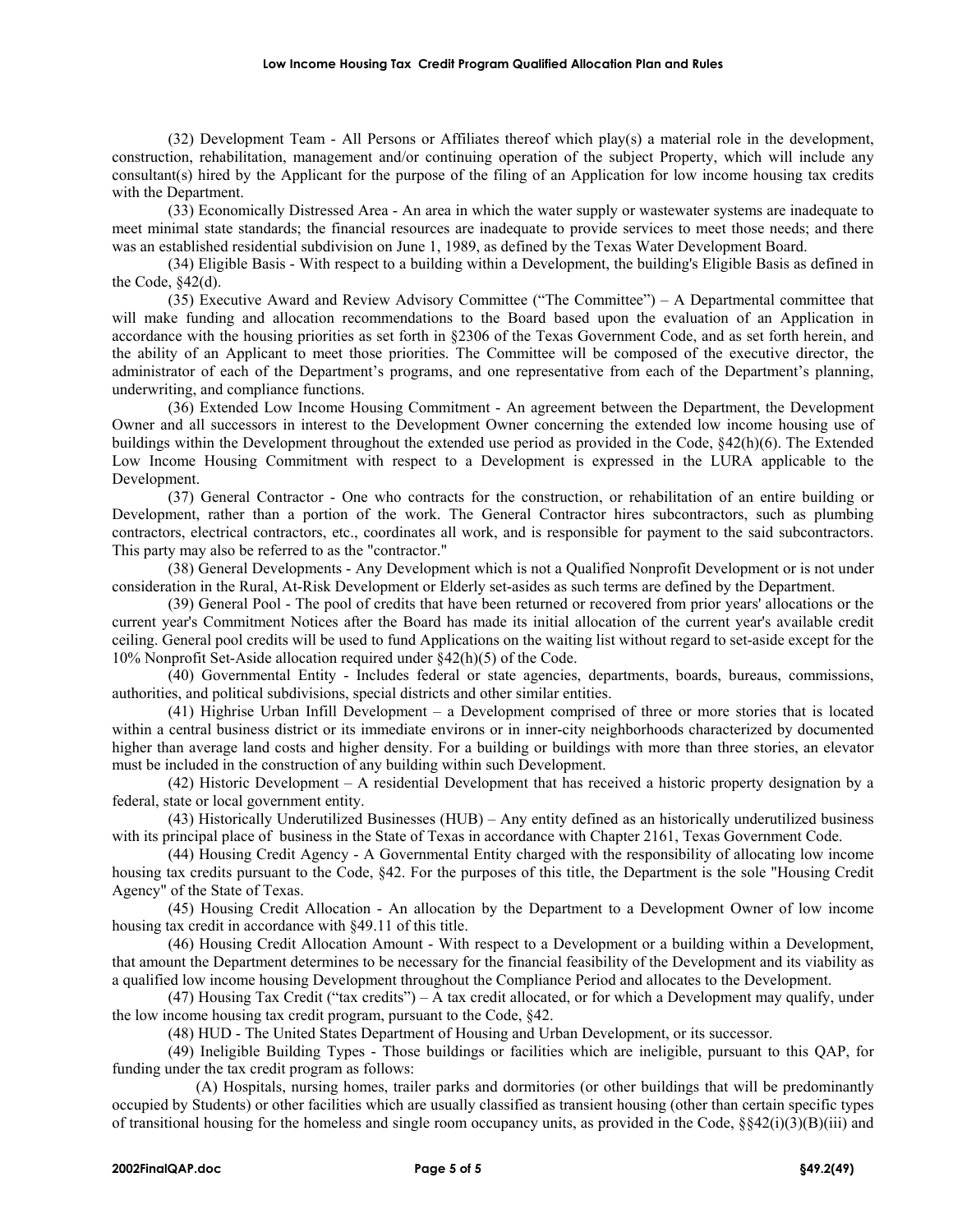(iv) are not eligible. However, structures formerly used as hospitals, nursing homes or dormitories are eligible for credits if the Development involves the conversion of the building to a non-transient multifamily residential development.

(B) Single family detached housing, duplexes, and triplexes shall not be included in tax credit developments. The only exceptions to this definition are:

(i) Any Building comprised of less than four residential Units, regardless of employee or owner occupied Units and satisfying either of the requirements listed in subclauses (I) and (II) of this clause shall not be considered to include an Ineligible Building Type.

(I) Developments with 36 units or less that are located within a city or county with a population of not more than 20,000 or 50,000, respectively; or

(II) Developments receiving a financial contribution from the local governing entity in an amount equal to or exceeding seven percent of the construction hard costs. The financial contribution can be either a capital contribution, in-kind services to the Development, or a combination of capital contribution and in-kind services. The inkind services must be above and beyond services typically provided to similar developments and must be fully documented in the form of proof of application at the time of Application, and proof of firm commitment by June 1, 2002.

(ii) An existing Rural Development that is federally assisted within the meaning of the Code, §42(d)(6)(B) and is under common ownership, management and Control shall not be considered to include an Ineligible Building Type. For qualifying federally assisted Rural Developments, construction cannot include the construction of new residential units. Rural Developments purchased from HUD will qualify as federally assisted.

(C) Any Qualified Elderly Development of two stories or more that does not include elevator service for any Units or living space above the first floor.

(50) IRS - The Internal Revenue Service, or its successor.

(51) Land Use Restriction Agreement (LURA) - An agreement between the Department and the Development Owner which is binding upon the Development Owner's successors in interest, that encumbers the Development with respect to the requirements of this title and the requirements of the Code, §42.

(52)Material Deficiencies - Deficiencies that are not eligible to be remedied pursuant to paragraph (2) of this subsection. Deficiencies caused by the omission of Threshold Criteria documentation specifically required by §49.7(e) of this title shall automatically be considered Material Deficiencies and shall be cause for termination.

(53) Material Non-Compliance - A property will be classified by the Department as being in material noncompliance status if the non-compliance score for such property is equal to or exceeds 30 points in accordance with the provisions of §49.5(b)(6) and under the methodology and point system set forth in §49.10 of this title.

(54) Minority Owned Business - A business entity at least 51% of which is owned by members of a minority group or, in the case of a corporation, at least 51% of the shares of which are owned by members of a minority group, and that is managed and controlled by members of a minority group in its daily operations. Minority group includes women, African Americans, American Indians, Asian Americans, and Mexican Americans and other Americans of Hispanic origin.

(55) Office of Rural Community Affairs (ORCA) – The state agency designated by the legislature as primarily responsible for rural area development in the state.

(56) Person - Means, without limitation, any natural person, corporation, partnership, limited partnership, joint venture, limited liability company, trust, estate, association, cooperative, government, political subdivision, agency or instrumentality or other organization of any nature whatsoever and shall include any group of Persons acting in concert toward a common goal.

(57) Persons with Disabilities - A person who:

(A) has a physical, mental or emotional impairment that:

(i) is expected to be of a long, continued and indefinite duration,

(ii) substantially impedes his or her ability to live independently, and

(iii) is of such a nature that the ability could be improved by more suitable housing conditions, or

(B) has a developmental disability, as defined in Section 102(7) of the Developmental Disabilities Assistance and Bill of Rights Act (42 U.S.C. 6001-6007).

(58) Pre-Application – A preliminary application, in a form prescribed by the Department, filed with the Department by an Applicant prior to submission of the Application, including any required exhibits or other supporting material, as more fully described in §49.7(a) of this title.

(59) Pre-Application Acceptance Period - That period of time during which Pre-Applications for a Housing Credit Allocation from the State Housing Credit Ceiling may be submitted to the Department.

(60) Prison Community – A city or town which is located outside of a Metropolitan Statistical Area (MSA) or Primary Metropolitan Statistical Area (PMSA) and was awarded a state prison as set forth in the Reference Manual.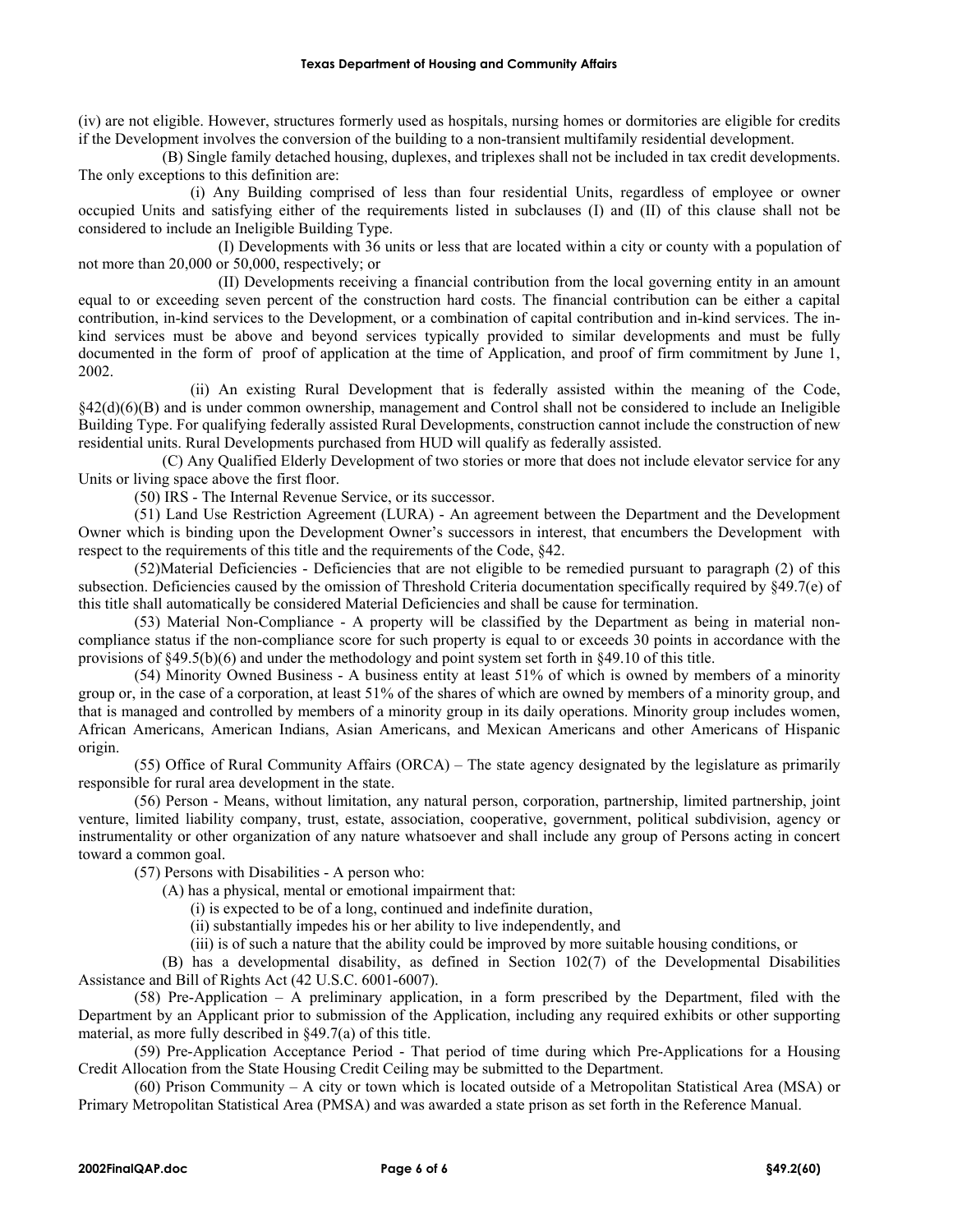#### **Low Income Housing Tax Credit Program Qualified Allocation Plan and Rules**

(61) Property - The real estate and all improvements thereon which are the subject of the Application (including all items of personal property affixed or related thereto), whether currently existing or proposed to be built thereon in connection with the Application.

(62) Qualified Allocation Plan (QAP) – A plan adopted by the Board, and approved by the Governor, under this title, and as provided in the Code, Section 42(m)(1) (specifically including preference for Developments located in Qualified Census Tracts and the development of which contributes to a concerted community revitalization plan) and as further provided in Sections 49.1 through 49.18 of this title, that:

(A) provides the threshold, scoring, and underwriting criteria based on housing priorities of the department that are appropriate to local conditions;

(B) gives preference in housing tax credit allocations to Developments that, as compared to other developments:

and

(i) when practicable and feasible based on available funding sources, serve the lowest income tenants;

(ii) are affordable to qualified tenants for the longest economically feasible period.

(C) provides a procedure for the Department, the Department's agent, or another private contractor of the Department to use in monitoring compliance with the Qualified Allocation Plan and this title.

(63) Qualified Basis - With respect to a building within a Development, the building's Eligible Basis multiplied by the Applicable Fraction, within the meaning of the Code,  $§42(c)(1)$ .

(64) Qualified Census Tract - Any census tract which is so designated by the Secretary of HUD and, for the most recent year for which census data are available on household income in such tract, either in which 50% or more of the households have an income which is less than 60% of the area median family income for such year or which has a poverty rate of at least 25%.

(65) Qualified Elderly Development – A Development which meets the requirements of the federal Fair Housing Act and:

(A) is intended for, and solely occupied by, Persons 62 years of age or older; or

(B) is intended and operated for occupancy by at least one person 55 years of age or older per Unit, where at least 80% of the total housing Units are occupied by at least one person who is 55 years of age or older; and where the Development Owner publishes and adheres to policies and procedures which demonstrate an intent by the owner and manager to provide housing for persons 55 years of age or older.

(66) Qualified Market Analyst - A real estate appraiser certified or licensed by the Texas Appraiser or Licensing and Certification Board or a real estate consultant or other professional currently active in the subject property's market area who demonstrates competency, expertise, and the ability to render a high quality written report. The individual's experience and educational background will provide the general basis for determining competency as a Market Analyst. Such determination will be at the sole discretion of the Department. The Qualified Market Analyst must not be related to or an Affiliate of the Development Owner, Development Consultant, or the CPA which provides documentation required for the Carryover Allocation Procedures Manual or Cost Certification Procedures Manual.

 $(67)$  Qualified Nonprofit Organization - An organization that is described in the Code,  $$501(c)(3)$  or (4), as these cited provisions may be amended from time to time, that is exempt from federal income taxation under the Code, §501(a), that is not Affiliated with or Controlled by a for profit organization, and includes as one of its exempt purposes the fostering of low income housing within the meaning of the Code, §42(h)(5)(C). A Qualified Nonprofit Organization may select to compete in any one of the set-asides, including, but not limited to, the nonprofit set-aside, the rural developments set-aside, the At-Risk Developments set-aside and the general set-aside.

(68) Qualified Nonprofit Development - A Development in which a Qualified Nonprofit Organization (directly or through a partnership or wholly-owned subsidiary) holds a controlling interest, materially participates (within the meaning of the Code, §469(h), as may be amended from time to time) in its development and operation throughout the Compliance Period, and otherwise meets the requirements of the Code, §42(h)(5).

(69) Real Estate Owned (REO) Developments - Any existing Residential Development that is owned or that is being sold by an insured depository institution in default, or by a receiver or conservator of such an institution, or is a property owned by HUD, Federal National Mortgage Association (Fannie Mae), Federal Home Loan Mortgage Corporation (Freddie Mac), federally chartered bank, savings bank, savings and loan association, Federal Home Loan Bank or a federally approved mortgage company or any other federal agency.

(70) Reference Manual - That certain manual, and any amendments thereto, produced by the Department which sets forth reference material pertaining to the Low Income Housing Tax Credit Program.

(71) Related Party – As defined,

(A) The following individuals or entities:

(i) the brothers, sisters, spouse, ancestors, and descendants of a person within the third degree of consanguinity, as determined by Chapter 573 of the Texas Government Code;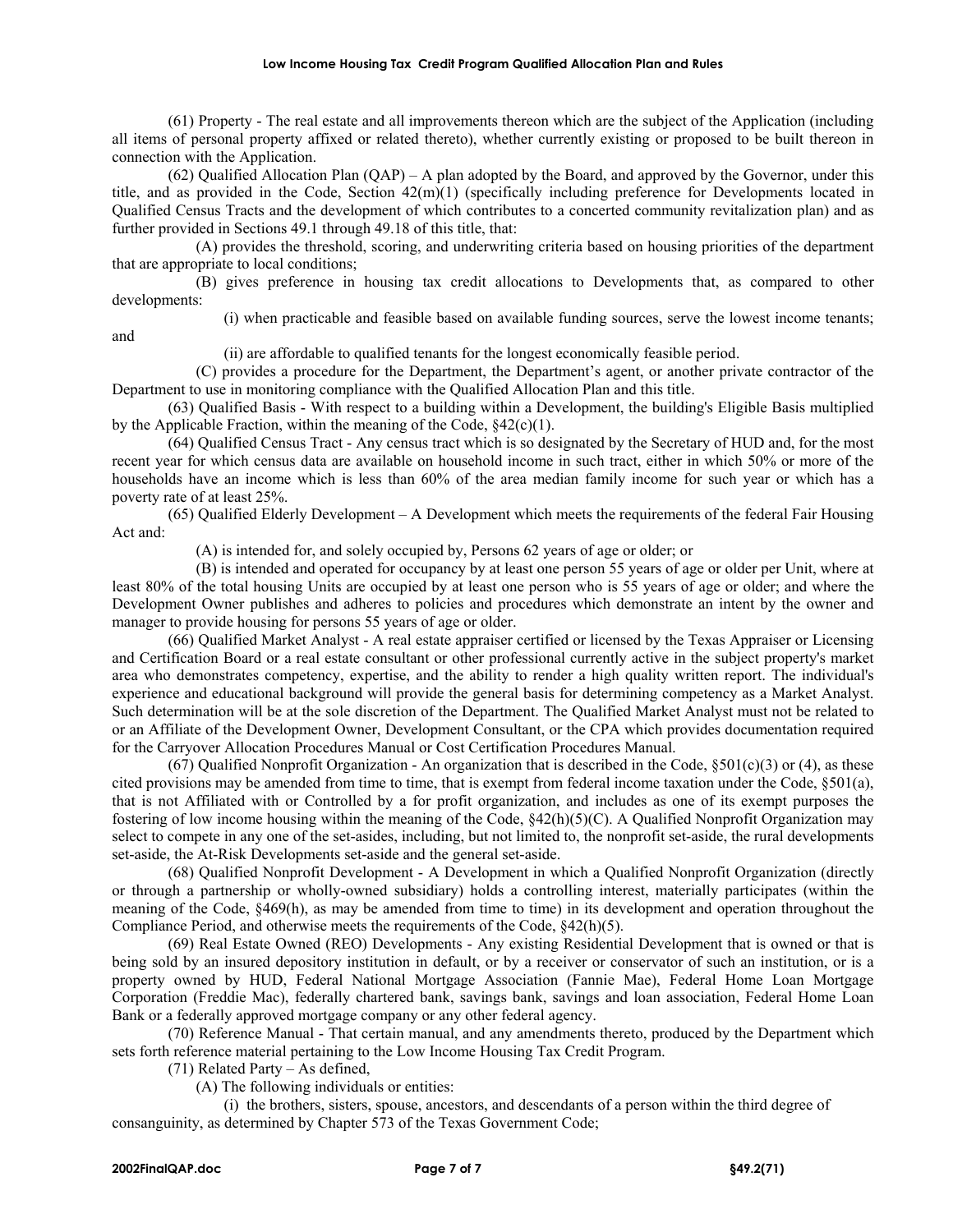(ii) a person and a corporation, if the person owns more than 50 percent of the outstanding stock of the

corporation;

(iii) two or more corporations that are connected through stock ownership with a common parent possessing more than 50 percent of:

(I) the total combined voting power of all classes of stock of each of the corporations that can vote;

(II) the total value of shares of all classes of stock of each of the corporations; or

(III) the total value of shares of all classes of stock of at least one of the corporations, excluding, in computing that voting power or value, stock owned directly by the other corporation;

(iv) a grantor and fiduciary of any trust;

(v) a fiduciary of one trust and a fiduciary of another trust, if the same person is a grantor of both trusts; (vi) a fiduciary of a trust and a beneficiary of the trust;

(vii) a fiduciary of a trust and a corporation if more than 50 percent of the outstanding stock of the corporation is owned by or for:

(I) the trust; or

(II) a person who is a grantor of the trust;

(viii) a person or organization and an organization that is tax-exempt under the Code, Section 501(a), and that is controlled by that person or the person's family members or by that organization;

(ix) a corporation and a partnership or joint venture if the same persons own more than:

(I) 50 percent of the outstanding stock of the corporation; and

(II) 50 percent of the capital interest or the profits' interest in the partnership or joint venture;

(x) an S corporation and another S corporation if the same persons own more than 50 percent of the outstanding stock of each corporation;

(xi) an S corporation and a C corporation if the same persons own more than 50 percent of the outstanding stock of each corporation;

(xii) a partnership and a person or organization owning more than 50 percent of the capital interest or the profits' interest in that partnership; or

(xiii) two partnerships, if the same person or organization owns more than 50 percent of the capital interests or profits' interests.

(B) As a note to Applicants, nothing in this definition is intended to constitute the Department's determination as to what relationship might cause entities to be considered "related" for various purposes under the Code.

(72) Residential Development - Any Development that is comprised of at least one "Unit" as such term is defined in paragraph (85) of this subsection.

(73) Rules - The Department's low income housing tax credit Rules as presented in this title.

(74) Rural Area – An area that is located:

(A) outside the boundaries of a primary metropolitan statistical area or a metropolitan statistical area;

(B) within the boundaries of a primary metropolitan statistical area or a metropolitan statistical area, if the statistical area has a population of 20,000 or less and does not share a boundary with an urban area; or

(C) in an area that is eligible for funding by TxRD-USDA.

(75) Rural Development Agency – the state agency designated by the Legislature as primarily responsible for rural area development in the state. Such agency is currently ORCA.

(76) Rural Development - A Development located within a Rural Area and for which the Applicant applies for tax credits under the Rural Set Aside.

(77) Selection Criteria - Criteria used to determine housing priorities of the State under the Low Income Housing Tax Credit Program as specifically defined in §49.7(f) of this title.

(78) Set Aside – A reservation of a portion of the available Housing Tax Credits to provide financial support for specific types of housing or geographic locations or serve specific types of Applicants on a priority basis as permitted by the Qualified Allocation Plan.

(79) State Housing Credit Ceiling - The limitation imposed by the Code, §42(h), on the aggregate amount of housing credit allocations that may be made by the Department during any calendar year, as determined from time to time by the Department in accordance with the Code, §42(h)(3).

(80) Student Eligibility - Per the Code, §42(I)(3)(D), "A unit shall not fail to be treated as a low-income unit merely because it is occupied:

(A) by an individual who is:

(i) a student and receiving assistance under title IV of the Social Security Act (42 U.S.C. §§ 601 et

seq.), or

(ii) enrolled in a job training program receiving assistance under the Job Training Partnership Act (29 USCS §§ 1501 et seq., generally; for full classification, consult USCS Tables volumes) or under other similar Federal, State, or local laws, or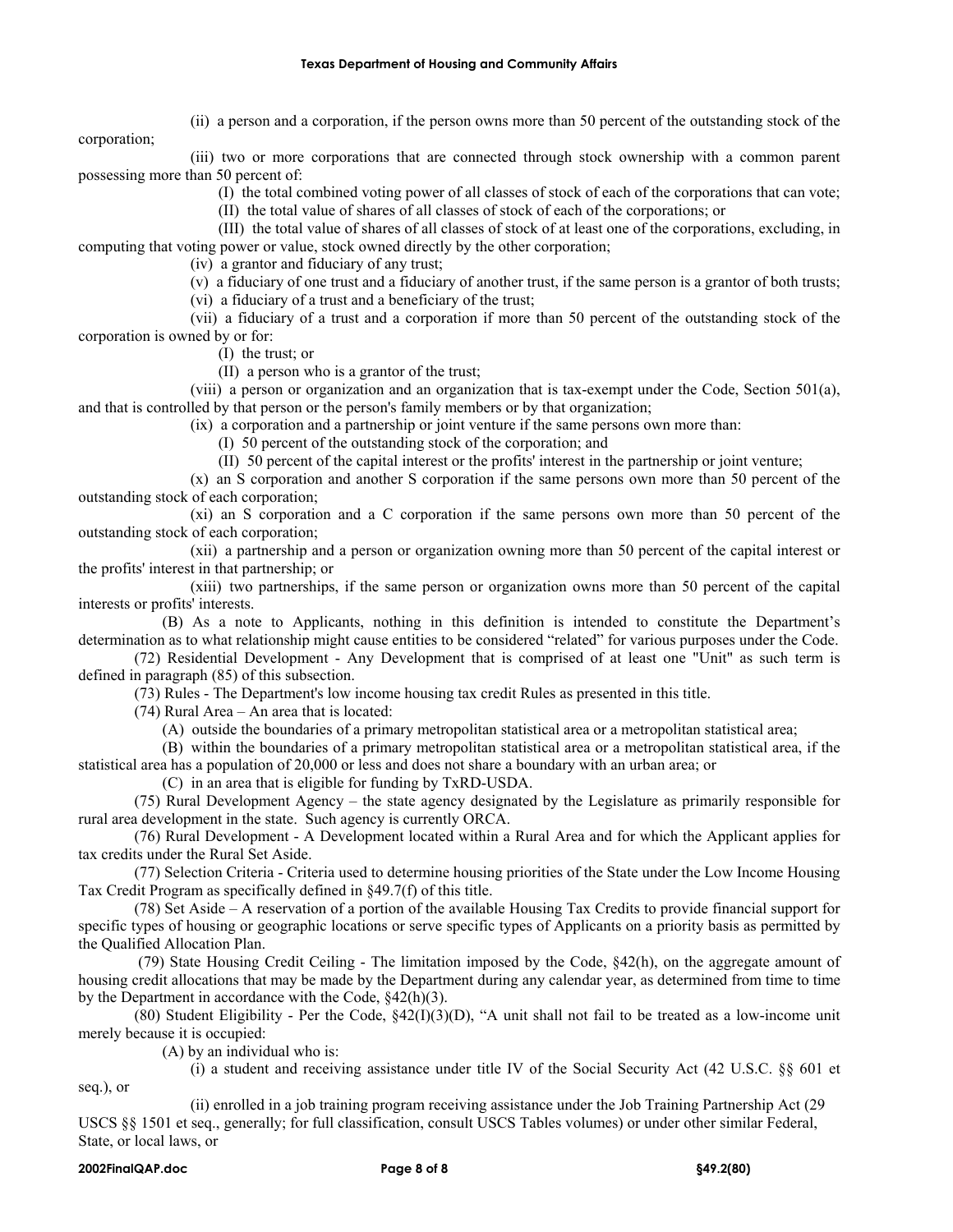(B) entirely by full-time students if such students are:

(i) single parents and their children and such parents and children are not dependents (as defined in section 152) of another individual, or

(ii) married and file a joint return."

(81) Sustaining Occupancy - The figure at which occupancy income is equal to all operating expenses and mandatory debt service requirements for a Development.

(82) Tax Exempt Bond Development - A Development which receives a portion of its financing from the proceeds of tax exempt bonds which are subject to the state volume cap as described in the Code, §42(h)(4)(B).

(83) Threshold Criteria - Criteria used to determine whether the Development satisfies the minimum level of acceptability for consideration established in this title.

(84) Total Housing Development Cost - The total of all costs incurred or to be incurred by the Development Owner in acquiring, constructing, rehabilitating and financing a Development, as determined by the Department based on the information contained in the Applicant's Application. Such costs include reserves and any expenses attributable to commercial areas. Costs associated with the sale or use of tax credits to raise equity capital shall also be included in the Total Housing Development Cost. Such costs include but are not limited to syndication and partnership organization costs and fees, filing fees, broker commissions, related attorney and accounting fees, appraisal, engineering, and the environmental site assessment.

(85) Town Home - Each Town Home living unit is one of a group of no less than four units that are adjoined by common walls. Town Homes shall not have more than two walls in common with adjacent units. Town Homes shall not have other units above or below another unit. Town Homes shall not share a common back wall. Town Homes shall have individual exterior entries.

(86) TxRD-USDA - The Rural Development (RD) services of the United States Department of Agriculture (USDA) serving the State of Texas (formerly known as TxFmHA) or its successor.

(87) Unit - Any residential rental unit in a Development consisting of an accommodation including a single room used as an accommodation on a non-transient basis, that contains separate and complete physical facilities and fixtures for living, sleeping, eating, cooking and sanitation.

## **§49.3. State Housing Credit Ceiling.**

(a) The Department shall determine the State Housing Credit Ceiling for each calendar year as provided in the Code,  $§42(h)(3)(C).$ 

(b) The Department shall publish each such determination in the Texas Register within 30 days after notification by the Internal Revenue Service.

(c) The aggregate amount of Housing Credit Allocations made by the Department during any calendar year shall not exceed the State Housing Credit Ceiling for such year as provided in the Code, §42. Housing Credit Allocations made to Tax Exempt Bond Developments are not included in the State Housing Credit Ceiling.

# **§49.4. Application Submission; Pre-Application Submission; Unacceptable Applications; Availability of Pre-Application and Application; Confidential Information; Required Application Notifications and Receipt of Public Comment; Board Recommendations; Board Decisions; Commitment Notices and Determination Notices; Board Reevaluation; Appeals Process; Waiting List; Agreements and Election Statement; Cost Certification and Carryover Filings; LURA.**

(a) Application Submission. Any Applicant requesting a Housing Credit Allocation or a Determination Notice must submit an Application to the Department during the Application Acceptance Period. A complete Application may be submitted at any time during the Application Acceptance Period, and is not limited to submission after the close of the Pre-Application Cycle. However, a complete Application received during the Pre-Application Cycle will initially only be reviewed for Pre-Application Criteria. The remainder of the Application will be reviewed once the results of the Pre-Application Cycle have been announced. Only one Application may be submitted for each site. While the Application Acceptance Period is open, Applicants may withdraw their Application and subsequently file a new Application along with the required Application fee. The Department is authorized to request the Applicant to provide additional information it deems relevant to clarify information contained in the Application or to submit documentation for items it considers to be an Administrative Deficiency. An Applicant may not change or supplement an Application in any manner after the filing deadline, except as it relates to a direct request from the Department to remedy an Administrative Deficiency as further described in §49.2(2) of this title or to the amendment of an application after an allocation of tax credits as further described in §49.7(k) of this title.

(b) Pre-Application Submission. Any Applicant requesting a Housing Credit Allocation may submit a Pre-Application to the Department during the Pre-Application Acceptance Period. A complete Application may be submitted at any time during the Application Acceptance Period, and is not limited to submission after the close of the Pre-Application Cycle. However, a complete Application received during the Pre-Application Cycle will initially only be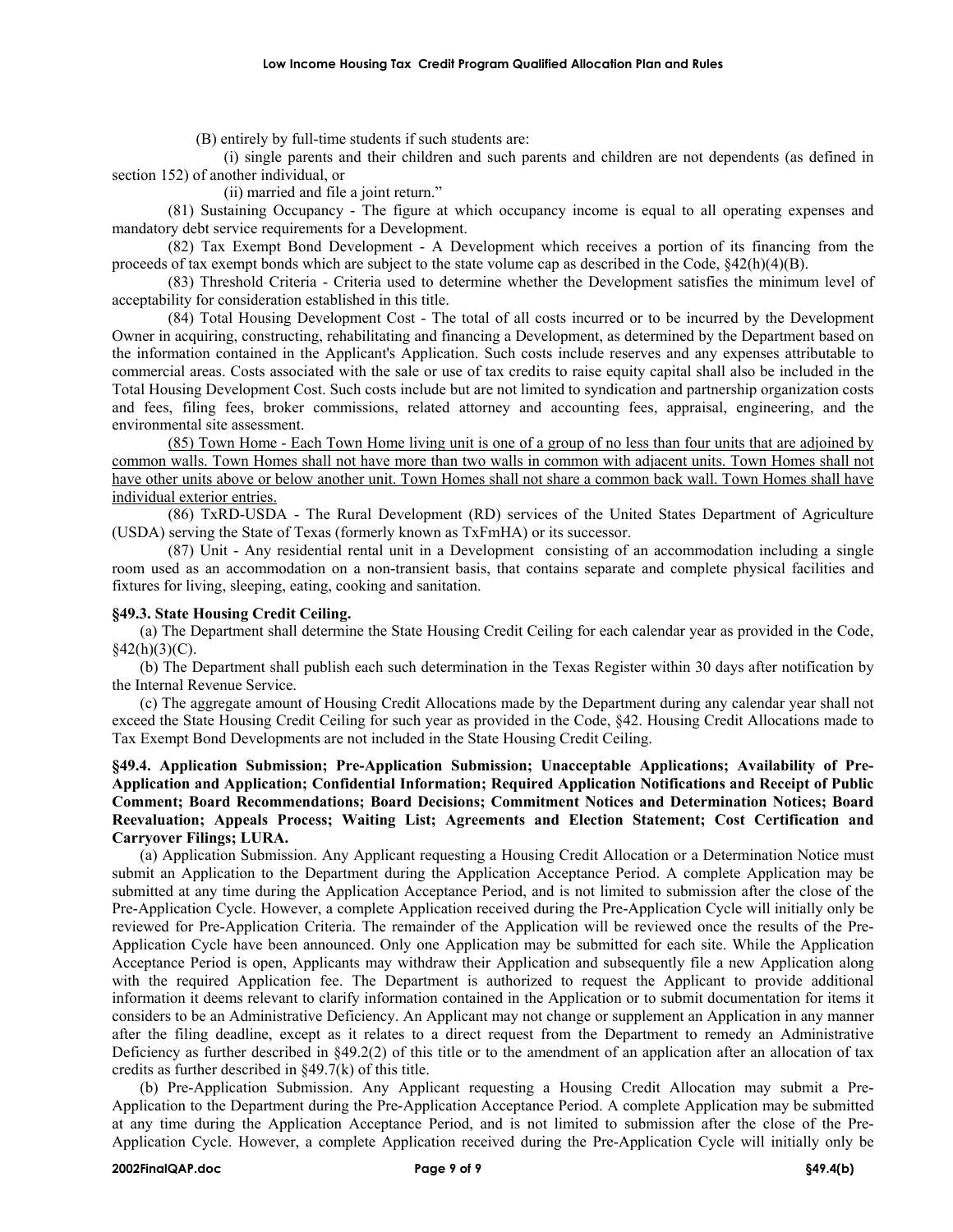reviewed for Pre-Application Criteria. The remainder of the Application will be reviewed once the results of the Pre-Application Cycle have been announced*.* Only one Pre-Application may be submitted by an Applicant for each site. The Pre-Application submission is a voluntary process. While the Pre-Application Acceptance Period is open, Applicants may withdraw their Pre-Application and subsequently file a new Pre-Application along with the required Pre-Application Fee. The Department is authorized to request the Applicant to provide additional information it deems relevant to clarify information contained in the Pre-Application or to submit documentation for items it considers to be an Administrative Deficiency. The Department shall reject and return to the Applicant any Pre-Application assessed by the Department that fails to satisfy the Pre-Application Threshold Criteria required by the Board in the Qualified Allocation Plan. The rejection of a Pre-Application shall not preclude an Applicant from submitting an Application with respect to a particular Development or site at the appropriate time.

(c) Unacceptable Applications. Applications involving Ineligible Building Types will not be considered for allocation of tax credits under this QAP and the Rules. Applications that show Material Deficiencies (which are not corrected within the applicable correction period) will be terminated, and the Applicant may only re-apply if the Application Acceptance Period is still open. An Application that does not fulfill the requirements of this Qualified Allocation Plan and Rules and the current Application Submission Procedures Manual will be deemed not to have been timely filed and the Department shall not be deemed to have accepted the Application.

(d) Availability of Pre-Application and Application. Pre-Applications and Applications for tax credits are public information and are available upon request after the Pre-Application and Application Acceptance Periods close, respectively. All Pre-Applications and Applications, including all exhibits and other supporting materials, except Exhibit 109, will be made available for public disclosure immediately after the Pre-Application and Application periods close, respectively. The content of Exhibit 109 may still be made available for public disclosure upon request if the Attorney General's office deems it is not protected from disclosure by the Texas Public Information Act*.* 

(e) Confidential Information. The Department may treat the financial statements of any Applicant as confidential and may elect not to disclose those statements to the public. A request for such information shall be processed in accordance with §552.305 of the Government Code.

(f) Required Application Notifications, Receipt of Public Comment, and Meetings with Applicants.

(1) Within approximately seven business days of the close of the Pre-Application Acceptance Period, the Department shall publish a Pre-Application Submission Log on its web site. Such log shall contain the Development name, address, set-aside, number of units, requested credits, owner contact name and phone number.

(2) Approximately 30 days before the close of the Application Acceptance Period, the Department will release the evaluation and assessment of the Pre-Applications on its web site.

(3) Within approximately 15 business days of the close of the Application Acceptance Period, the Department shall:

(A) publish an Application submission log, as further described in §49.12(b) of this title, on its web site.

(B) give notice of a proposed Development in writing to the:

(i) mayor or other equivalent chief executive officer of the municipality, if the Development or a part thereof is located in a municipality; otherwise the Department shall notify the chief executive officer of the county in which the Development or a part thereof is located, to advise such individual that the Development or a part thereof will be located in his/her jurisdiction and request any comments which such individual may have concerning such Development. If the local municipal authority expresses opposition to the Development, the Department will give consideration to the objections raised and will visit the proposed site or Development within 30 days of notification to conduct a physical inspection of the Development site and consult with the mayor or county judge before the Application is scored, if opposition is received prior to scoring being completed; and

(ii) state representative and state senator representing the area where a Development would be located. The state representative or senator may hold a community meeting at which the Department shall provide appropriate representation.

(C) The elected officials identified in clauses (i) and (ii) of subparagraph (B) of this paragraph will be provided an opportunity to comment on the Application during the Application evaluation process.

(4) The Department shall hold at least three public hearings in different regions of the state to receive comment on the submitted Applications and on other issues relating to the Low Income Housing Tax Credit Program.

(5) The Department shall provide notice of and information regarding public hearings, board meetings and application opening and closing dates relative to housing tax credits to local housing departments, to appropriate newspapers of general or limited circulation that serve the community in which a proposed Development is to be located, to nonprofit organizations, to on-site property managers of occupied developments that are the subject of Applications for posting in prominent locations at those Developments, and to any other interested persons including community groups, who request the information and shall post all such information to its web site.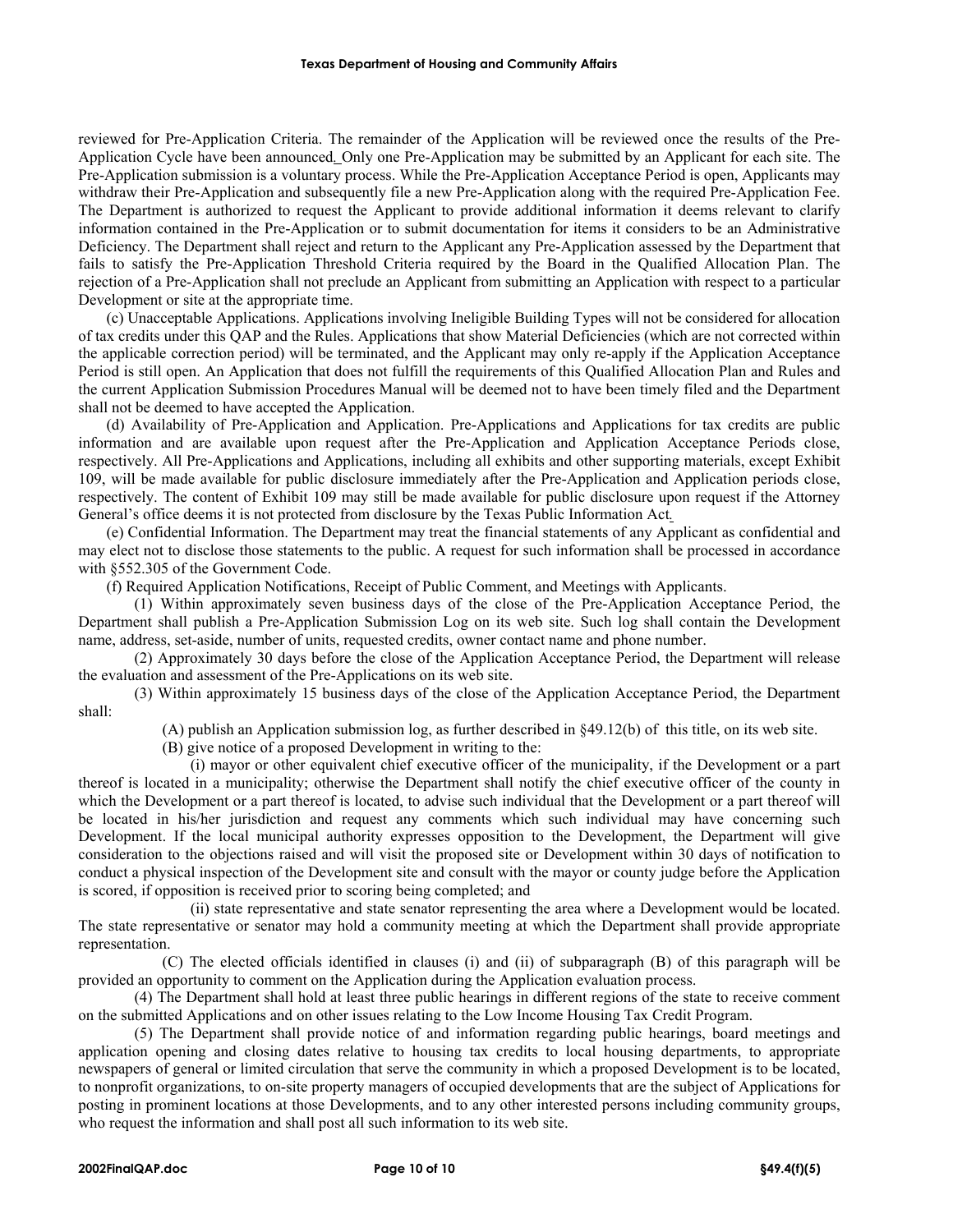#### **Low Income Housing Tax Credit Program Qualified Allocation Plan and Rules**

(6) Approximately forty days prior to the date of the Board Meeting at which the issuance of Commitment Notices or Determination Notices shall be discussed, the Department will notify each Applicant of the receipt of any opposition received by the Department relating to his or her Development at that time.

(7) Not later than the third working day after the date of the relevant determinations, the results of each stage of the Application process, including the results of the application scoring and underwriting phases and the allocation phase, will be posted to the Department's web site.

(8) At least thirty days prior to the date of the Board meeting at which the issuance of Commitment Notices or Determination Notices shall be discussed, the Department will:

(A) provide the application scores to the Board;

(B) if feasible, post to the Department's web site the entire Application, including all supporting documents and exhibits, the Application Log, a scoring sheet providing details of the Application score, and any other documents relating to the processing of the Application.

(9) A summary of comments received by the Department on specific Applications shall be part of the documents required to be reviewed by the Board under this subsection if it is received 30 business days prior to the date of the Board Meeting at which the issuance of Commitment Notices or Determination Notices shall be discussed. Comments received after this deadline will not be part of the documentation submitted to the Board. However, a public comment period will be available prior to the Board's decision, at the Board meeting where tax credit allocation decisions will be made.

(10) Notice of Selection Criteria Scoring. When all Applications have been scored, the Department shall publish the results of the scoring on its web site.

(11) Not later than the  $120<sup>th</sup>$  day after the date of the initial issuance of Commitment Notices for housing tax credits, the Department shall provide an Applicant who did not receive a commitment for housing tax credits with an opportunity to meet and discuss with the Department the Application's deficiencies, scoring and underwriting.

(g) Board Recommendations. After eligible Applications have been evaluated, ranked and underwritten in accordance with the QAP and the Rules, the Department staff shall make its recommendations to the Executive Award and Review Advisory Committee. This Committee will develop funding priorities and shall make allocation recommendations to the Board. Such recommendation and supporting documentation shall be made in advance of the meeting at which the issuance of Commitment Notices or Determination Notices shall be discussed. The Committee will provide written, documented recommendations to the Board which will include at a minimum the financial or programmatic viability of each Application and a list of all submitted Applications which enumerates the reason(s) for the Development's proposed selection or denial, including all evaluation factors provided in §49.7(c) of this title that were used in making this determination. The Board shall issue commitments for available housing tax credits based on the application evaluation process identified in §49.7 of this title. Concurrently with the initial issuance of commitments for housing tax credits, the Board shall establish a waiting list of additional Applications ranked by score in descending order of priority based on Set Aside categories and regional allocation goals. On awarding tax credit allocations, the Board shall document the reasons for each Development's selection, including an explanation of all discretionary factors used in making its determination, and the reasons for any decision that conflicts with the recommendations made by Department staff. The Board may not make, without good cause, an allocation decision that conflicts with the recommendations of Department staff.

(1) A Commitment Notice shall not be issued with respect to any Development for an unnecessary amount or where the cost for the total development, acquisition, construction or rehabilitation exceeds the limitations established from time to time by the Department and the Board, unless the Department staff make a recommendation to the Board based on the need to fulfill the goals of the Program as expressed in this QAP and Rules, and the Board accepts the recommendation. The Department's recommendation to the Board shall be clearly documented.

(2) A Commitment Notice shall not be issued with respect to any Development in violation of subsection §49.9(b) of this title, unless the Committee makes a recommendation to the Board based on the need to fulfill the goals of the Program as expressed in this QAP and Rules, and the Board accepts the recommendation. The Department's recommendation to the Board shall be clearly documented.

(3) The Department will reduce the Applicant's estimate of Developer's and/or Contractor fees in instances where these exceed the fee limits determined by the Department. In the instance where the Contractor is an Affiliate of the Development Owner and both parties are claiming fees, Contractor's overhead, profit, and general requirements, the Department will reduce the total fees estimated to an acceptable level. Further, the Department shall deny or reduce the amount of low income housing tax credits on any portion of costs which it deems excessive or unreasonable. The Department also may require bids or third party estimates in support of the costs proposed by any Applicant.

(h) Board Decisions. The Board's decisions shall be based upon its evaluation of the Development's consistency with the criteria and requirements set forth in the QAP and the Rules.

(1) In making a determination to allocate tax credits, the Department staff and Board shall be authorized not to rely solely on the number of points scored by an Applicant. They shall in addition, be entitled to take into account, as appropriate, the factors described in §49.7(b) through (d) of this title. If the Board disapproves or fails to act upon the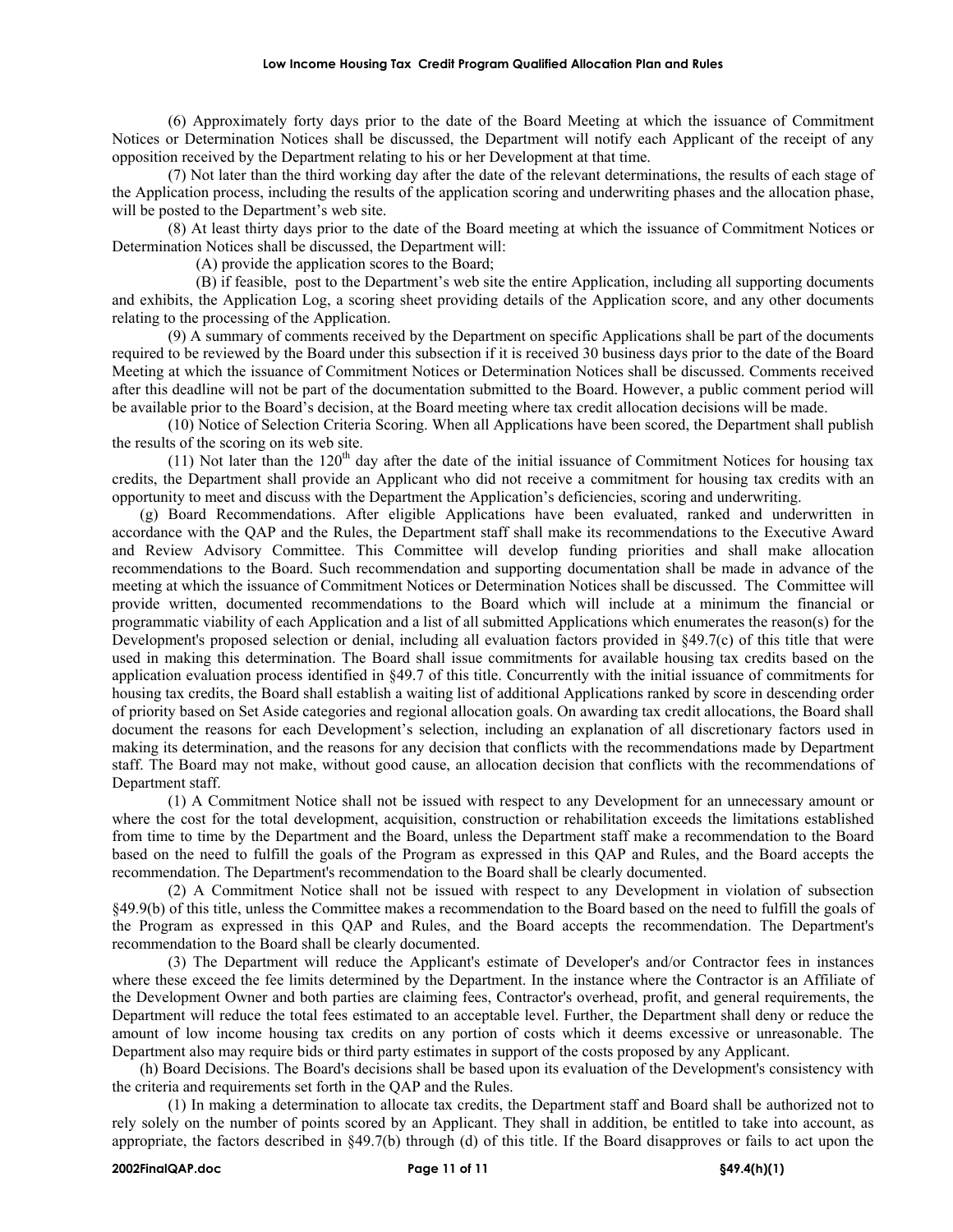Application, the Department shall issue to the Development Owner a written notice stating the reason(s) for the Board's disapproval or failure to act.

(2) Before the Board approves any Development Application, the Department shall assess the compliance history of the Applicant and any Affiliate of the Applicant with respect to all applicable requirements; and the compliance issues associated with the proposed Development. The Committee shall provide to the Board a written report regarding the results of the assessments. The written report will be included in the appropriate Development file for Board and Department review. The Board shall fully document and disclose any instances in which the Board approves a Development Application despite any noncompliance associated with the Development, Applicant or Affiliate.

(i) Commitment Notices and Determination Notices. If the Board approves the Application, the Department will:

(1) if the Application is for a Housing Credit Allocation, issue a Commitment Notice to the Development Owner which shall:

(A) confirm that the Board has approved the Application; and

(B) state the Department's commitment to make a Housing Credit Allocation to the Applicant in a specified amount, subject to the feasibility determination described at §49.11(b) of this title, compliance by the Development Owner with the remaining requirements of this chapter, and any other conditions set forth therein by the Department. This commitment shall expire on the date specified therein unless the Development Owner indicates acceptance of the commitment by executing the Commitment Notice or Determination Notice, pays the required fee specified in §49.13 of this title, and satisfies any other conditions set forth therein by the Department. A Development Owner may request an extension of the Commitment Notice expiration date by submitting extension request and associated extension fee as described in §49.13(j) of this title. In no event shall the expiration date of a Commitment Notice be extended beyond the last business day of the applicable calendar year.

(2) if the Application is with respect to a Tax Exempt Bond Development, issue a Determination Notice to the Development Owner which shall:

(A) confirm the Board's determination that the Development satisfies the requirements of this QAP; and

(B) state the Department's commitment to issue IRS Form(s) 8609 to the Applicant in a specified amount, subject to the requirements set forth at §49.7(i) of this title, compliance by the Development Owner with all applicable requirements of this title, and any other conditions set forth therein by the Department. The Determination Notice shall expire on the date specified therein unless the Development Owner indicates acceptance by executing the Determination Notice and paying the required fee specified in §49.13 of this title. The Determination Notice shall also expire unless the Development Owner satisfies any conditions set forth therein by the Department within the applicable time period.

(3) notify, in writing, the mayor or other equivalent chief executive officer of the municipality in which the Property is located informing him/her of the Board's issuance of a Commitment Notice or Determination Notice, as applicable.

(j) Board Reevaluation. Regardless of project stage, the Board must reevaluate a Development that undergoes a substantial change between the time of initial Board approval of the Development and the time of issuance of a Commitment Notice or Determination Notice for the Development. For the meaning of this subsection, substantial change shall be those items identified in  $\S 49.7(k)(4)$  of this title. The Board may revoke any Commitment Notice or Determination Notice issued for a Development that has been unfavorably reevaluated by the Board.

(k) Appeals Process. An Applicant may appeal decisions made by the Department.

- (1) The decisions that may be appealed are identified in subparagraphs (A) through (C) of this paragraph.
	- (A) a determination regarding the Application's satisfaction of:
		- (i) Pre-Application or Application Threshold Criteria;
			- (ii) Underwriting Criteria;
	- (B) the scoring of the Application under the Pre-Application or Application Selection Criteria; and
	- (C) a recommendation as to the amount of housing tax credits to be allocated to the Application.
- (2) An Applicant may not appeal a decision made regarding an Application filed by another Applicant.

(3) An Applicant must file its appeal in writing, with the Department not later than the seventh day after the date the Department publishes the results of the Application evaluation process identified in §49.7 of this title. In the appeal, the Applicant must specifically identify the Applicant's grounds for appeal, based on the original Application and additional documentation filed with the original Application. If the appeal relates to the amount of housing tax credits recommended to be allocated, the Department will provide the Applicant with the underwriting report upon request.

(4) The Executive Director of the Department shall respond in writing to the appeal not later than the 14th day after the date of receipt of the appeal. If the Applicant is not satisfied with the Executive Director's response to the appeal, the Applicant may appeal directly in writing to the Board, provided that an appeal filed with the Board under this subsection must be received by the Board before:

(A) the seventh day preceding the date of the board meeting at which the relevant allocation decision is expected to be made; or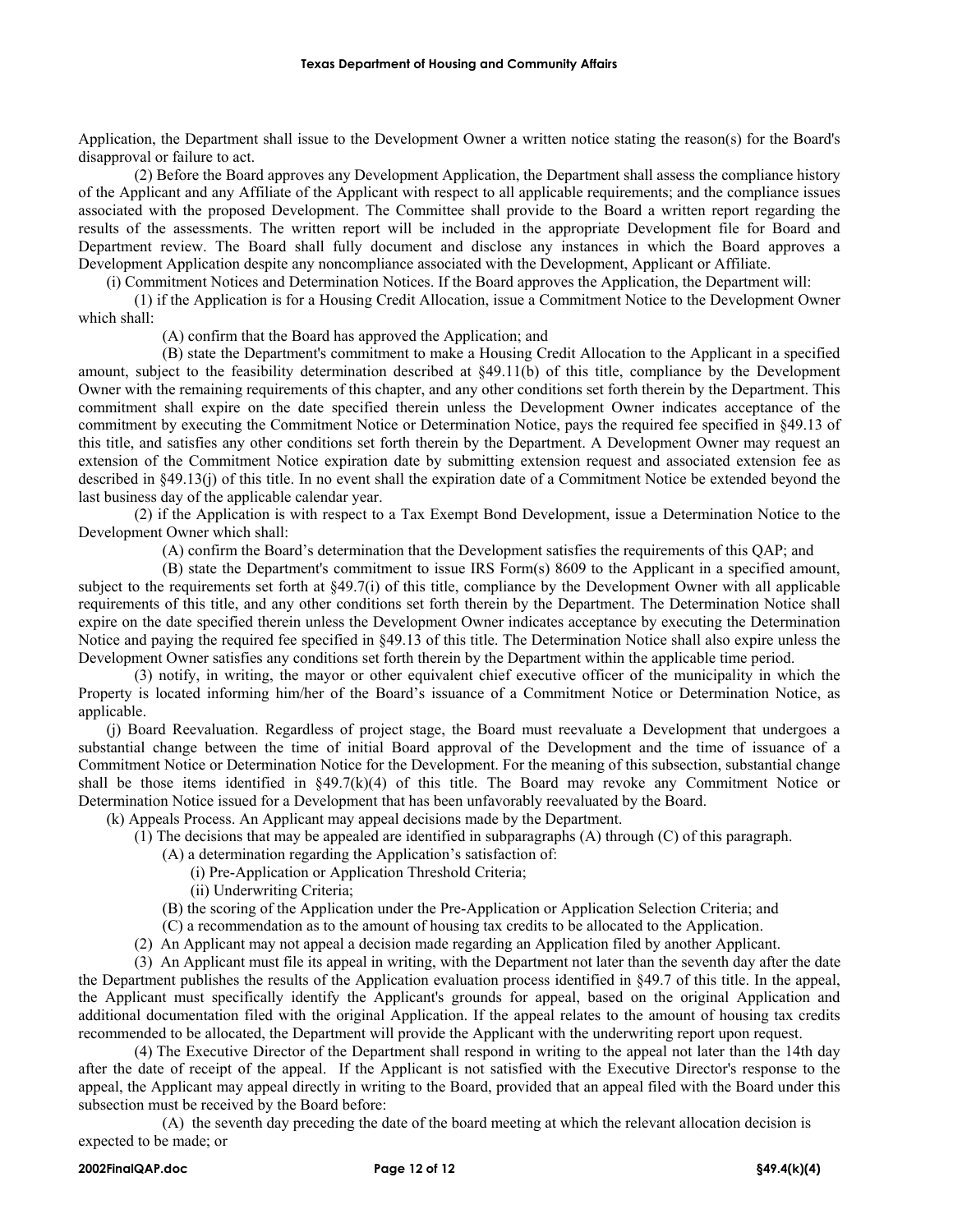(B) the third day preceding the date of the board meeting described by subparagraph (A) of this paragraph, if the Executive Director does not respond to the appeal before the date described by subparagraph (A) of this paragraph.

(5) Board review of an appeal under paragraph (4) of this subsection is based on the original Application and additional documentation filed with the original Application. The Board may not review any information not contained in or filed with the original Application. The decision of the Board regarding the appeal is final.

(6) The Department will post to its web site an appeal filed with the Department or Board and any other document relating to the processing of the appeal.

(l) Waiting List. If the entire State Housing Credit Ceiling for the applicable calendar year has been committed or allocated in accordance with this chapter, the Board shall generate a waiting list. All such waiting list Applications will be weighed one against the other and a priority list shall be developed by the Board. If at any time prior to the end of the Application Round, one or more Commitment Notices expire and a sufficient amount of the State Housing Credit Ceiling becomes available, the Board shall issue a Commitment Notice to Applications on the waiting list in order of priority subject to the amount of returned credits, the regional allocation goals and the Set Aside categories, including the 10% Nonprofit Set-Aside allocation required under the Code, §42(h)(5). In the event that the Department makes a Commitment Notice or offers a commitment within the last month of the calendar year, it will require immediate action by the Applicant to assure that an allocation or Carryover Allocation can be issued before the end of that same calendar year. At the end of each calendar year, all Applications which have not received a Commitment Notice shall be deemed terminated, unless the Department shall determine to retain or act upon such Applications as provided in §49.17 of this title. The Applicant may re-apply to the Department during the next Application Acceptance Period.

(m) Agreement and Election Statement. Together with or following the Development Owner's acceptance of the commitment or determination, the Development Owner may execute an Agreement and Election Statement, in the form prescribed by the Department, for the purpose of fixing the applicable credit percentage for the Development as that for the month in which the commitment was accepted (or the month the bonds were issued for Tax Exempt Bond Developments), as provided in the Code, §42(b)(2). For non Tax Exempt Bond Developments, the Agreement and Election Statement shall be executed by the Development Owner no later than five days after the end of the month in which the offer of commitment was accepted. Current Treasury Regulations,  $\S1.42-8(a)(1)(v)$ , suggest that in order to permit a Development Owner to make an effective election to fix the applicable credit percentage for a Development, the Commitment Notice must be executed by the Department and the Development Owner in the same month. The Department staff will cooperate with a Development Owner, as needed, to assure that the Commitment Notice can be so executed.

(n) Cost Certification or Carryover Filings. Developments that will be placed in service and request IRS Forms 8609 in the year the Commitment Notice was issued must submit the required Cost Certification documentation and the compliance and monitoring fee to the Department by the second Friday in November of that same year. All other Developments which received a Commitment Notice, must submit the Carryover documentation to the Department no later than the second Friday in October of the year in which the Commitment Notice is issued. The Carryover Allocation must be properly completed and delivered to the Department as prescribed by the Carryover Allocation Procedures Manual. All complete Carryover filings will be reviewed and executed by the Department no later than 90 days from the date of receipt of the Carryover documentation. The Department will issue IRS Forms 8609 no later than 90 days from the date of receipt of the Cost Certification documentation, so long as all subsequent documentation requested by the Department related to the processing of the Cost Certification documentation has been provided on or before the seventyfifth day from the date of receipt of the original Cost Certification documentation. Any deficiency letters issued to the Owner pertaining to the Cost Certification documentation will also be copied to the syndicator.

(o) Land Use Restriction Agreement (LURA). Prior to the Department's issuance of the IRS Form 8609 declaring that the Development has been placed in service for purposes of the Code, §42, Development Owners must date, sign and acknowledge before a notary public a LURA and send the original to the Department for execution. The Development Owner shall then record said LURA, along with any and all exhibits attached thereto, in the real property records of the county where the Development is located and return the original document, duly certified as to recordation by the appropriate county official, to the Department. If any liens (other than mechanics' or materialmen's liens) shall have been recorded against the Development and/or the Property prior to the recording of the LURA, the Development Owner shall obtain the subordination of the rights of any such lienholder, or other effective consent, to the survival of certain obligations contained in the LURA following the foreclosure of any such lien. Receipt of such certified recorded original LURA by the Department is required prior to issuance of IRS Form 8609. A representative of the Department shall physically inspect the Development for compliance with the Application and the representatives, warranties, covenants, agreements and undertakings contained therein before the IRS Form 8609 is issued, but in no event later than the end of the second calendar year following the year the last building in the Development is placed in service. The Development Owner for Tax Exempt Bond Developments shall obtain a subordination agreement wherein the lien of the mortgage is subordinated to the LURA.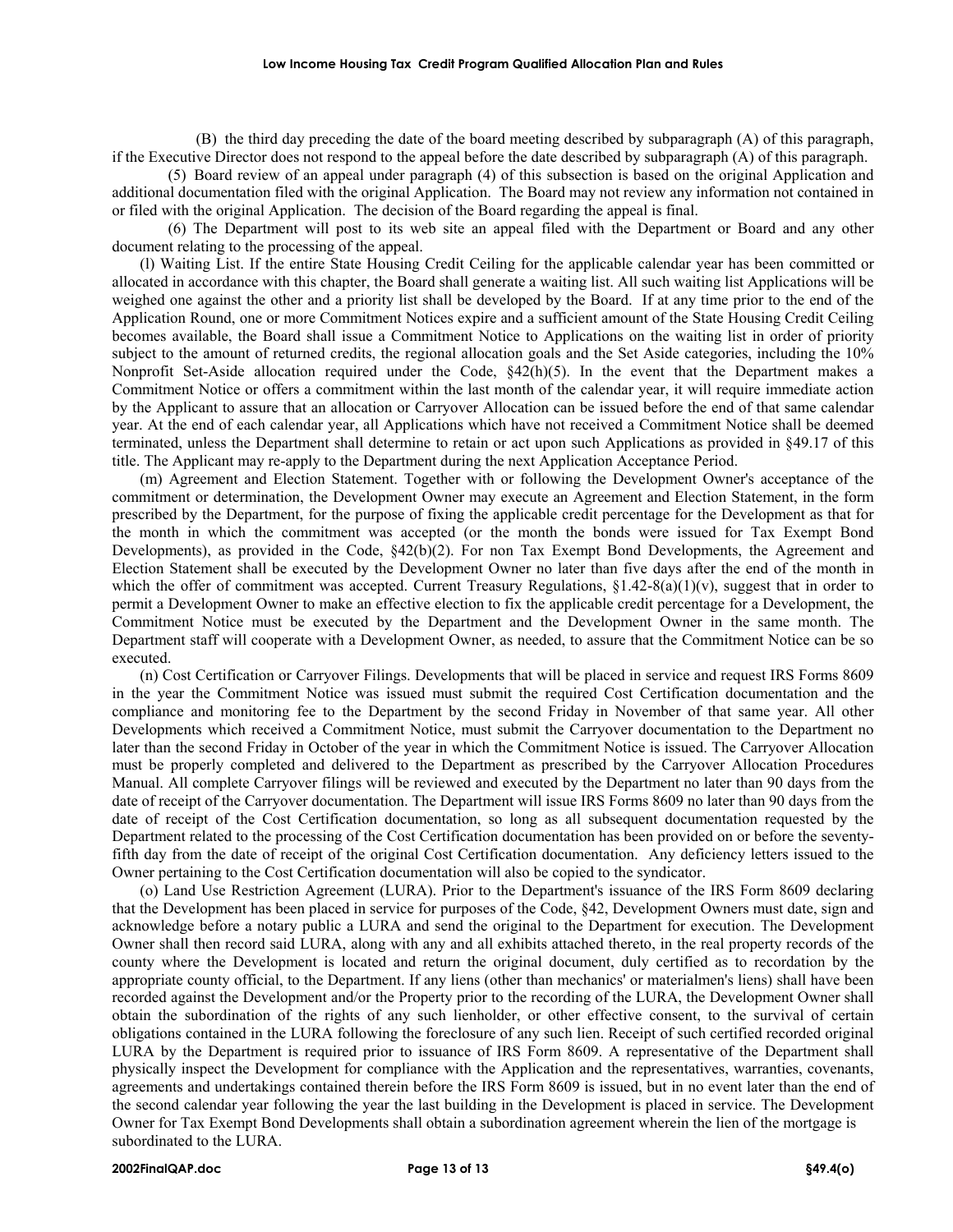## **§49.5. Ineligible and Disqualified Applications; Debarment from Program Participation.**

(a) An Application will be ineligible if a member of the Development Team has been or is:

(1) Barred, suspended, or terminated from procurement in a state or federal program or listed in the List of Parties Excluded from Federal Procurement or Non-Procurement Programs; or,

(2) convicted of, under indictment for, or on probation for a state or federal crime involving fraud, bribery, theft, misrepresentations of material facts, misappropriation of funds, or other similar criminal offenses; or,

(3) subject to enforcement action under state or federal securities law, or is the subject of an enforcement proceeding with any Governmental Entity unless such action has been concluded and no adverse action or finding (or entry into a consent order) has been taken with respect to such member.

(b) Additionally, the Department will disqualify, and may disbar, an Application if it is determined by the Department that those issues identified in paragraphs (1) through (9) exist. A person debarred by the Department from participation in the program may appeal the person's debarment to the Board. The Department shall debar a person for the longer of, one year from the date of debarment, or until the violation causing the debarment has been remedied.

(1) fraudulent information, knowingly false documentation or other material misrepresentation has been provided in the Application or other information submitted to the Department. The aforementioned policy will apply at any stage of the evaluation or approval process; or,

(2) at the time of application or at any time during the two-year period preceding the date the application round begins, the Applicant or a Related Party is or has been:

(A) a member of the Board; or

(B) the executive director, a deputy director, the director of housing programs, the director of compliance, the director of underwriting, or the Low Income Housing Tax Credit Program manager employed by the Department.

(3) the Applicant or any Person, general partner, general contractor and their respective principals or Affiliates active in the ownership or control of other low income housing tax credit property in the state of Texas who received an allocation of tax credits in the 2001 Application Round but did not close the construction loan as required under the Carryover Allocation (including any extension period granted by the Board) except for reasons beyond the control of the Applicant as determined by the Department; or,

(4) the Applicant proposes to replace in less than 15 years any private activity bond financing of the development described by the Application, unless:

(A) the applicant proposes to maintain for a period of 30 years or more 100 percent of the development units supported by low income housing tax credits as rent-restricted and exclusively for occupancy by individuals and families earning not more than 50 percent of the area median income, adjusted for family size; and

(B) at least one-third of all the units in the development are public housing units or Section 8 Development-based units; or,

(5) the Applicant or any Person, general partner, general contractor and their respective principals or Affiliates active in the ownership or control of other low income housing tax credit property has failed to place in service buildings or removed from service buildings for which credits were allocated (either Carryover Allocation or issuance of 8609s). The Department may consider the facts and circumstances on a case-by-case basis, including whether the credits were returned prior to the expiration date for re-issuance of the credits, in its sole determination of Applicant eligibility; or,

(6) the Applicant or any Person, general partner, general contractor and their respective principals or Affiliates active in the ownership or control of other low income rental housing property in the state of Texas funded by the Department that is in Material Non-Compliance with the LURA (or any other document containing an Extended Low Income Housing Commitment) or the program rules in effect for such property on the date the Pre-Application Acceptance Period opens or upon the date of filing Volume I of the Application for a Tax Exempt Bond Development. Any corrective action documentation affecting the Material Non-Compliance status score for Applicant's competing in the 2002 Application Round must be received by the Department no later than November 15, 2001. The Department may take into consideration the representations of the Applicant regarding compliance violations described in  $\S49.7(e)(7)(C)$ and (D) of this title; however, the records of the Department are controlling; or,

(7) the Applicant or any Person, general partner, general contractor and their respective principals or Affiliates active in the ownership or control of other low income rental housing tax credit property outside of the state of Texas has incidence of non-compliance with the LURA or the program rules in effect for such tax credit property as reported on Exhibits 105C and 105D and/or as determined by the state regulatory authority for such state and such non-compliance is determined to be Material Non-Compliance by the Department; or,

(8) the Development is located on a site that has been determined to be "unacceptable" by the Department staff; or

(9) the Applicant or a Related Party, or any person who is active in the construction, rehabilitation, ownership, or control of the Development including a general partner or general contractor and their respective principals or affiliates,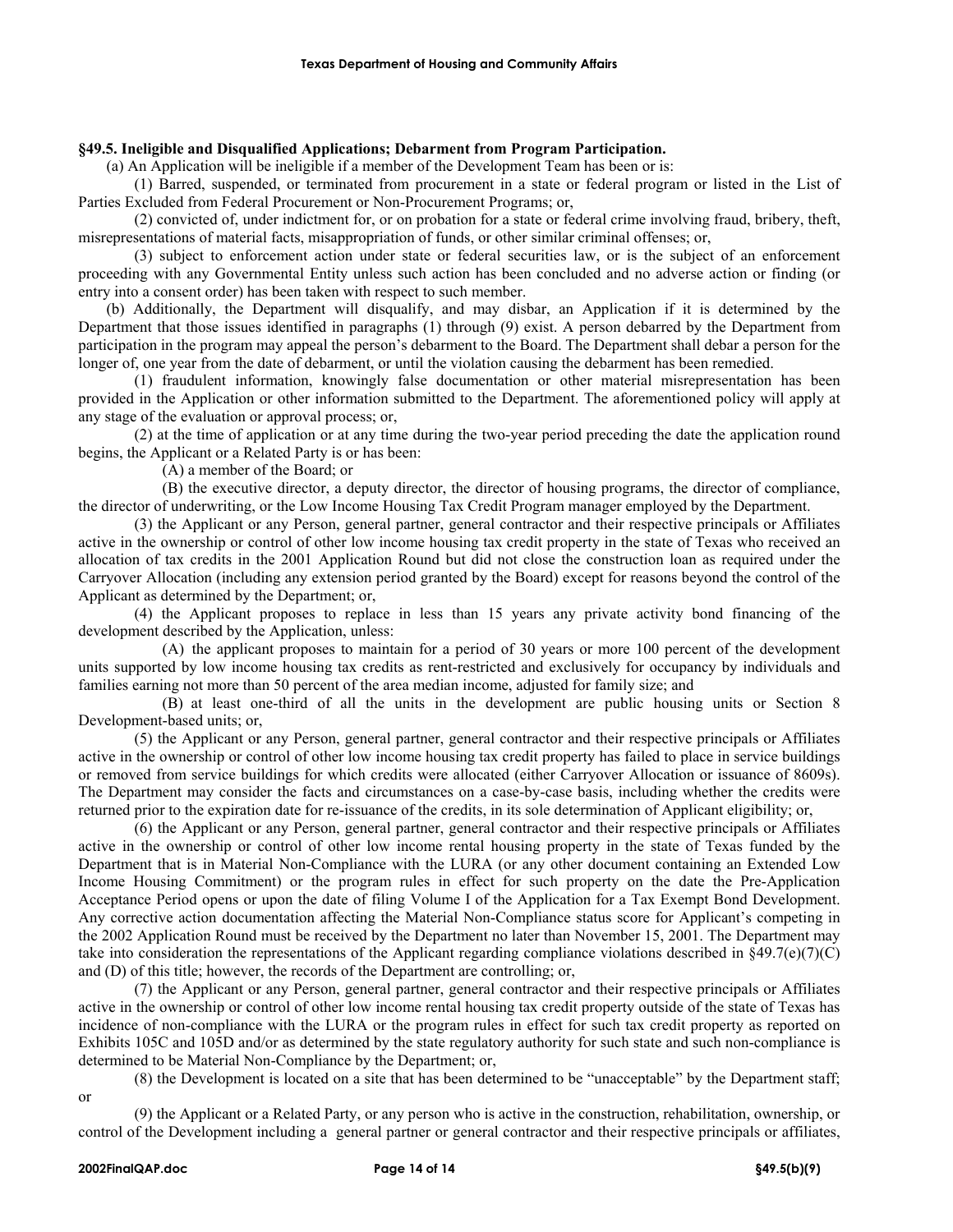or person employed as a lobbyist or in another capacity on behalf of the Development, communicates with any Board member or member of the Committee with respect to the Development during the period of time starting with the time an Application is submitted until the time the Board makes a final decision with respect to any approval of that Application, unless the communication takes place at any board meeting or public hearing held with respect to that Application.

(c) Notwithstanding any other provision of this section, the Department may not allocate tax credits to a Development proposed by an Applicant unless the Department first determines that:

(1) the housing development is necessary to provide needed decent, safe, and sanitary housing at rentals or prices that individuals or families of low and very low income or families of moderate income can afford;

(2) the housing sponsor undertaking the proposed housing development will supply well-planned and well-designed housing for individuals or families of low and very low income or families of moderate income;

(3) the housing sponsor is financially responsible;

(4) the housing sponsor is not, or will not enter into a contract for the proposed housing development with, a housing developer that:

(A) is on the Department's debarred list, including any parts of that list that are derived from the debarred list of the United States Department of Housing and Urban Development;

(B) breached a contract with a public agency; or

(C) misrepresented to a subcontractor the extent to which the developer has benefited from contracts or financial assistance that has been awarded by a public agency, including the scope of the developer's participation in contracts with the agency and the amount of financial assistance awarded to the developer by the agency;

(5) the financing of the housing development is a public purpose and will provide a public benefit; and

(6) the housing development will be undertaken within the authority granted by this chapter to the housing finance division and the housing sponsor.

(d) Representation by Former Board Member or Other Person.

(1) A former board member or a former director, deputy director, director of housing programs, director of compliance, director of underwriting, or Low Income Housing Tax Credit Program Manager employed by the Department may not:

(A) for compensation, represent an Applicant for an allocation of tax credits or a Related Party before the second anniversary of the date that the Board member's, director's, or manager's service in office or employment with the Department ceases;

(B) represent any Applicant or Related Party or receive compensation for services rendered on behalf of any Applicant or Related Party regarding the consideration of an Application in which the former board member, director, or manager participated during the period of service in office or employment with the Department, either through personal involvement or because the matter was within the scope of the board member's, director's, or manager's official responsibility; or for compensation, communicate directly with a member of the legislative branch to influence legislation on behalf of an Applicant or Related Party before the second anniversary of the date that the board member's, director's, or manager's service in office or employment with the Department ceases.

(2) A person commits an offense if the person violates this section. An offense under this section is a Class A misdemeanor.

## **§49.6. Regional Allocation Formula and Set-Asides.**

(a) Regional Allocation Formula. As required by Section 2306.111 of the Texas Government Code, the Department will use a regional distribution formula developed by the Department to distribute credits from the State Housing Credit Ceiling. The formula will be based on the need for housing assistance, and the availability of housing resources, and the Department will use the information contained in the Department's annual state low income housing plan and other appropriate data to develop the formula. This formula will establish targeted tax credit amounts for each of the state service regions. Each region's targeted tax credit amount will be published in the Texas Register and on the Department's web site concurrently with the publication of the QAP.

(b) Set-Asides. The regional credit distribution amounts are additionally subject to the factors presented in paragraphs (1) through (5) of this subsection:

(1) At least 10% of the State Housing Credit Ceiling for each calendar year shall be allocated to Qualified Nonprofit Developments which meet the requirements of the Code, §42(h)(5). Qualified Nonprofit Organizations must have a controlling interest in the Qualified Nonprofit Development applying for this set-aside. If the organization's Application is filed on behalf of a limited partnership, the Qualified Nonprofit Organization must be the managing General Partner. If the organization's Application is filed on behalf of a limited liability company, the Qualified Nonprofit Organization must be the Managing Member.

(2) At least 15% of the State Housing Credit Ceiling for each calendar year shall be allocated to Developments which meet the Rural Development definition or are located in Prison Communities. Rural Developments applying for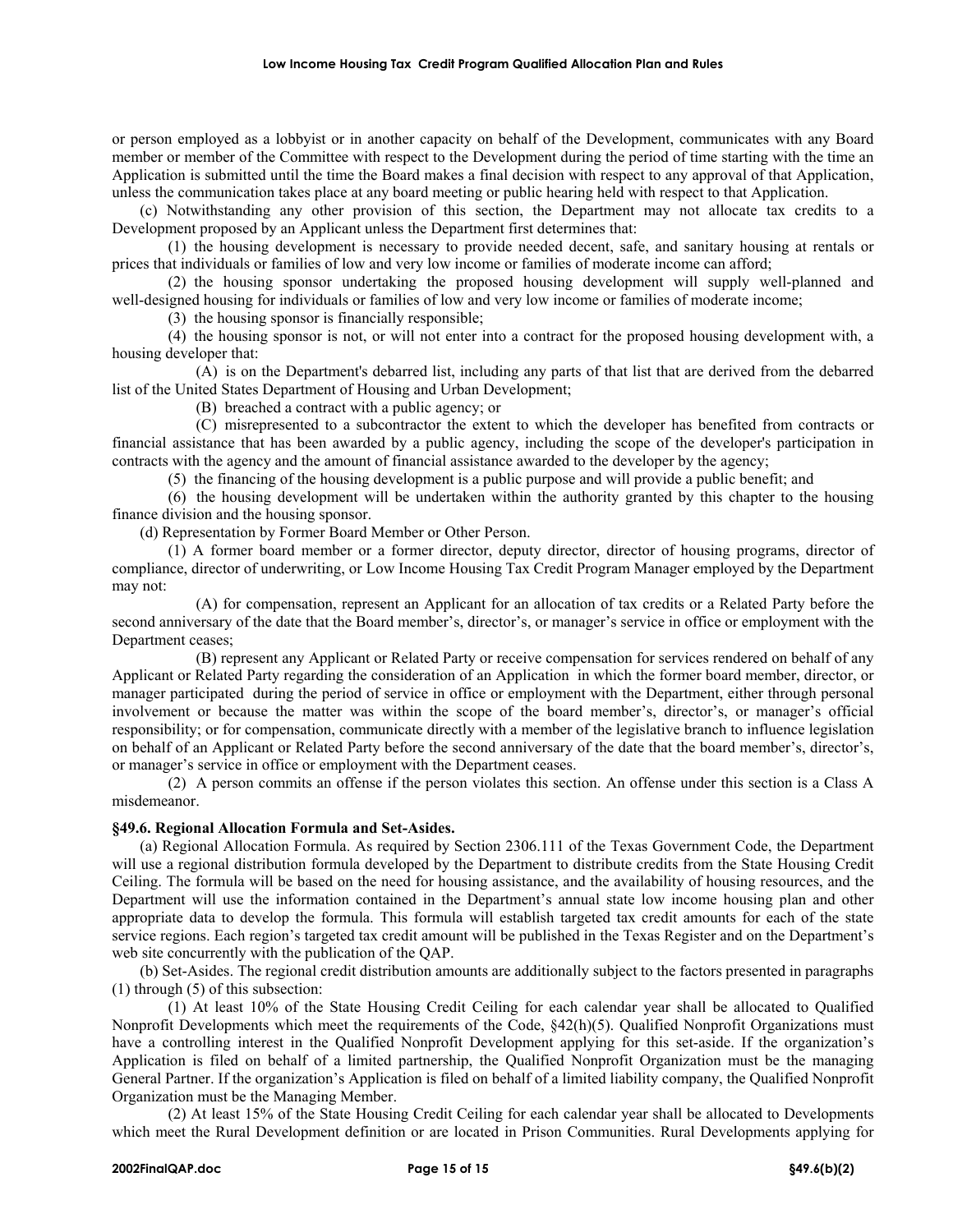greater than 76 Units will be ineligible for the Rural Set-Aside. Of this 15% allocation, 25% will be set-aside for projects financed through Rural Development (TxRD-USDA). Projects financed through TxRD-USDA's 538 Guaranteed Rural Rental Housing Program will not be considered under the 25% portion. Should there not be sufficient qualified applications submitted for the TxRD-USDA set-aside, then the credits would revert to projects that meet the Rural Project definition or are located in Prison Communities.

(3) At least 15% of the State Housing Credit Ceiling will be allocated to the At-Risk Development Set-Aside. Through this set-aside, the Department, to the extent possible, shall allocate credits to Applications involving the preservation of developments designated as At-Risk Developments as defined in §49.2(14) of this title and in both urban and rural communities in approximate proportion to the housing needs of each uniform state service region.

(4) At least 60% of the State Housing Credit Ceiling will be allocated to General Set-Aside.

(5) At least 15% of the State Housing Credit Ceiling for each calendar year shall be allocated to Qualified Elderly Developments. Qualified Elderly Developments will not constitute an additional exclusive set-aside; however at least 15% of Developments allocated through the set-asides identified in paragraphs (1) through (4) of this subsection will also be Qualified Elderly Developments. Prior to making recommendations to the Board with respect to Applications which, if funded in accordance with such recommendations, would total, taking into account all Commitment Notices previously issued during the calendar year, at least 85% of the State Housing Credit Ceiling for such year, the Committee shall advise the Board as to the percentage of Qualified Elderly Developments which have received commitments or are recommended to receive commitments for the year.

(c) If any amount of housing tax credits remain after the initial allocation of housing tax credits among the regions and set-asides, the Department may redistribute the credits amongst the different regions and set asides depending on the quality of Applications submitted as evaluated under the factors described in §49.7(c) and (d) of this title and the level of demand exhibited in the regions during the Allocation Round. However as described in paragraph (1) of this subsection, no more than 90% of the State's Housing Credit Ceiling for the calendar year may go to Developments which are not Qualified Nonprofit Developments. If credits will be transferred from a region which does not have enough qualified applications to meet its regional credit distribution amount, then those credits will be apportioned to the other regions based on oversubscription in the other regions and the quality of the Applications. If forward commitments are approved by the Board, they shall be distributed with regard to the relative regional percentages established by the regional distribution formula. The Department will provide for the reallocation of tax credits as described in this subsection if any Commitment Notice is terminated.

# **§49.7. Pre-Application Evaluation Process and Criteria; Application Evaluation Process; Evaluation Factors; Tie Breaker Criteria; Threshold Criteria; Selection Criteria; Credit Amount; Limitations on the Size of Developments; Tax Exempt Bond Financed Developments; Adherence to Obligations; Amendment of Applications; Housing Tax Credit and Ownership Transfers.**

(a) Pre-Application Evaluation Process and Criteria. Eligible Pre-Applications will be evaluated for Pre-Application Threshold Criteria, Pre-Application Selection Criteria, and as requested, adherence to the Subsection §49.9(b) of this title, in accordance with this section of the QAP and the Rules. Applications that have new TxRD-USDA financing for either new construction or rehabilitation, as evidenced by confirmation from the state office of TxRD, are exempted from the Pre-Application Evaluation Process and are not eligible to receive points for submission of a Pre-Application. Applications for rehabilitation of TxRD properties that do not have new financing from TxRD-USDA are not exempt from the Pre-Application Evaluation Process and are eligible to receive points for submission of a Pre-Application.

(1) Pre-Application Threshold Criteria and Review. Applicants submitting a Pre-Application will be required to submit information demonstrating their satisfaction of the Pre-Application Threshold Criteria. The Pre-Applications not meeting the Pre-Application Threshold Criteria will be returned to the Applicant without further review and with a written notice to the effect that the Pre-Application Threshold Criteria have not been met. The Department shall not be responsible for the Applicant's failure to meet the Pre-Application Threshold Criteria and any failure of the Department's staff to notify the Applicant of such inability to satisfy the Pre-Application Threshold Criteria shall not confer upon the Applicant any rights to which it would not other wise be entitled. The Pre-Application Threshold Criteria include:

(A) Submission of the Uniform Application and any other supporting forms required by the Department;

(B)Evidence of site control and site depiction as evidenced by the documentation required under Sections 49.7(e)(5)(A) and 49.7(e)(3)(H)(i) of this title;

(C) Evidence of appropriate zoning or steps toward zoning as evidenced by the documentation required under Section  $49.7(e)(5)(B)$  of this title; and

(D) Evidence of notification to public officials as evidenced by the documentation required under Section 49.7(e)(6)(B).

(2) Pre-Application Selection Criteria and Review. Only Pre-Applications which have satisfied all of the Pre-Application Threshold Criteria requirements set forth in paragraph (1) of this subsection and for which the Applicant has been found to be in compliance, will be reviewed according to the points scored under the Pre-Application Selection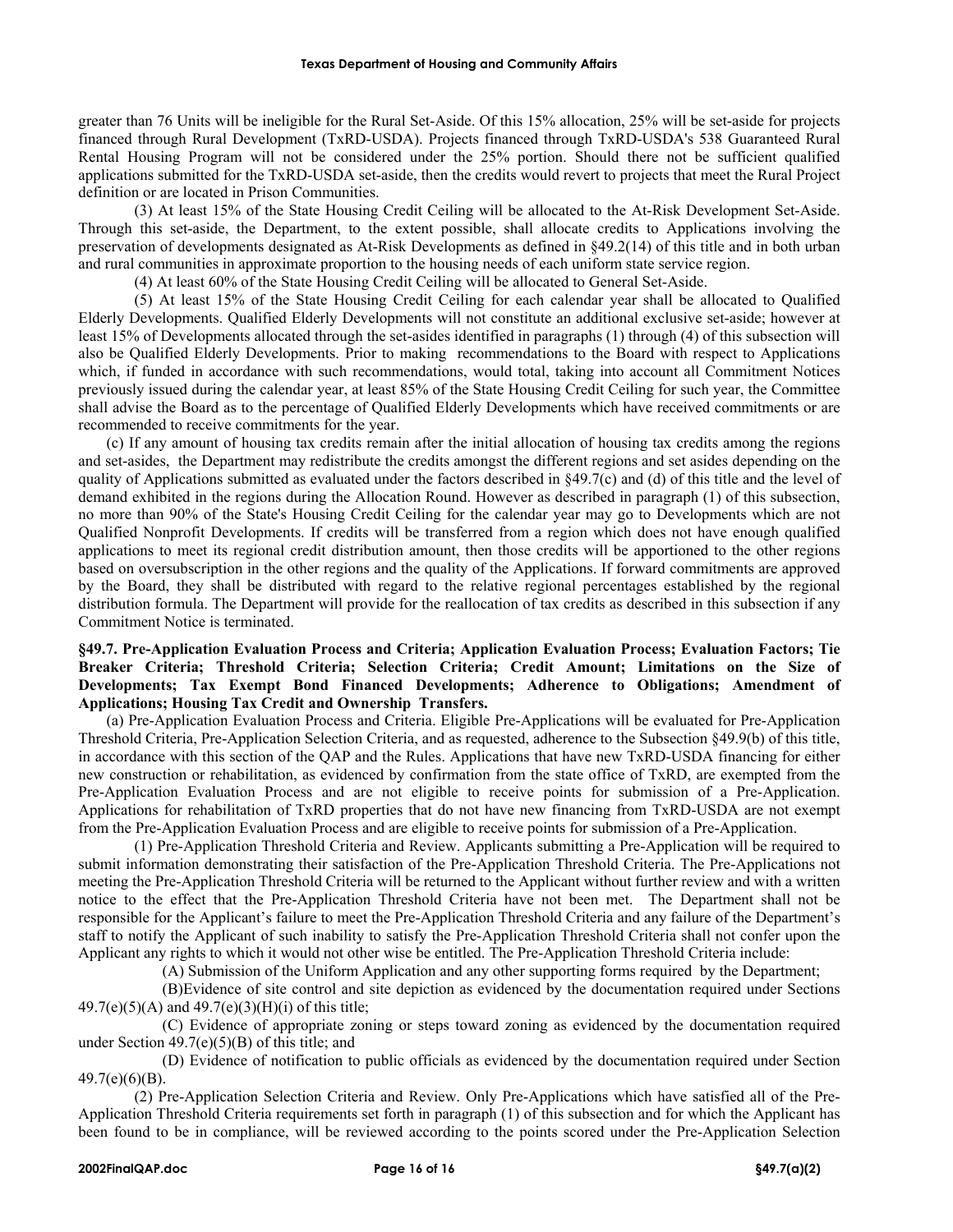Criteria, which include all of the Selection Criteria, and supporting documentation to justify that Criteria, identified in §49.7(f) of this title.

(3) While not required, an Applicant submitting a Pre-Application may also submit a Market Study, in accordance with Exhibit  $49.7(e)(12)(B)$ , if they would like the Department to review the Development as it relates to §49.9(b) of this title.

(4) Pre-Application Results and Rules. After the Pre-Applications have been reviewed for Pre-Application Threshold Criteria and Pre-Application Selection Criteria, the Developments having satisfied the requirements of the Pre-Application Threshold Criteria will be released with their Pre-Application Selection Criteria scores, sorted by region. The order and scores of those Developments released on the Pre-Application log do not represent a commitment on the part of the Department or the Board to allocate tax credits to any Development and the Department bears no liability for decisions made by Applicants based on the results of the Pre-Application Log. Inclusion of a Development on the Pre-Application Log does not ensure that an Applicant will receive Bonus Points for a Pre-Application. To receive Bonus Points an Applicant must meet the requirements of  $\S 49.7(f)(10)$  of this title.

(b) Application Evaluation Process. After eligible Applications have been evaluated, ranked and underwritten in accordance with this section of the QAP and the Rules, an application may be eligible for a recommendation to the Board as described in §49.4(g) of this title.

(1) Threshold Criteria Review. Applications will be initially evaluated against the Threshold Criteria. Applications not meeting Threshold Criteria will be terminated, unless the Department determines that the failure to meet the Threshold Criteria is the result of correctable deficiencies, in which event the Applicant shall be given an opportunity to correct such deficiencies. Applications not meeting Threshold Criteria will be rejected and will be returned to the Applicant without further review with a written notice to the effect that the Threshold Criteria have not been met. The Department shall not be responsible for the Applicant's failure to meet the Threshold Criteria, and any failure of the Department's staff to notify the Applicant of such inability to satisfy the Threshold Criteria shall not confer upon the Applicant any rights to which it would not otherwise be entitled. Applications will also be reviewed to ensure that they are not in violation of §49.9(b) of this title, relating to concentration.

(2) Selection Criteria Review. For an Application to be considered under the Selection Criteria, the Applicant must demonstrate that the Development meets all of the Threshold Criteria requirements set forth in subsection (e) of this section. Applications that satisfy the Threshold Criteria will then be scored and ranked according to the Selection Criteria listed in subsection (f) of this section. The Department may not award points for a scoring criterion that is disproportionate to the degree to which a proposed Development complied with that criterion. Applications not scored by the Department's staff shall be deemed to have the points allocated through self-scoring by the Applicants until actually scored. This shall apply only for ranking purposes.

(3) Underwriting Evaluation and Criteria. After the Application is scored under the Selection Criteria, the Department will assign the Development for evaluation of compliance status by the Department's compliance division and financial feasibility by the Department's credit underwriting division.

(A) The Department will evaluate compliance status and underwrite the Applications ranked under paragraph (2) of this subsection beginning with the Applications with the highest scores in each region and in each Set Aside identified in §49.6 of this title. Based on Application rankings, the Department shall continue to underwrite Applications until the Department has processed enough Applications satisfying the Department's underwriting criteria to enable the allocation of all available housing tax credits according to regional allocation goals and Set Aside categories. To enable the Board to establish a Waiting List, the Department shall underwrite as many additional Applications as the Committee and Board consider necessary to ensure that all available housing tax credits are allocated within the period required by law.

(B) Underwriting of the Development will include a determination by the Department, pursuant to the Code, §42, that the amount of credits recommended for allocation to a Development is necessary for the financial feasibility of the Development and its long-term viability as a qualified low income housing property. In making this determination, the Department will use the guidelines identified in §49.8 of this title and take into account:

(i) the Development's total development costs;

(ii) actual or Development's operating expenses and reserves for replacement;

(iii) Development's sources of financing;

(iv) proceeds from the syndication of the tax credits;

(v) the Development's debt coverage ratio; and

(vi) the Development's overall conformance with the Department's underwriting guidelines as described in §49.8 of this title.

(C) The Department may have an outside third party perform the underwriting evaluation to the extent it determines appropriate, consistent with the guidelines outlined in §49.8 of this title. The expense of any third party underwriting evaluation shall be paid by the Applicant prior to the commencement of the aforementioned evaluation.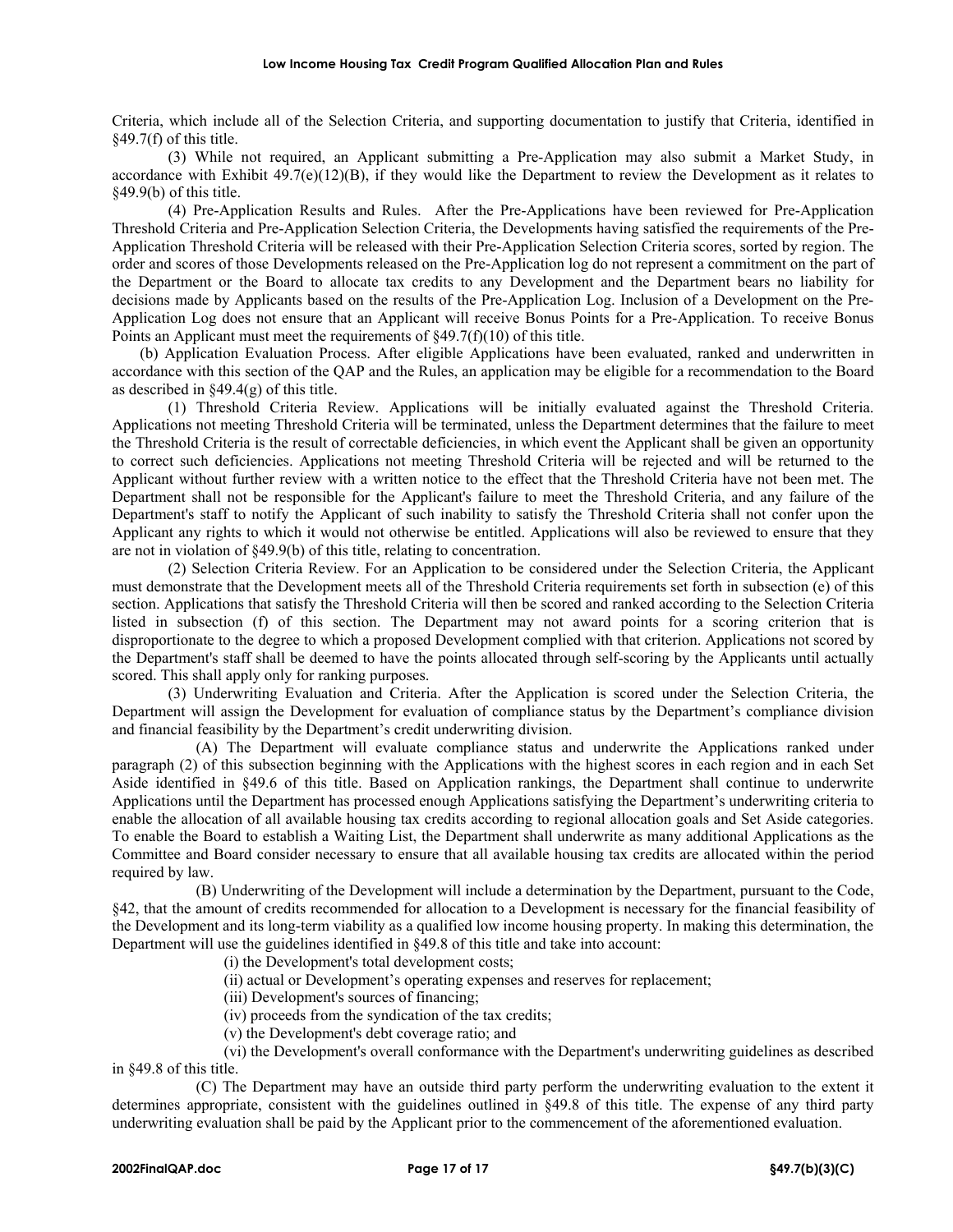(4) Site Evaluation. Site conditions shall be evaluated through a physical site inspection by Department staff. Such inspection will evaluate the site based on the Site Evaluation form provided in the Application and provide a site evaluation of "Excellent," "Acceptable," "Poor" or "Unacceptable". The evaluations shall be based on condition of the surrounding neighborhood and proximity to retail, medical, recreational, and educational facilities, and employment centers. The site's visibility to prospective tenants and accessibility of the site via the existing transportation infrastructure and public transportation systems shall be considered. "Unacceptable" sites would include a non-mitigable environmental factor that would impact the health and safety of the residents.

(c) Evaluation Factors. The Committee and Board may choose to evaluate the recommendations of credits for factors other than scoring for one or more of the following reasons:

(1) to serve a greater number of lower income families for fewer credits;

(2) to serve a greater number of lower income families for a longer period of time;

(3) to ensure the Development's consistency with local needs or its impact as part of a revitalization or preservation plan.

(4) to ensure the allocation of credits among as many different entities as practicable without diminishing the quality of the housing that is built as required under the Texas General Appropriations Act applicable to the Department.

(d) Tie Breaker Criteria. In the event that two or more Applications receive the same number of points in any given set-aside category and region and compare equally under the factors described in subsection (c) of this section, the Department will utilize the factors in paragraphs (1) through (9) of this subsection, in the order they are presented, to determine which Development will receive a preference in consideration for a tax credit commitment. As described by these paragraphs, preference in recommending credits for allocation will be given to Developments which are practicable and economically feasible, and which:

(1) serve persons with the lowest percentage of area median family income;

(2) serve low income tenants for the longest period of time, in the form of a longer Compliance Period and/or extended low income use period (as set forth in the LURA);

(3) is located in a Qualified Census Tract, the development of which contributes to a concerted community revitalization plan;

(4) has substantial community support as evidenced by the commitment of local public funds toward the construction, rehabilitation and acquisition and subsequent rehabilitation of the Development or use other funding sources to minimize the amount of subsidy needed to complete the Development;

(5) provides for the most efficient usage of the low income housing tax credit on a per Unit basis;

(6) has a Unit composition that provides the highest percentage of three bedrooms or greater sized Units;

(7) provides integrated, affordable accessible housing for individuals and families with different levels of income;

(8) provides the greatest number of quality residential units; or

(9) in the case of Applications involving preservation, support or approval by an association of residents of the multifamily housing development will be considered.

(e) Threshold Criteria. The following Threshold Criteria listed in paragraphs (1) through (12) of this subsection are mandatory requirements at the time of Application submission:

(1) Completion and submission of the Application provided in the Application Submission Procedures Manual, which includes the Uniform Application and any other supplemental forms which may be required by the Department. The Application, at a minimum, will include the names, company names, company contact persons, address and telephone number of any Persons, including Affiliates of those Persons and Related Parties, providing developmental or operations services to the Development including a Development Owner, an architect, an attorney, a tax professional, a property management company, a consultant, a market analyst, a tenant service provider, a syndicator, a real estate broker or agent or a person receiving a fee in connection with services usually provided by a real estate broker or agent, the owners of the property on which the Development is located at the time the Application is submitted, a developer, and a builder or general contractor.

(2) Completion and submission of the Site Packet as provided in the Application Submission Procedures Manual.

(3) Exhibit 101. Certifications and Design Items. The "Certification Form" provided in the Application Submission Procedures Manual and supporting documents. This exhibit will provide:

(A) A description of the type of amenities proposed for the development. If fees in addition to rent are charged for amenities reserved for an individual tenant's use (i.e. covered parking, storage, etc.), then the amenity may not be included among those provided to complete this exhibit. Developments with more than 36 units must provide at least four of the amenities provided in clauses (i) through (viii) of this subparagraph. Developments with 36 Units or less, Developments receiving funding from TxRD-USDA, and Preservation Developments must provide at least two of the amenities provided in clauses (i) through (viii) of this subparagraph. Any future changes in these amenities, or substitution of these amenities, may result in a decrease in awarded credits if the substitution or change includes a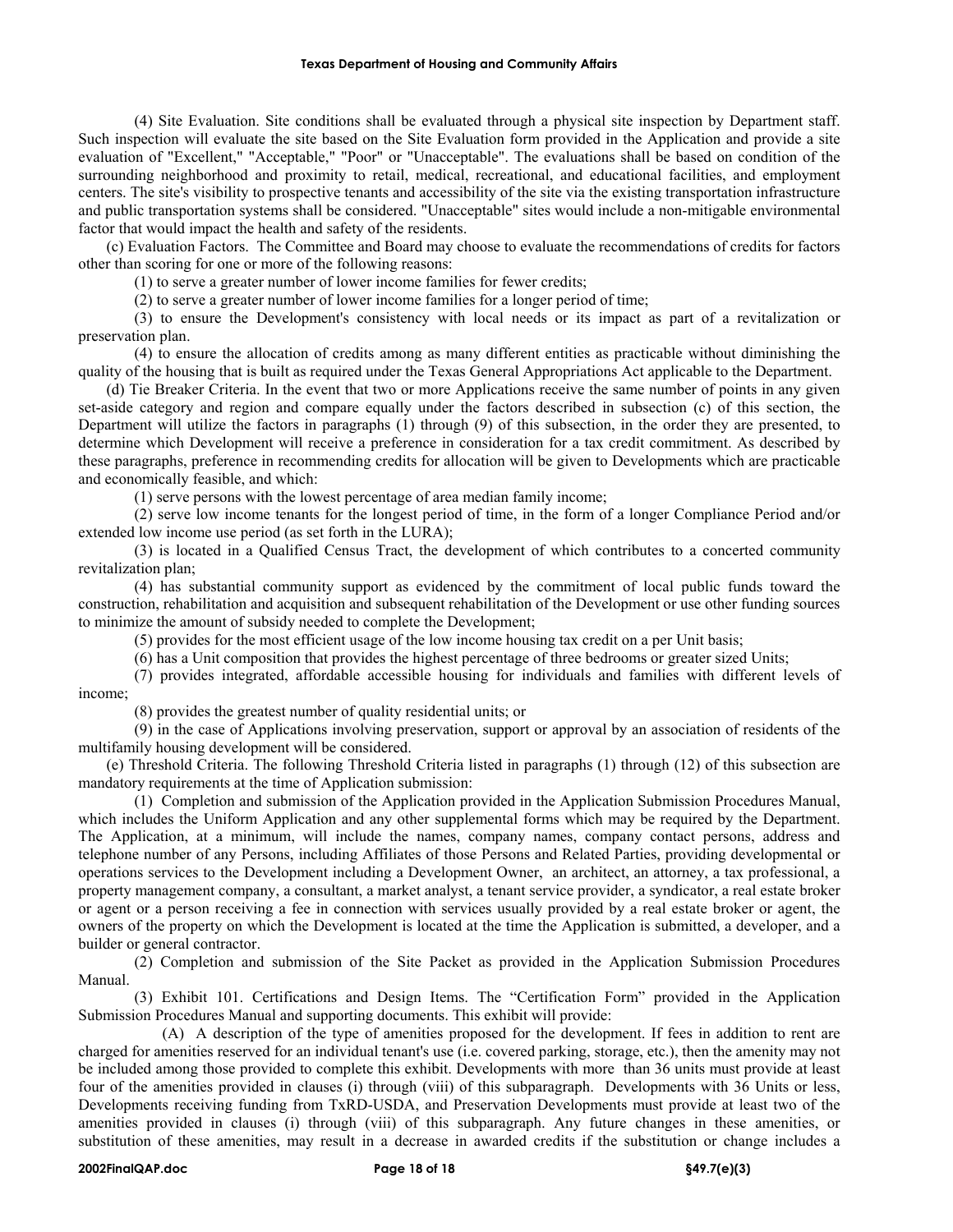decrease in cost or in a cancellation of a Commitment Notice or Carryover Allocation if the Threshold Criteria are no longer met.

(i) Full perimeter fencing with controlled gate access;

(ii) designated playground and equipment;

(iii) community laundry room and/or laundry hook-ups in Units (no hook-up fees of any kind may be charged to a tenant for use of the hook-ups);

(iv) furnished community room;

(v) recreation facilities;

(vi) public telephone(s) available to tenants 24 hours a day;

(vii) on-site day care, senior center, or community meals room; or

(viii) computer facilities.

(B) A certification that the Development will adhere to the Texas Property Code relating to security devices and other applicable requirements for residential tenancies, and will adhere at a minimum to the International Building Code as it relates to access, lighting and life safety issues.

(C) A certification that the Applicant is in compliance with with state and federal laws, including but not limited to, fair housing laws, including Chapter 301, Property Code, Title VIII of the Civil Rights Act of 1968 (42 U.S.C. Section 3601 et seq.), and the Fair Housing Amendments Act of 1988 (42 U.S.C. Section 3601 et seq.); the Civil Rights Act of 1964 (42 U.S.C. Section 2000a et seq.); the Americans with Disabilities Act of 1990 (42 U.S.C. Section 12101 et seq.); and the Rehabilitation Act of 1973 (29 U.S.C. Section 701 et seq.)

(D) A certification that the Applicant will attempt to ensure that at least 30% of the construction and management businesses with which the Applicant contracts in connection with the Development are Minority Owned Businesses, and that the Applicant will submit at least once in each 90-day period following the date of the Commitment Notice a report, in a format proscribed by the Department and provided at the time a Commitment Notice is received, on the percentage of businesses with which the Applicant has contracted that qualify as Minority Owned Businesses.

(E) A certification that the Development will comply with the accessibility standards that are required under Section 504, Rehabilitation Act of 1973 (29 U.S.C. Section 794), and specified under 24 C.F.R. Part 8, Subpart C. This includes that for all Developments, a minimum of five percent of the total dwelling Units or at least one Unit, whichever is greater, shall be made accessible for persons with mobility impairments. A Unit that is on an accessible route and is adaptable and otherwise compliant with sections 3–8 of the Uniform Federal Accessibility Standards (UFAS), meets this requirement. An additional two percent of the total dwelling Units, or at least one Unit, whichever is greater, shall be accessible for persons with hearing or visions impairments. Additionally, for Developments designed as Townhomes or other two-story dwelling Units, the Applicant must include one bedroom and one bathroom on the ground level of 20% of all Units for each Unit type, include a bathroom with at least a toilet and a sink on the ground level of all Units, and meet Fair Housing standards. At the construction loan closing a certification from an accredited architect will be required stating that the Development was designed in conformance with these standards and that all features have been or will be installed to make the Unit accessible for persons with mobility impairments or persons with hearing or vision impairments. A similar certification will also be required after the Development is completed.

(F) A certification that the Development will adhere to the Department's Minimum Standard Energy Saving Devices in the construction of each tax credit Unit identified in clauses (i) through (vi) of this subparagraph, and that all Units must be air-conditioned. The devices must be certified by the Development architect as being included in the design of each tax credit Unit prior to the closing of the construction loan and in actual construction upon Cost Certification.

(i) Wall insulation at a minimum of R-15. Ceiling insulation at a minimum of R-30. Roof decking to have radiant barriers;

(ii) Energy Star rated heating and cooling systems, or in dry climates an evaporative cooling system may replace the Energy Star cooling system;

(iii) All appliances installed, including water heaters, to be Energy Star rated;

(iv) Maximum 2.5 gallon/minute showerheads and maximum 1.5 gallon/minute faucet aerators;

(v) If used, natural gas heating systems must have a minimum energy factor of 0.85; and

(vi) If recessed lighting is used, it must use either compact fluorescent lights or fluorescent tube lights.

(G) A certification that the Development will be built by a General Contractor that satisfies the requirements of the General Appropriation Act, Article VII, Rider 11(c) applicable to the Department which requires that the General Contractor hired by the Development Owner or the Applicant, if the Applicant serves as General Contractor, must demonstrate a history of constructing similar types of housing without the use of federal tax credits.

(H) All of the architectural drawings identified in clauses (i) through (vi) of this subparagraph. If documentation for clause (i) was already submitted as part of a Pre-Application, and no alterations have been made to the document, then the Applicant is not required to submit this documentation in the Application. While full size design or construction documents are not required, the drawings must have an accurate and legible scale and show the dimensions: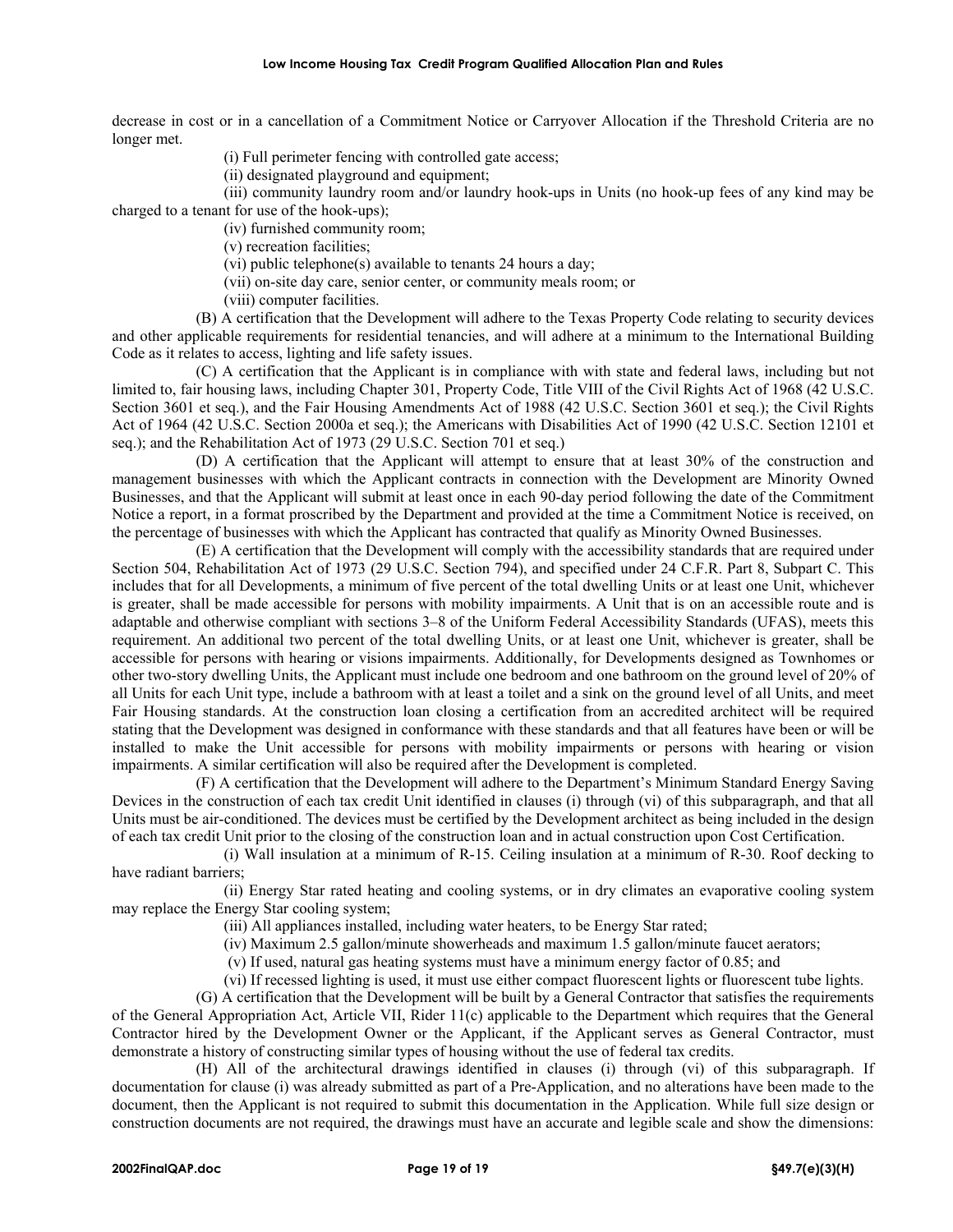(i) a drawing of the entire property that is under the control the prospective ownership entity, which must be a professionally generated (e.g. computer-generated or architectural draft; not a sketch) plat drawn to scale from a metes and bounds description;

(ii) a site plan which:

(I) is consistent with the number of Units and Unit mix specified in the "Rent Schedule" provided in the Application;

(II) identifies all residential, common buildings and proposed amenities; and

(III) clearly delineates the flood plain boundary lines and other easements shown in the site survey;

(iii) floor plans and elevations for each type of residential building;

(iv) floor plans and elevations for each type of common area building;

(v) unit floor plans for each type of Unit. The use of each room must be labeled. The net rentable areas these unit floor plans represent should be consistent with those shown in the "Rent Schedule" provided in the application; and

(vi) elevations of residential and common area buildings which include a percentage estimate of the exterior composition, i.e. 50% brick, 50% siding.

(I) Rehabilitation Developments must submit photographs of the existing signage, typical building elevations and interiors, existing Development amenities, and site work. These photos should clearly document the typical areas and building components which exemplify the need for rehabilitation.

(4) Exhibit 102. Evidence of the Development's development costs and corresponding credit request and syndication information as described in subparagraphs (A) through (G) of this paragraph.

(A) Exhibit 102A. A written narrative describing the financing plan for the Development, including any non-traditional financing arrangements; the use of funds with respect to the Development; the funding sources for the Development including construction, permanent and bridge loans, and rents, operating subsidies, and replacement reserves; and the commitment status of the funding sources for the Development. This information must be consistent with the information provided throughout the Application.

(B) Exhibit 102B. All Developments must submit the "Development Cost Schedule" provided in the Application Submission Procedures Manual. This exhibit must have been prepared and executed not more than 90 days prior to the close of the Application Acceptance Period.

(C) Exhibit 102C. "Cost of Syndication" Worksheet. A syndicator or financial consultant of the Applicant must provide an estimate of the amount of equity dollars expected to be raised for the Development in conjunction with the amount of housing tax credits requested for allocation to the applicant, including pay-in schedules, syndicator consulting fees and other syndication costs. If syndication costs are included in the eligible basis, a justification of the syndication costs for each cost category by an attorney or accountant specializing in tax matters must also be provided.

(D) Exhibit 102D. For Developments located in a Qualified Census Tract (QCT) as determined by the Secretary of HUD and qualifying for a 30% increase in Eligible Basis, pursuant to the Code, §42(d)(5)(C), Applicants must submit a copy of the census map clearly showing that the proposed Development is located within a QCT. Census tract numbers must be clearly marked on the map, and must be identical to the QCT number stated in the Department's Reference Manual.

(E) Exhibit 102E. Rehabilitation Developments must also submit the "Proposed Work Write Up for Rehabilitation Developments" provided in the Application Submission Procedures Manual. This form must be prepared and certified by a third party registered architect, professional engineer or general Contractor. Rehabilitation Developments must establish that the rehabilitation will be substantial and will involve at least \$6,000 per unit in direct hard costs.

(F) Exhibit 102F. If offsite costs are included in the budget as a line item, or embedded in the site acquisition contract, or referenced in the utility provider letters, then the supplemental form "Off Site Cost Breakdown" must be provided.

(G) Exhibit 102G. If projected site work costs include unusual or extraordinary items or exceed \$6,500 per unit, then the Applicant must provide a detailed cost breakdown prepared by a third party engineer or architect, and a letter from a certified public accountant allocating which portions of those site costs should be included in eligible basis and which ones are ineligible.

(5) Exhibit 103. Evidence of readiness to proceed as evidenced by at least one of the items under each of subparagraphs (A) through (E) of this paragraph:

(A) Exhibit 103A. Evidence of site control in the name of the ownership entity, or entities which comprise the Applicant. If the evidence is not in the name of the Development Owner, then the documentation should reflect an expressed ability to transfer the rights to the Development Owner. If this documentation was already submitted as part of a Pre-Application, and no alterations have been made to the documents, then the Applicant is not required to submit this documentation in the Application. One of the following items described in clauses (i) through (iii) of this subparagraph must be provided: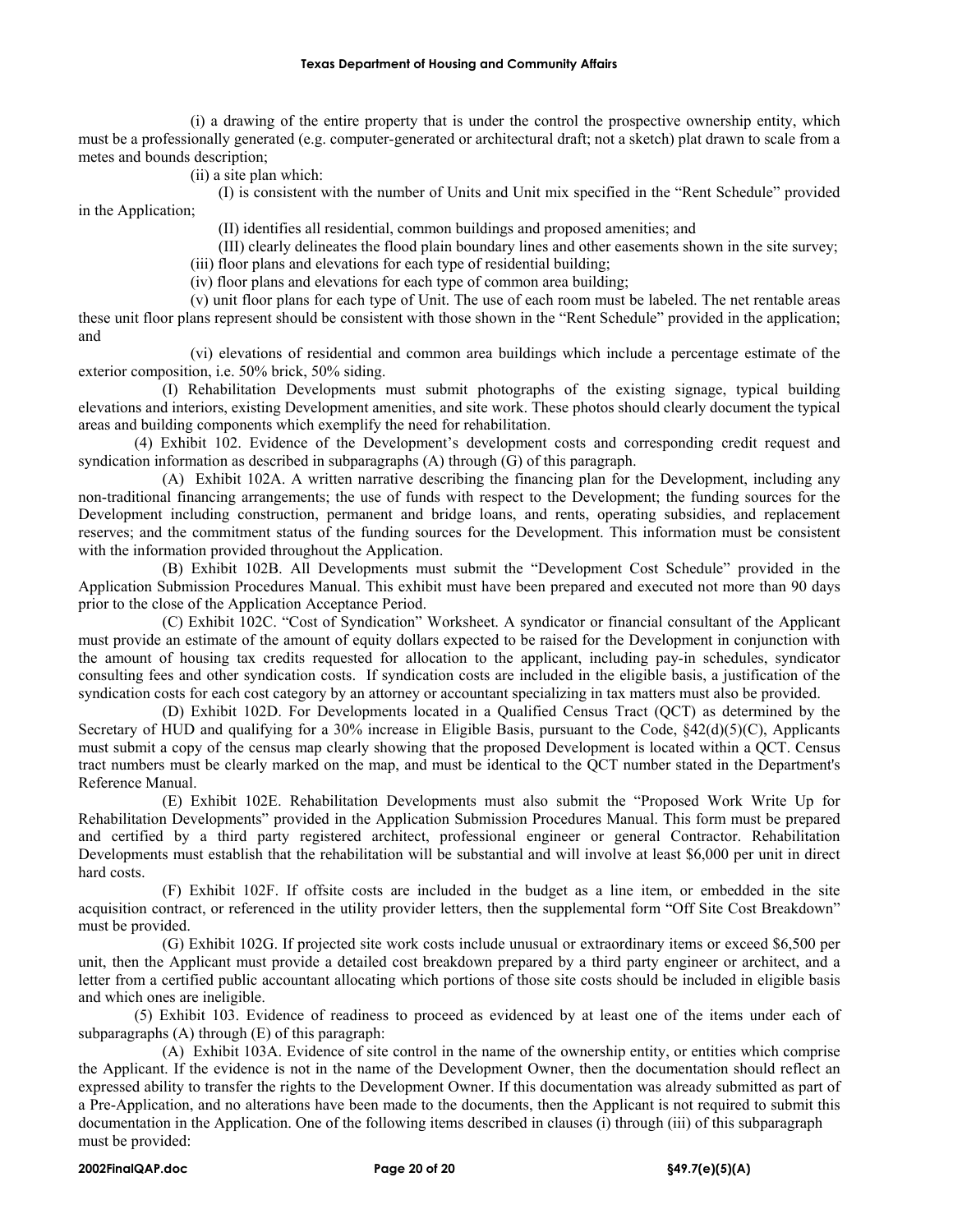### **Low Income Housing Tax Credit Program Qualified Allocation Plan and Rules**

(i) a recorded warranty deed; or

(ii) a contract for sale or lease (the minimum term of the lease must be at least 45 years) which is valid through July 31, 2002 or at least 90 days, whichever is greater; or

(iii) an exclusive option to purchase which is valid for the entire period the Development is under consideration for tax credits or at least 90 days, whichever is greater.

(B) Exhibit 103B. Evidence from the appropriate local municipal authority that satisfies one of clauses (i) through (iii) of this subparagraph. Documentation must have been prepared and executed not more than 90 days prior to the close of the Application Acceptance Period. If this documentation was already submitted as part of a Pre-Application, and no alterations have been made to the documents, then the Applicant is not required to submit this documentation in the Application.

(i) a letter from the chief executive officer of the political subdivision or another local official with appropriate jurisdiction stating that the Development is located within the boundaries of a political subdivision which does not have a zoning ordinance;

(ii) a letter from the chief executive officer of the political subdivision or another local official with appropriate jurisdiction stating that:

(I) the Development is permitted under the provisions of the ordinance that apply to the location of the Development; or

(II) the Applicant is in the process of seeking the appropriate zoning and has signed and provided to the political subdivision a release agreeing to hold the political subdivision and all other parties harmless in the event that the appropriate zoning is denied.

(iii) In the case of a rehabilitation Development, if the property is currently a non-conforming use as presently zoned, a letter which discuss the items in subclauses (I) through (IV) of this clause:

- (I) a detailed narrative of the nature of non-conformance;
- (II) the applicable destruction threshold;
- (III) owner's rights to reconstruct in the event of damage; and
- (IV) penalties for noncompliance.

(C) Exhibit 103C. This Exhibit is required for New Construction only. Evidence of the availability of all necessary utilities/services to the development site. Necessary utilities include natural gas (if it will be utilized by the Development), electric, trash, water, and sewer. Such evidence must be a letter or a monthly utility bill from the appropriate municipal/local service provider. If utilities are not already accessible, then the letter must clearly state: an estimated time frame for provision of the utilities, an estimate of the infrastructure cost, and an estimate of any portion of that cost that will be borne by the developer. Letters must be from an authorized individual representing the organization which actually provides the services. Such documentation should clearly indicate the address of the proposed site If utilities are not already accessible (undeveloped areas), then the letter should not be older than three months from the first day of the Application Acceptance Period.

(D) Exhibit 103D. Evidence of interim and permanent financing sufficient to fund the proposed Total Housing Development Cost less any other funds requested from the Department and any other sources documented in the Application. Such evidence must be consistent with the sources and uses of funds represented in the Application and shall be provided in one or more of the following forms described in clauses (i) through (iv) of this subparagraph:

(i) bona fide financing in place as evidenced by a valid and binding loan agreement and a deed(s) of trust in the name of the ownership entity which identifies the mortgagor as the Applicant or entities which comprise the general partner and/or expressly allows the transfer to the Proposed Development Owner; or,

(ii) bona fide commitment or term sheet issued by a lending institution or mortgage company that is actively and regularly engaged in the business of lending money which is addressed to the ownership entity, or entities which comprise the Applicant and which has been executed and accepted by both parties (the term of the loan must be for a minimum of 15 years with at least a 30 year amortization). The commitment must state an expiration date. Such a commitment may be conditional upon the completion of due diligence by the lender and upon the award of tax credits; or,

(iii) any Federal, State or locally subsidized gap financing of soft debt must be identified at the time of application. At a minimum, evidence from the lending agency that an application for funding has been made and a term sheet which clearly describes the amount and terms of the funding must be submitted. While evidence of application for funding from another TDHCA program is not required (as these funds will be presented to the Board concurrently with the recommendation for tax credits), the Applicant must clearly indicate that such an application has been filed as required by the Application Submission Procedures Manual. If the necessary financing has not been committed by the applicable lending agency, the Commitment Notice, Housing Credit Allocation or Determination Notice, as the case may be, will be conditioned upon Applicant obtaining a commitment for the required financing by a date certain; or

(iv) if the Development will be financed through Development Owner contributions, provide a letter from an independent CPA verifying the capacity of the Applicant to provide the proposed financing with funds that are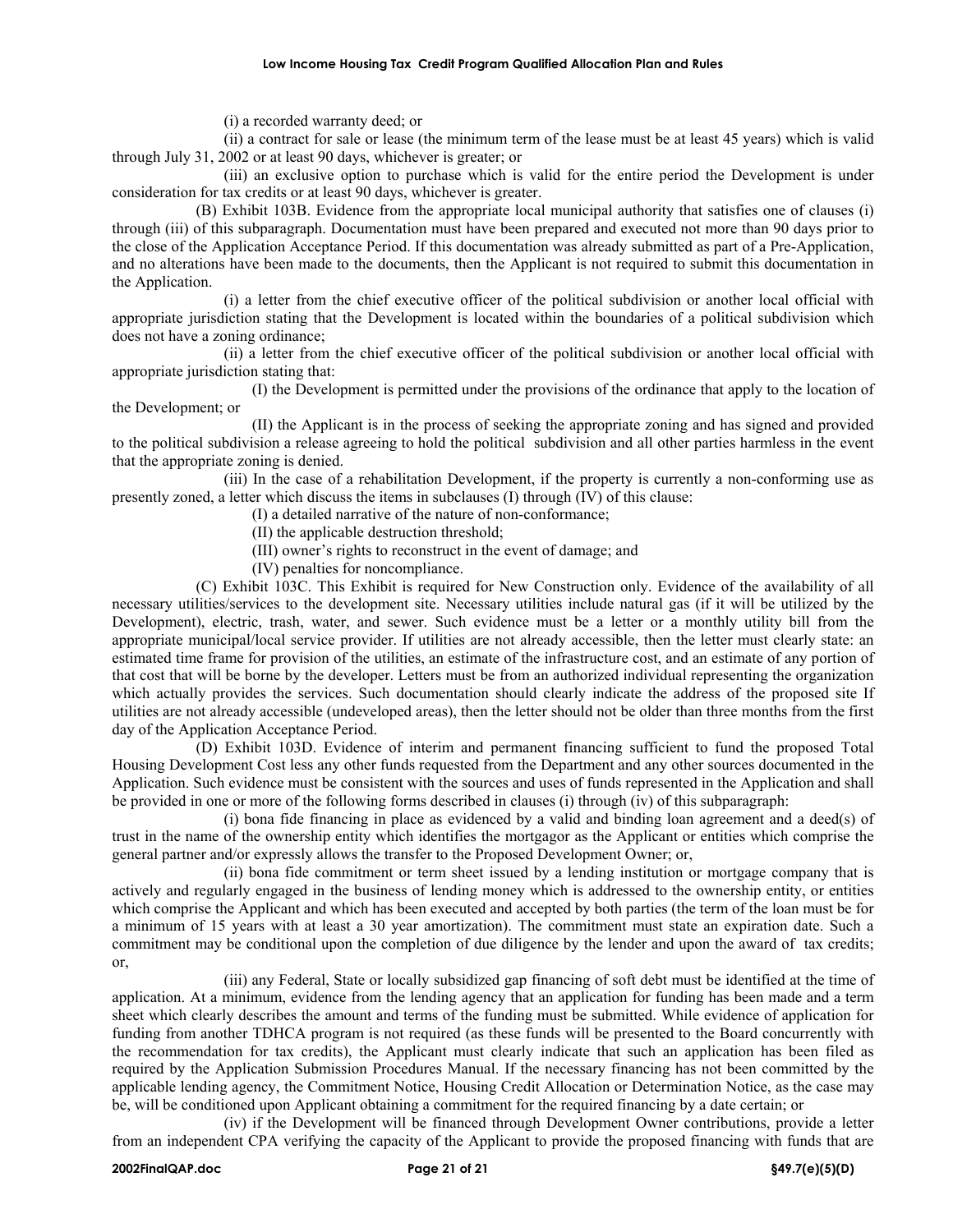not otherwise committed together with a letter from the Applicant's bank or banks confirming that sufficient funds are available to the Applicant. Documentation must have been prepared and executed not more than 90 days prior to the close of the Application Acceptance Period.

(E) Exhibit 103E. A copy of the full legal description and either of the documents described in clauses (i) and (ii) of this subparagraph, and satisfying the requirements of clause (iii), if applicable:

(i) a copy of the current title policy which shows that the ownership (or leasehold) of the land/Development is vested in the exact name of the Applicant, or entities which comprise the Applicant; or

(ii) a copy of a current title commitment with the proposed insured matching exactly the name of the Applicant or entities which comprise the Applicant and the title of the land/Development vested in the name of the exact name of the seller or lessor as indicated on the sales contract or lease.

(iii) if the title policy or title commitment is more than six months old as of the day the Application Acceptance Period closes, than a letter from the title company indicating that nothing further has transpired on the policy or commitment.

(6) Exhibit 104. Evidence of all of the notifications described in subparagraphs (A) through (D) of this paragraph. Such notices must be prepared in accordance with "Exhibit 104, Pre-Application Public Notifications" provided in the Application Submission Procedures Manual.

(A) Exhibit 104A. A copy of the public notice published in a widely circulated newspaper in the area in which the proposed Development will be located. Such notice must run at least twice within a thirty day period. The notice should not run on holidays or weekends. Such notice must be published prior to the submission of the Application to the Department and can not be older than three months from the first day of the Application Acceptance Period. In communities located in close proximity to a larger metropolitan area and whose citizens may subscribe to a local newspaper as well as a widely circulated metropolitan newspaper, the notice should be published in both newspapers.

(B) Exhibit 104B. Evidence of notification of the local chief executive officer(s) (i.e., mayor and county judge), state senator, and state representative of the locality of the Development. Evidence of such notification shall include a letter which at a minimum contains a copy of the public notice sent to the official and proof of delivery in the form of a certified mail receipt, overnight mail receipt, or confirmation letter from said official. Proof of notification should not be older than three months from the first day of the Application Acceptance Period. If this documentation was already submitted as part of a Pre-Application, and no alterations have been made to the documents, then the Applicant is not required to submit this documentation in the Application.

(C) Exhibit 104C. If any of the units in the Development are occupied at the time of application, then the Applicant must post a copy of the public notice in a prominent location at the Development throughout the period of time the Application is under review by the Department. A picture of this posted notice must be provided with this exhibit. When the Department's public hearing schedule for comment on submitted applications becomes available, a copy of the schedule must also be posted until such hearings are completed. Compliance with these requirements shall be confirmed during the Department's site inspection.

(D) Exhibit 104D. Public Housing Waiting List. Evidence that the Development Owner has committed in writing to the local public housing authority (PHA) the availability of Units and that the Development Owner agrees to consider households on the PHA's waiting list as potential tenants and that the Property is available to Section 8 certificate or voucher holders. Evidence of this commitment must include a copy of the Development Owner's letter to the PHA and proof of delivery in the form of a certified mail receipt, overnight mail receipt, or confirmation letter from said PHA. Proof of notification should not be older than three months from the first day of the Application Acceptance Period. If no PHA is within the locality of the Development, the Development Owner must utilize the nearest authority or office responsible for administering Section 8 programs.

(7) Exhibit 105. Evidence of the Development's ownership structure and the Applicant's previous experience as described in subparagraphs (A) through (E) of this paragraph. The 2002 versions of these forms must be submitted.

(A) Exhibit 105A. A chart which clearly illustrates the complete organizational structure of the Development Owner. This chart should provide the names and ownership percentages of Persons with an ownership interest in the Development. The percentage ownership of all Persons in Control of these entities and sub-entities must also be clearly defined.

(B) Exhibit 105B. The Applicant, General Partner (or Managing Member) and all Persons with an ownership interest in the General Partner (or the Managing Member) of these entities and sub-entities must also provide documentation of standing to include the following documentation as applicable under clauses (i) through (iii) of this subclause.

(i) For entities that are not yet formed:

(I) a certificate of reservation of the entity name from the Texas Secretary of State; and

(II) an executed letter of intent to organize, statement of partnership or partnership agreement.

(ii) For existing entities: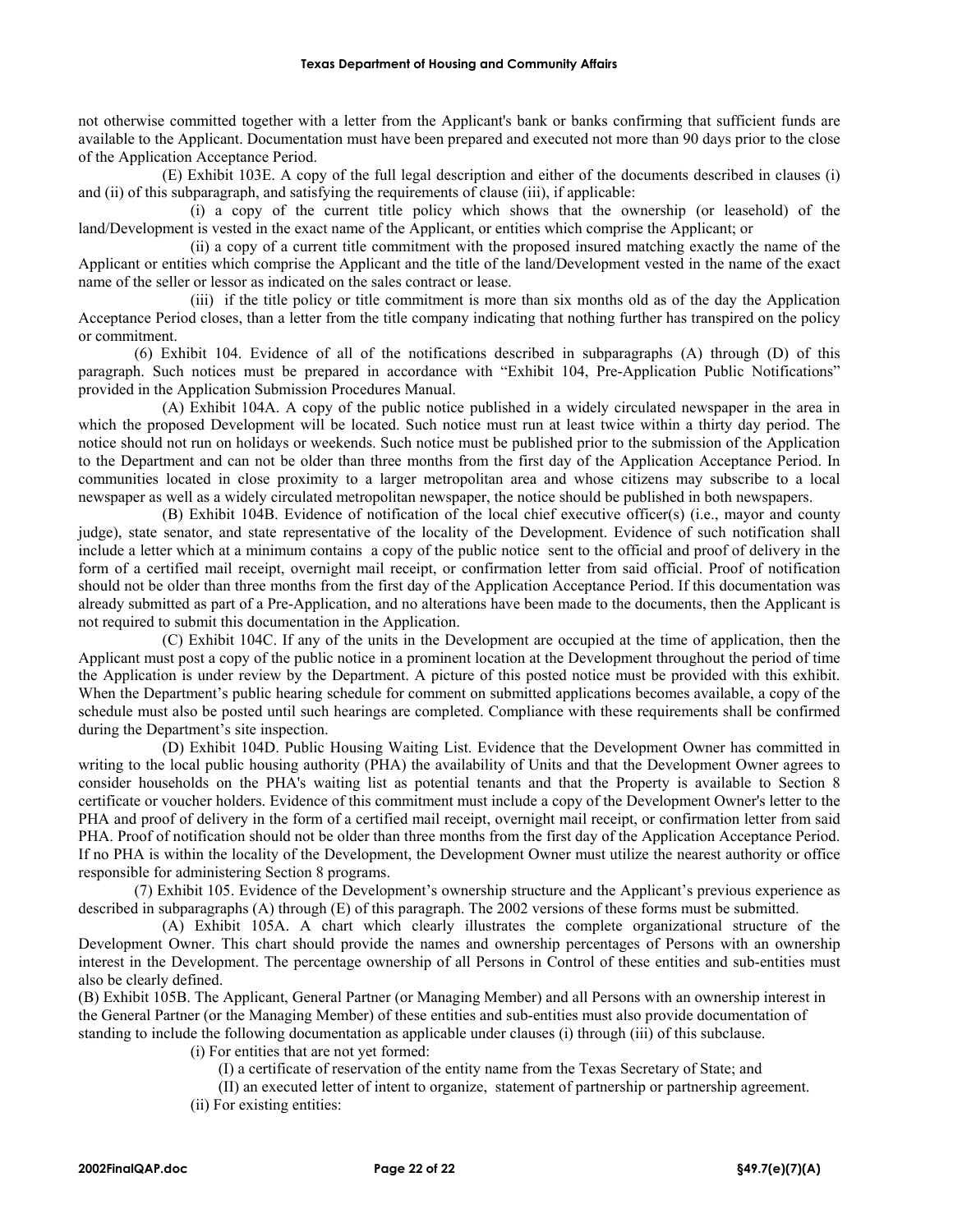### **Low Income Housing Tax Credit Program Qualified Allocation Plan and Rules**

(I) if the entity has been formed for three months or longer, a copy of the Certificate of Good Standing from the State Comptroller showing good standing; if the entity has been formed for less than three months, a certificate of reservation of the entity name from the Texas Secretary of State,

(II) a copy of the Articles of Incorporation, Organization or Partnership.

(iii) the Applicant must provide evidence that the signer(s) of the Application have the authority to sign on behalf of the Applicant in the form of a corporate resolution or by-laws which indicate same from the sub-entity in Control of the Applicant, and that those persons constitute all persons required to sign or submit such documents.

(C) Exhibit 105C. A copy of the completed and executed "Exhibit 105C, Previous Participation and Background Certification Form," which is provided in the Application Submission Procedures Manual must be submitted for each Person owning an interest in the general partner (or, if Applicant is to be a limited liability company, the managing member) of the Applicant. If the developer of the Development is receiving more than 10% of the developer fee, he/she will also be required to submit documents for this exhibit.

(D) Exhibit 105D. Evidence that each Person owning an interest in the general partner (or if Applicant is to be a limited liability company, the managing member) of the Applicant has sent "Exhibit 105D, National Previous Participation and Background Certification Form," to the appropriate Housing Credit Agency for each state in which they have developed or operated affordable housing. This form is only necessary when the Developments involved are outside of the state of Texas. An original form is not required. Evidence of such notification shall be a copy of the form sent to the agency and proof of delivery in the form of a certified mail receipt, overnight mail receipt, or confirmation letter from said agency.

(E) Exhibit 105E. Evidence that the Development Owner's general partner, partner (or if Applicant is to be a limited liability company, the managing member) General Contractor or their principals have a record of successfully constructing or developing residential units or comparable commercial property (i.e. dormitory and hotel/motel) in the capacity of owner, general partner, managing member or General Contractor. If the General Contractor's experience is being claimed for this exhibit, then the Development Owner must request the Department's approval prior to replacing the General Contractor. If rehabilitation experience is being claimed to qualify for an Application involving new construction, then the rehabilitation must have been substantial and involved at least \$6,000 of direct hard cost per unit.

(i) The term "successfully" is defined as acting in a capacity as the general contractor or developer of:

(I) at least 100 residential units or comparable commercial property; or

(II) at least 36 residential units or comparable commercial property if the Development applying for credits is a Rural Development.

(ii) Evidence must be one of the following documents:

(I) A certification from the Department that the Person with the experience satisfies this exhibit. Applicants who have previously applied for a Tax Credit Allocation must request this certification at least seven days prior to the beginning of the Application Acceptance Period. Applicants should ensure that the individual whose name is on the certification appears in the organizational chart provided in Exhibit 105A. If the certification is for the General Contractor, then this should be clearly indicated on the document.

(II) If the Department has not previously certified that the experience of the Development Owner, general partner, managing member or General Contractor qualifies for this exhibit, then one of the following documents must be submitted: American Institute of Architects (AIA) Document A111 - Standard Form of Agreement Between Owner & Contractor, AIA Document G704 - Certificate of Substantial Completion, IRS Form 8609, HUD Form 9822, development agreements, partnership agreements, or other appropriate documentation verifying that the general partner, General Contractor or their principals have the required experience. If submitting the IRS Form 8609, only one form per Development is required. The evidence must clearly indicate:

(-a-) that the Development has been completed (i.e. Development Agreements, Partnership Agreements, etc. must be accompanied by certificates of completion.);

(-b-) that the names on the forms and agreements tie back to the ownership entity, general partner, general contractor and their respective principals as listed in the Application; and

(-c-) the number of units completed or substantially completed.

(8) Exhibit 106. Evidence of the Development's projected income and operating expenses as described in subparagraphs (A) through (D) of this paragraph:

(A) All Developments must provide a 15-year proforma estimate of operating expenses and supporting documentation used to generate projections (excerpts from the market study, operating statements from comparable properties, etc).

(B) If rental assistance, an operating subsidy, an annuity, or an interest rate reduction payment is proposed to exist or continue for the Development, any related contract or other agreement securing those funds must be provided, which at a minimum identifies the source and annual amount of the funds, the number of Units receiving the funds, and the term and expiration date of the contract or other agreement.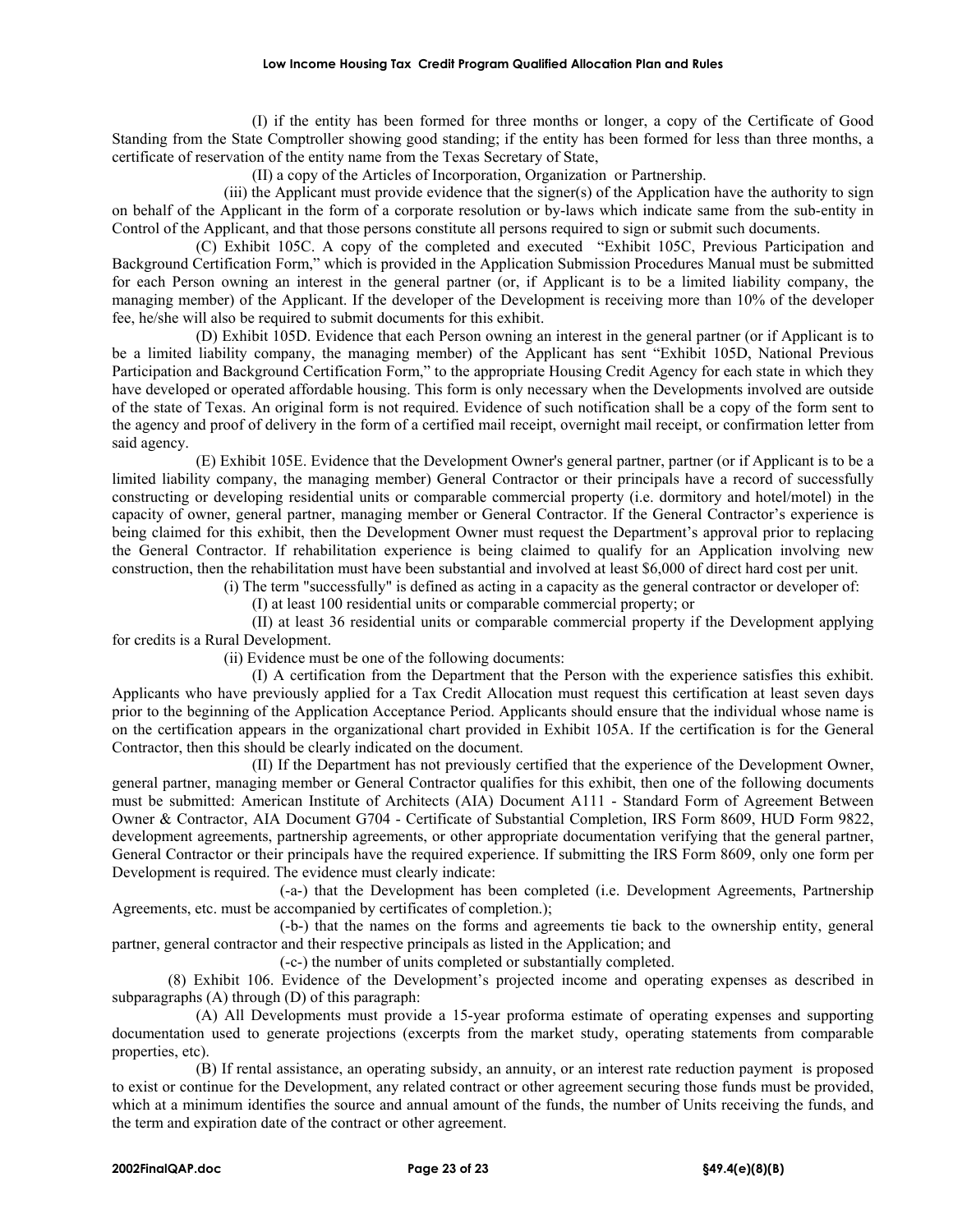### **Texas Department of Housing and Community Affairs**

(C) Applicant must provide documentation from the source of the "Utility Allowance" estimate used in completing the Rent Schedule provided in the Application. This exhibit must clearly indicate which utility costs are included in the estimate. If there is more than one entity (Section 8 administrator, public housing authority) responsible for setting the utility allowance(s) in the area of the Development location, then the Utility Allowance selected must be the one which most closely reflects the actual utility costs in that Development area. In this case, documentation from the local utility provider supporting the selection must be provided.

(D) Occupied Developments undergoing rehabilitation must also submit the items described in clauses (i) through (iv) of the subparagraph.

(i) If the current property owner is unwilling to provide the required documentation, then a signed statement as to their unwillingness to do so is required.

(I) historical monthly operating statements of the subject Development for 12 consecutive months ending not more than 45 days prior to the first day of the Application Acceptance Period. In lieu of the monthly operating statements, two annual operating statement summaries may be provided. If 12 months of operating statements or two annual operating summaries can not be obtained, then the monthly operating statements since the date of acquisition of the Development and any other supporting documentation used to generate projections may be provided; and

(II) a rent roll not more than 90 days old as of the day the Application Acceptance Period closes, that discloses the terms and rate of the lease, rental rates offered at the date of the rent roll, Unit mix, tenant names or vacancy, and dates of first occupancy and expiration of lease.

(ii) a written explanation of the process used to notify and consult with the tenants in preparing the application;

and

(iii) a relocation plan outlining relocation requirements and a budget with an identified funding source;

(iv) if applicable, evidence that the relocation plan has been submitted to the appropriate legal agency.

(9) Exhibit 107. Applications involving Nonprofit General Partners and Qualified Nonprofit Developments.

(A) All Applicants involving a nonprofit general partner (or Managing Member), regardless of the set-aside applied under, must submit all of the documents described in clauses (i) through (iii) of this subparagraph which confirm that the Applicant is a Qualified Nonprofit Organization pursuant to Code,  $\frac{242(h)(5)(C)}{2}$ :

(i) an IRS determination letter which states that the Qualified Nonprofit Organization is a  $501(c)(3)$  or (4) entity;

(ii) a copy of the articles of incorporation of the nonprofit organization which specifically states that the fostering of affordable housing is one of the entity's exempt purposes;

(iii) "Exhibit 107A, Nonprofit Participation Exhibit"; and

(B) Additionally, all Applicants applying under the Nonprofit Set-Aside, as defined by the Code, §42(h)(5), must also provide the following information with respect to each Development Owner and each general partner of a Development Owner, as described in clauses (i) through (vii) of this subparagraph.

(i) evidence that one of the exempt purposes of the nonprofit organization is to provide low income housing;

(ii) evidence that the nonprofit organization prohibits a member of its board of directors, other than a chief staff member serving concurrently as a member of the board, from receiving material compensation for service on the board;

(iii) a third-party legal opinion stating that the nonprofit organization is not affiliated with or controlled by a for-profit organization and the basis for that opinion;

(iv) a copy of the nonprofit organization's most recent audited financial statement;

(v) a list of the names and home addresses of members of the board of directors of the nonprofit organization;

(vi) a third-party legal opinion stating that the nonprofit organization is eligible, as further described, for a housing tax credit allocation from the nonprofit set-aside and the basis for that opinion. Eligibility is contingent upon the non-profit organization controlling a majority of the Development, or if the organization's Application is filed on behalf of a limited partnership, or limited liability company, be the managing partner (or Managing Member); and otherwise meet the requirements of the Code, §42(h)(5); and

(vii) evidence, in the form of a certification, that a majority of the members of the nonprofit organization's board of directors principally reside:

(I) in this state, if the Development is located in a rural area; or

(II) not more than 90 miles from the Development in the community in which the Development is located, if the Development is not located in a rural area.

(10) Exhibit 108. Applicants applying for acquisition credits or affiliated with the seller must provide all of the documentation described in subparagraphs (A) through (C) of this paragraph. Applicants applying for acquisition credits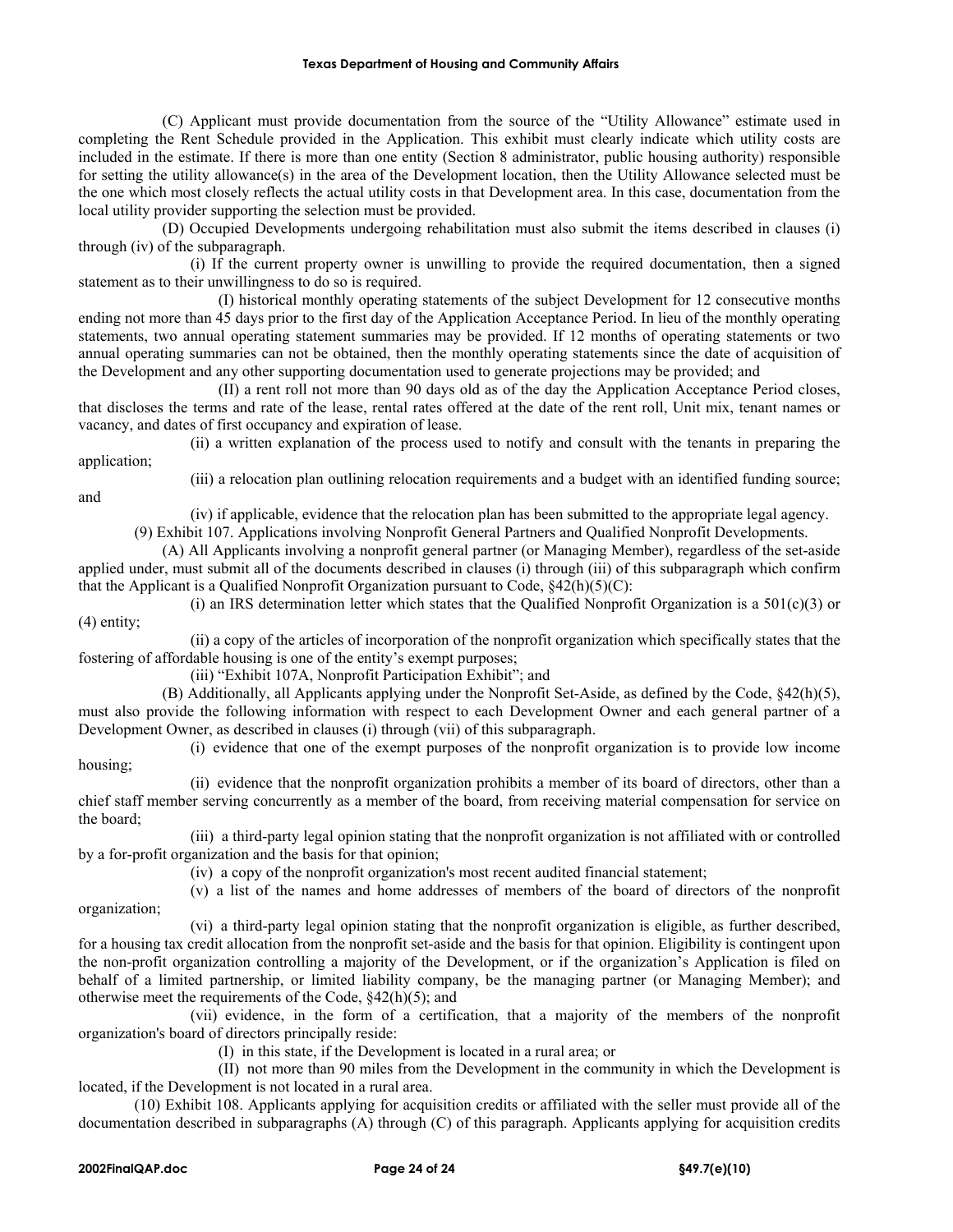must also provide the items described in subparagraph (D) of this paragraph and as provided in the Application Submission Procedures Manual.

(A) an appraisal, not more than 6 months old as of the day the Application Acceptance Period closes, which complies with the Uniform Standards of Professional Appraisal Practice and the Department's Market Analysis and Appraisal Policy. This appraisal of the Property must separately state the as-is, pre-acquisition or transfer value of the land and the improvements where applicable;

(B) a valuation report from the county tax appraisal district;

(C) clear identification of the selling Persons or entities, and details of any relationship between the seller and the Applicant or any Affiliation with the Development Team, Qualified Market Analyst or any other professional or other consultant performing services with respect to the Development. If any such relationship exists, complete disclosure and documentation of the related party's original acquisition and holding costs since acquisition to justify the proposed sales price must also be provided; and

(D) "Exhibit 108D, Acquisition of Existing Buildings Form."

(11) Exhibit 109. Evidence of the Applicant's, or any person with an ownership interest in the General Partner (or Managing Member), financial status as provided by both documents described in subparagraphs (A) and (B) of this paragraph and as provided in the Application Submission Procedures Manual. If the developer of the Development is receiving a development fee of 10% or more of total development costs, he/she will also be required to submit documents for this exhibit. Such evidence must be filed separately from the volume containing the Threshold Criteria and placed in a large envelope labeled as Exhibit 109, as instructed in the Application Submission Procedures Manual.

(A) Exhibit 109A. A Personal Financial and Credit Statement completed and signed by each Person with a general partner (or if Applicant is to be a Limited Liability Company, managing member) interest in the Applicant. Applicant's statement must not be older than 90 days from the first day of the Application Acceptance Period. If submitting partnership and corporate financials in addition to the individual statements, the certified financial statements should not be older than 12 months. This document is required for an entity even if the entity is wholly-owned by a person who has submitted this document as an individual.

(B) Exhibit 109B. Authorization to Release Credit Information must be completed by all Persons with an ownership interest in the Applicant.

(12) Supplemental Threshold Reports. Documents under subparagraph (A) and (B) must be submitted as further clarified in subparagraph (C) and (D) of this paragraph and §49.9 of this title.

(A) Exhibit 110. A Phase I Environmental Site Assessment (ESA) on the subject Property, dated not more than 12 months prior to the first day of the Application Acceptance Period. In the event that a Phase I Environmental Site Assessment on the Development is older than 12 months as of the day the Application Acceptance Period closes, the Development Owner must supply the Department with an update letter from the Person or organization which prepared the initial assessment; provided however, that the Department will not accept any Phase I Environmental Site Assessment which is more than 24 months old as of the day the Application Acceptance Period closes. The ESA must be prepared in accordance with the policies provided in §49.9 of this title. The ESA must contain a FEMA panel with the site precisely superimposed on the map and a copy of the cover of the FEMA map panel, showing the panel number. If the Development is identified as being in a flood plain, the Applicant must also provide a written explanation of what portion of the Development will be located in the flood plain (i.e., filled, used as parking, used as green space).

(B) Exhibit 111. A comprehensive Market Study prepared at the developer's expense by a disinterested Qualified Market Analyst in accordance with the Market Analysis and Appraisal Policy provided in §49.9 of this title. In the event that a Market Study on the Development is older than 6 months as of the day the Application Acceptance Period closes, the Development Owner must supply the Department with an updated Market Study from the Person or organization which prepared the initial report; provided however, that the Department will not accept any Market Study which is more than 12 months old as of the day the Application Acceptance Period closes. The Market Study should be prepared for and addressed to the Department.

(i) The Department may determine from time to time that information not requested in the Third Party Market Study Standards will be relevant to the Department's evaluation of the need for the Development and the allocation of the requested Housing Credit Allocation Amount. The Department may request additional information from the Qualified Market Analyst to meet this need.

(ii) All Applicants shall acknowledge by virtue of filing an Application that the Department shall not be bound by any such opinion or the Market Study itself, and may substitute its own analysis and underwriting conclusions for those submitted by the Qualified Market Analyst.

(C) Inserted at the front of each of these reports must be a transmission letter from the person preparing the report that states that the Department is granted full authority to rely on the findings and conclusions of the report.

(D) The requirements for each of the reports identified in subparagraphs (A) and (B) of this paragraph can be satisfied in either of the methods identified in clauses (i) or (ii) of this subparagraph.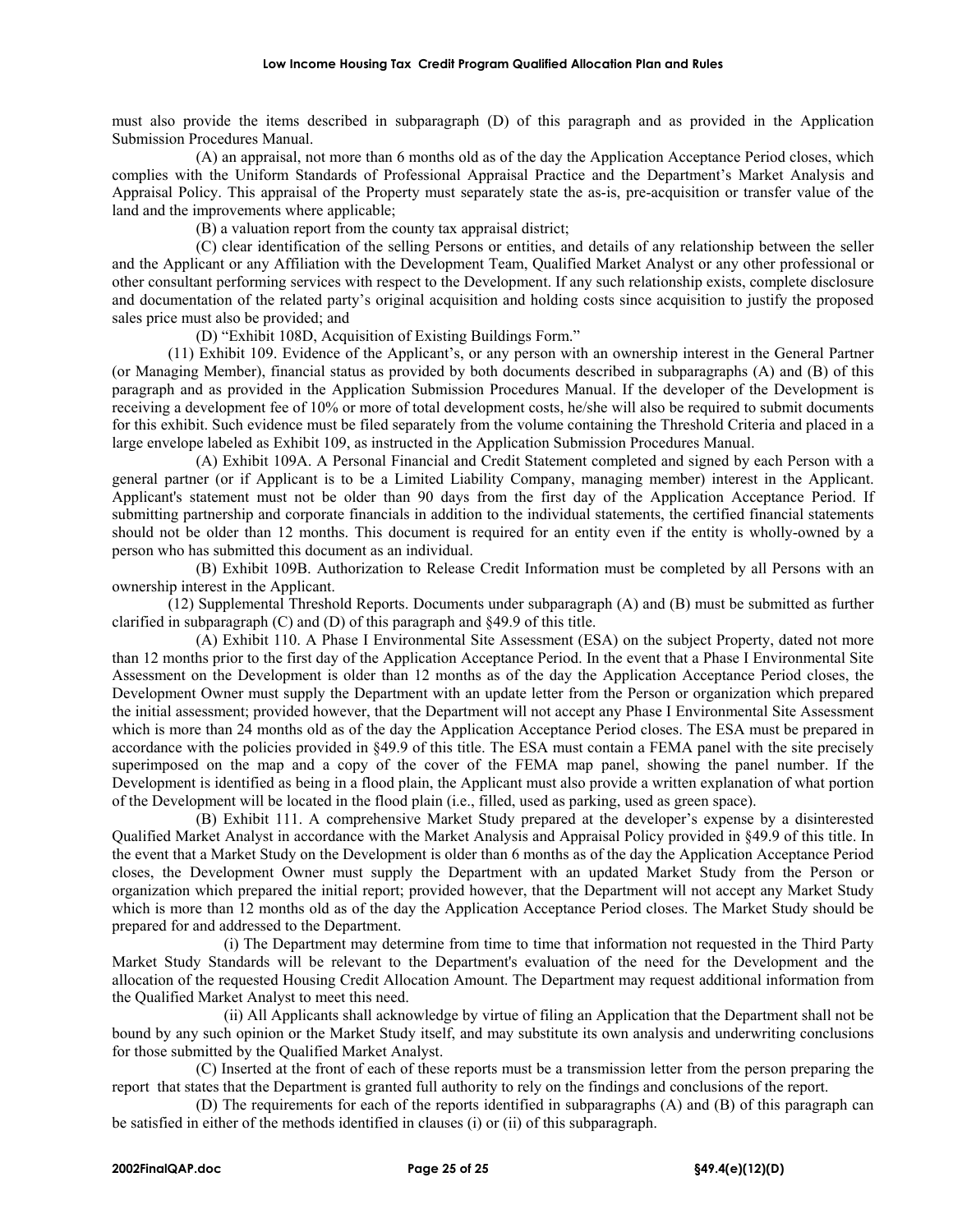(i) Upon Application submission, the documentation for each of these exhibits may be submitted in its entirety as described in subparagraphs (A) and (B) of this paragraph; or

(ii) Upon Application submission, the Applicant may provide evidence in the form of an executed engagement letter with the party performing each of the individual reports that the required exhibit has been commissioned to be performed and that the delivery date will be no later than March 29, 2002. Subsequently, the entire exhibit must be submitted on or before 5:00 p.m. CST, March 29, 2002. If the entire exhibit is not received by that time, the Application will be terminated for a Material Deficiency and will be removed from consideration.

(f) Selection Criteria. All Applications will be ranked according to the Selection Criteria listed in paragraphs (1) through (11) of this subsection. If this documentation was already submitted as part of a Pre-Application, and no alterations have been made to the documents, then the Applicant is not required to submit this documentation in the Application.

(1) Exhibit 201, Development Location Characteristics. Evidence, not more than 90 days old from the date of the Application Acceptance Period, that the subject Property is located within one of the geographical areas described in subparagraphs (A) through (E) of this paragraph. Areas qualifying under any one of the subparagraphs (A) through (E) of this paragraph will receive 5 points. A Development may only receive points under one of the subparagraphs (A) through (E) of this paragraph. A Development may receive points pursuant to subparagraph (F) in addition to any points awarded in subparagraphs (A) through (E).

(A) A geographical area which is:

(i) a Targeted Texas County (TTC) or Economically Distressed Area; or

(ii) a Colonia.

(B) a designated state or federal empowerment/enterprise zone, urban enterprise community, or urban enhanced enterprise community. Such Developments must submit a letter and a map from a city/county official verifying that the proposed Development is located within such a designated zone. Letter should be no older than 90 days from the first day of Application Acceptance Period; or

(C) a city-sponsored Tax Increment Financing Zone (TIF), Public Improvement District (PIDs), or other area or zone where a city or county has, through a local government initiative, specifically encouraged or channeled growth, neighborhood preservation or redevelopment. Significant incentives or benefits must be received from the local government which amount to at least 5% of the Total Development Costs. Such Developments must submit all of the following documentation: a letter from a city/county official verifying that the proposed Development is located within the city sponsored zone or district; a map from the city/county official which clearly delineates the boundaries of the district; and a certified copy of the appropriate resolution or documentation from the mayor, local city council, county judge, or county commissioners court which documents that the designated area was:

(i) created by the local city council/county commission,

(ii) targets a specific geographic area which was not created solely for the benefit of the Applicant, and

(iii) offers tangible and significant area-specific incentives or benefit over and above those normally provided by the city or county.

(D) a Development which is located in a QCT or a "Difficult Development Area" as specifically designated by the Secretary of HUD, and contributes to a concerted community revitalization plan. To qualify for these points, the Development Owner, in addition to submitting Exhibit 102 (B), must also submit a letter from a city/county official which verifies that the Development is located in a Qualified Census Tract as defined by HUD, effective January 1, 2002, or a DDA, and provides a detailed description of the revitalization plan under way in the community, including how the Development contributes to such concerted revitalization efforts.

(E) a non-impacted Census Block pursuant to the Young vs. Martinez judgement. Such Developments must submit evidence in the form of a certification from HUD that the Development is located in such an area.

(F) a Development which is located in a city or county with a relatively low ratio of awarded tax credits (in dollars) to its population. If the Development is located in an incorporated city, the city ratio will be used and if the Development is located outside of an incorporated city, then the county ratio will be used. Such ratios shall be calculated by the Department based on its inventory of tax credit developments and the 2000 Census Data. In the event that census data does not have a figure for a specific place, the Department will rely on the Texas State Data Center's place population estimates, or as a final source the Department will rely on the local municipality's most recent population estimate to calculate the ratio. The ratios will be published in the Reference Manual. Geographic area will be eligible for points as described in clauses (i) through (iv) of this subparagraph.

(i) A city or county with no LIHTC developments will receive six points.

(ii) A city or county with a ratio greater than zero and less than one will receive four points.

(iii) A city or county with a ratio equal to or greater than one, but less than two, will receive two points.

(iv) A city or county with a ratio greater than four, will have four points deducted from its score.

(2) Housing Needs Characteristics. Each Development, dependent on the city or county where it is located, will yield a score based on the Uniform Housing Needs Scoring Component. If a Development is in an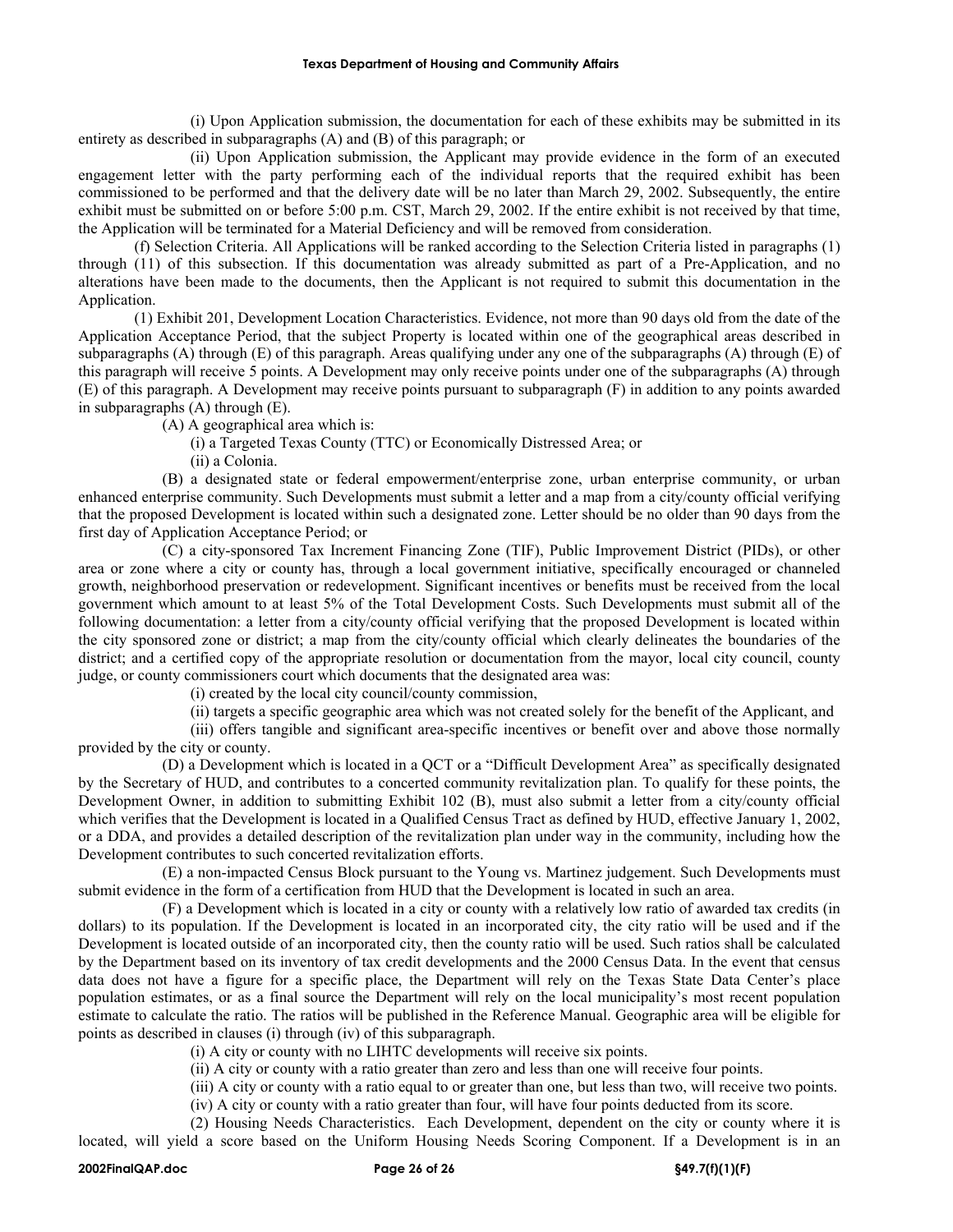incorporated city, the city score will be used. If a Development is outside the boundaries of an incorporated city, then the county score will be used. The listing of those scores by city and county will be published in the Reference Manual. (20 points maximum).

(3) Exhibit 202. Support and Consistency with Local Planning. All documents must not be older than 90 days from the first day of the Application Acceptance Period.

(A) Evidence from the local municipal authority stating that the Development fulfills a need for additional affordable rental housing as evidenced in a local consolidated plan, comprehensive plan, or other local planning document. If the municipality does not have such a planning document, then a letter from the local municipal authority stating that there is no local plan and that the city supports the Development must be submitted (6 points).

(B) Community Support. Points will be awarded based on the written statements of support from local and state elected officials representing constituents in areas that include the location of the Development. Letters of support must identify the specific Development and must specifically state the officials support of the Development at the proposed location. This documentation must be provided as part of the Application. Letters of support from state officials that do not represent constituents in areas that include the location of the Development will not qualify for points under this Exhibit. Letters of support received after the close of the Application Acceptance Period will not be accepted for this Exhibit. Points can be awarded for letters of support as identified in clauses (i) and (ii) of this subparagraph (maximum 4 points):

(i) from State of Texas Representative or Senate Member (1 point each, maximum of 2 points); and

(ii) from the Mayor, County Judge, City Council Member, or County Commissioner indicating support; or a resolution from the local governing entity indicating support of the Development (2 points)

(C) Points will be awarded based on the written statements of support from neighborhood and/or community civic organizations for areas that encompass the location of the Development. Letters of support must identify the specific Development and must specifically state the organization's support of the Development at the proposed location. This documentation must be provided as part of the Application. Letters of support from organizations that are not active in the area including the location of the Development will not qualify for points under this Exhibit. Letters of support received after the close of the Application Acceptance Period will not be accepted for this Exhibit. (1 point each, maximum of 2 points.)

(4) Development Characteristics. Developments may receive points under as many of the following subparagraphs as are applicable. This minimum requirement does not apply to Developments involving rehabilitation or Developments receiving funding from TxRD-USDA. To qualify for points under subparagraphs (D) through (H) of this paragraph, the Development must first meet the minimum requirements identified under subparagraph (A) of this paragraph.

(A) Unit Size. The square feet of all of the units in the Development, for each type of unit, must be at minimum:

- (i) 500 square feet for an efficiency unit;
- (ii)750 square feet for a non-elderly one bedroom unit; 550 square feet for an elderly one bedroom unit;
- (iii) 900 square feet for a two bedroom unit; 750 square feet for an elderly two bedroom unit;
- (iv) 1,000 square feet for a three bedroom unit; and
- (v) 1,100 square feet for a four bedroom unit.

(B) Exhibit 203. Evidence that the Development to be purchased qualifies as a federally assisted building within the meaning of the Code,  $\frac{842(d)(6)(B)}{B}$ , and is in danger of having the mortgage assigned to HUD, TxRD-USDA, or creating a claim on a federal mortgage insurance fund (such evidence must be a letter from the institution to which the Development is in danger of being assigned); OR evidence that the Applicant is purchasing(ed) a Property owned by HUD, an insured depository institution in default, or a receiver or conservator of such an institution, or is an REO Property or other existing Property which is being rehabilitated as part of a community revitalization plan. Such evidence must be in the form of a binding contract to purchase from such federal or other entity as described in this subparagraph, closing statements, or recorded warranty deed, not more than 6 months old from the first day of the Application Acceptance Period. For an existing Development which is part of a community revitalization plan, documentation must include a letter from the city/county which verifies that the Development is part of a community revitalization plan and provides a detailed description of the contribution to the revitalization plan (5 points).

(C) Exhibit 204. Evidence that the Development is an At-Risk Development. Applicant shall also provide a statement as to its willingness to maintain low-income use restrictions for the period applicable to the type of HUD assistance involved, and the actions taken or required by it in order to assure that the HUD assistance will continue to be provided to the Development (8 points).

(D) Development provides Units for housing individuals with children. To qualify for these points, these Units must have at least 2 bathrooms and no fewer than three bedrooms and at least 1000 square feet of net rentable area for three bedroom Units or 1200 square feet of net rentable area for four bedroom Units; these Unit size and bathroom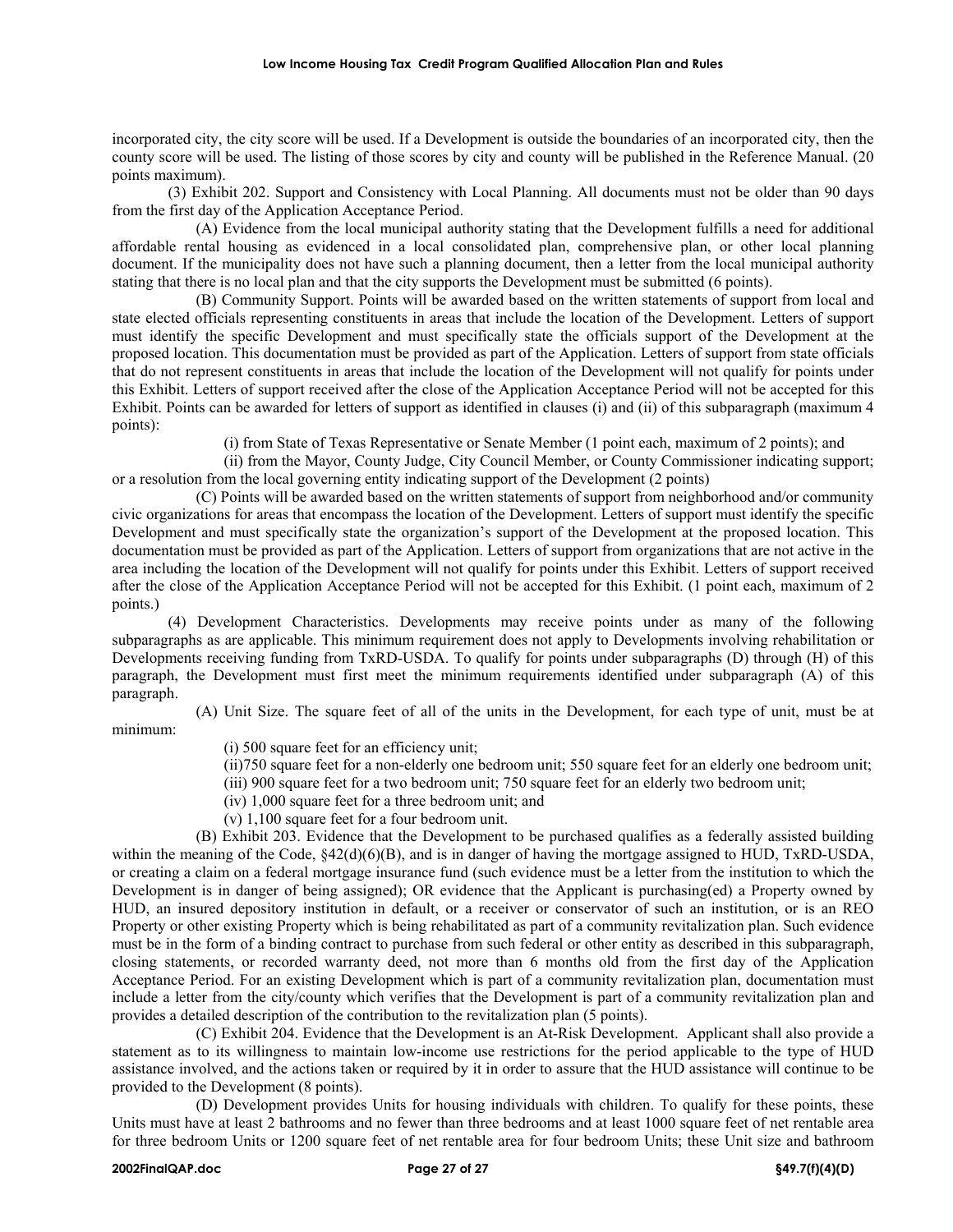requirements are not required for Developments involving rehabilitation to be eligible for the points below. Unless the building is served by an elevator, 3 or 4 bedroom Units located above the building's second floor will not qualify for these points. If the Development is a mixed-income development, only tax credit Units will be used in computing the percentage of qualified Units for this selection item.

(i) 15% of the Units in the Development are three or four bedrooms (5 points); and

(ii) an additional point will be awarded for each additional 5% increment of Units that are three or four bedrooms up to 30% of the Units (a maximum of three points) (3 points).

(E) Cost per Square Foot. For this exhibit hard costs shall be defined as construction costs, including contractor profit, overhead and general requirements. The calculation will be hard costs per square foot of net rentable area (NRA). The calculations will be based on the hard cost listed in Exhibit 102B and NRA shown in the Rent Schedule of the Application. Developments do not exceed \$60 per square foot. (1 point).

(F) Exhibit 205. Unit Amenities and Quality. Developments providing specific amenity and quality features in every Unit at no extra charge to the tenant will be awarded points based on the point structure provided in clauses (i) through (xiv) of this subparagraph, not to exceed 10 points in total. Developments involving rehabilitation will double the points listed for each item, not to exceed 10 points in total.

(i) Lighting Package: Includes heat light and vent fans in all bathrooms and all rooms have ceiling fixtures with accessible wall switches (1 point);

(ii) Kitchen Amenity Package: Includes microwave, disposal, dish washer, range/oven, fan/hood, and refrigerator (1 point);

(iii) Covered entries (1 point);

(iv) Computer line/phone jack available in all bedrooms (only one phone line needed) (1 point);

(v) Mini blinds or window coverings for all windows (1 point);

(vi) Ceramic tile floors in entry, kitchen and bathrooms (2 point);

(vii) laundry connections (1 point);

(viii) storage area (1 point);

(ix) Laundry equipment (washers and dryers) in units (3 point);

(x) Twenty-five year architectural shingle roofing (1 point);

(xi) Covered patios or balconies (1 point);

(xii) Covered parking (2 points);

(xiii) Garages (3 points);

(xiv) Greater than 75% masonry on exterior (3 points);

(G) The proposed Development provides housing density of no more than 42 Units per acre for multistory elderly or urban infill Developments and no more than 24 Units per acre for all other Developments, as follows: (i) 34 Units per acre or less for multi-story elderly or urban infill developments, or 16 Units or less per acre for all other Developments (6 points); or

(ii) 35 to 38 Units per acre for multi-story elderly or urban infill developments, or 17 to 20 Units per acre for all other Developments (4 points); or

(iii) 39 to 42 Units per acres for multi-story elderly or urban infill developments, 21 to 24 Units per acre for all other Developments (2 points).

(H) Exhibit 206. The Development is an existing Residential Development without maximum rent limitations or set-asides for affordable housing. If maximum rent limitations had existed previously, then the restrictions must have expired at least one year prior to the date of Application to the Department (4 points).

(I) The Development is a mixed-income development comprised of both market rate Units and qualified tax credit Units. To qualify for these points, the project must be located in a submarket where the average rents based on the number of bedrooms for comparable market rate units are at least 10% higher on a per net rentable square foot basis than the maximum allowable rents under the Program. Additionally, excluding 4-bedroom Units, the proposed rents for the market rate units in the project must be at least 5% higher on a per net rentable square foot basis than the maximum allowable rents under the Program. The Market Study required by subsection (e)(12)(B) of this section must provide an analysis of these requirements for each bedroom type shown in proposed unit mix. Points will be awarded to Development's with a Unit based Applicable Fraction which is no greater than:

(i) 80% (8 points); or, (ii) 85% (6 points); or, (iii) 90% (4 points); or (iv) 95% (2 points).

(J) Exhibit 207. Evidence that the proposed historic Residential Development has received an historic property designation by a federal, state or local Governmental Entity. Such evidence must be in the form of a letter from the designating entity identifying the Development by name and address and stating that the Development is: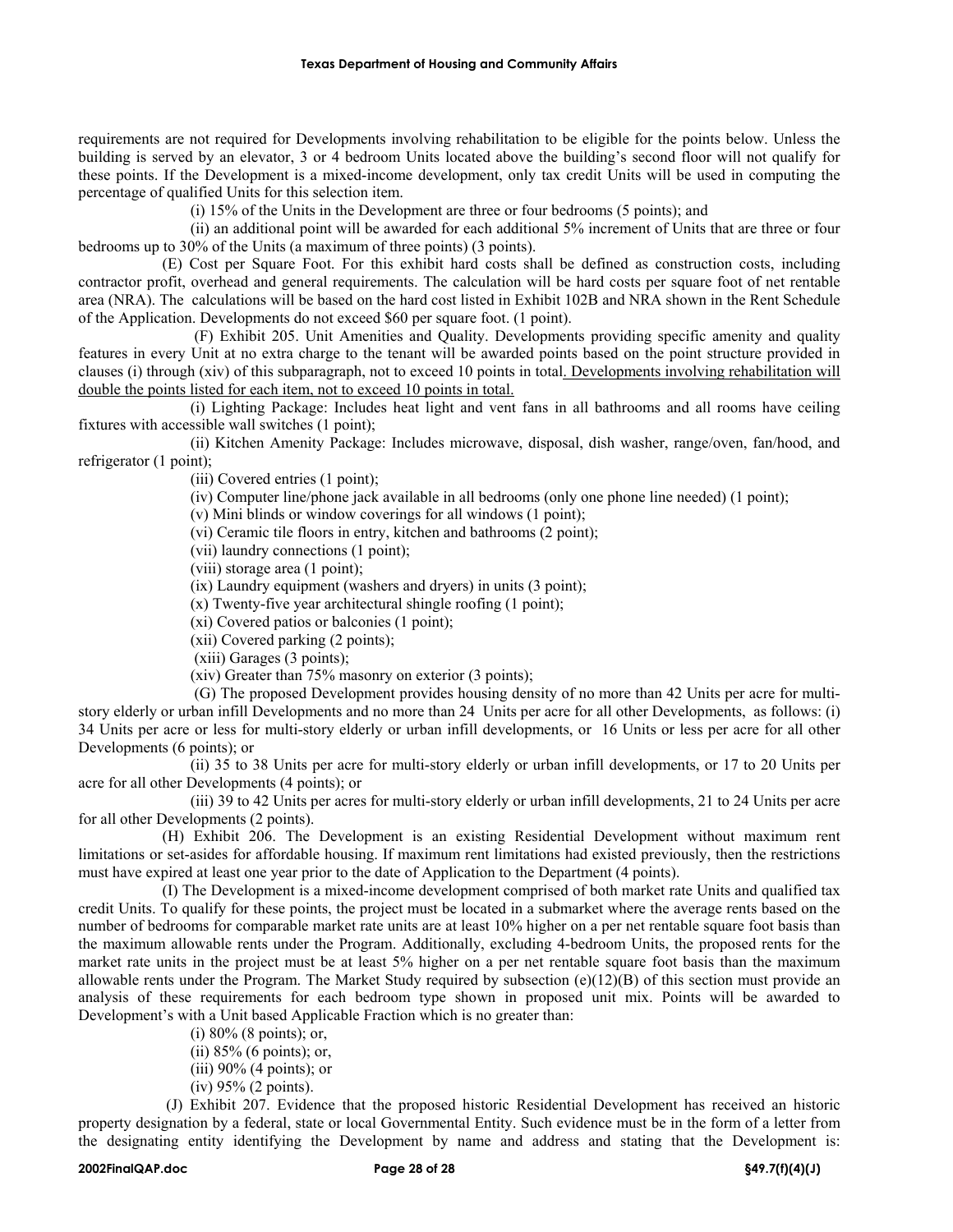(i) listed in the National Register of Historic Places under the United States Department of the Interior in accordance with the National Historic Preservation Act of 1966;

(ii) located in a registered historic district and certified by the United States Department of the Interior as being of historic significance to that district;

(iii) identified in a city, county, or state historic preservation list; or

(iv) designated as a state landmark (6 points).

(K) The Development consists of not more than 36 Units and is not a part of, or contiguous to, a larger Development (5 points).

(L) Exhibit 208. Evidence that the proposed Development is partially funded by a HOPE VI, Section 202 or Section 811 grant from HUD. The Project must have already received the commitment from HUD. Submission of a HOPE VI, Section 202 or Section 811 grant application to HUD does not qualify a Development for these points. Evidence shall include a copy of the commitment letter from HUD indicating the HOPE VI, Section 202 or Section 811 grant terms and grant award amount (5 points).

(5) Sponsor Characteristics. Developments may only receive points for one of the two criteria listed in subparagraphs (A) and (B) of this paragraph. To satisfy the requirements of subparagraphs (A) or (B), a copy of an agreement between the two partnering entities must be provided which shows that the nonprofit organization or HUB will hold an ownership interest in and materially participate (within the meaning of the Code §469(h)) in the development and operation of the Development throughout the Compliance Period and clearly identifies the ownership percentages of all parties (3 points maximum for subparagraphs (A) and (B) of this paragraph).

(A) Exhibit 209. Evidence that a HUB, as certified by the Texas Building and Procurement Commission (formerly General Services Commission), has an ownership interest in and materially participates in the development and operation of the Development throughout the Compliance Period. To qualify for these points, the Applicant must submit a certification from the Texas Building and Procurement Commission (formerly General Services Commission) that the Person is a HUB and is valid through July 31, 2002 and renewable after that date.

(B) Exhibit 210. Joint Ventures with Qualified Nonprofit Organizations. Evidence that the Development involves a joint venture between a for profit organization and a Qualified Nonprofit Organization. The Qualified Nonprofit Organization must be materially participating in the Development as one of the General Partners (or Managing Members), but is not required to have Control, to receive these points. However, Developments without Control will not be eligible for the nonprofit set-aside.

(6) Exhibit 211. Development Provides Supportive Services to Tenants. Evidence that the Development Owner has an executed agreement with a for profit organization or a tax-exempt entity for the provision of special supportive services for the tenants. The service provider must be an existing organization qualified by the Internal Revenue Service or other governmental entity. The provision of supportive services will be included in the LURA (up to 7 points, depending upon the services committed in accordance with subparagraph (B) of this paragraph, plus two additional points pursuant to clause (vi) of subparagraph (B) of this paragraph). Acceptable services are described in subparagraphs (C) through (E) of this paragraph.

(A) Both documents described in clauses (i) and (ii) of this subparagraph must be submitted for the service provider to be considered under this exhibit.

(i) A fully executed contract, not more than 6 months old from the first day of the Application Acceptance Period between the service provider and the Applicant that establishes that the services offered provide a benefit that would not be readily available to the tenants if they were not residing in the Development.

(ii) A copy of the service provider's Articles of Incorporation or comparable chartering document.

(B) The supportive services contract will be evaluated using the criteria described in clauses (i) through (vi) of this subparagraph. The contract must clearly state the:

(i) Cost of Services to the Development Owner. The cost shown in the contract must also be included in the Development's operating budget and proforma. The costs must be reasonable for the benefit derived by the tenants. Services for which the Development Owner does not pay, will not receive a point for this item, except in the event that a supportive service provider is able to provide services with funds they receive from other sources. Evidence of the provider's other funding source(s) enabling the provision of service to the tenants of the proposed Development must be provided (1 point).

(ii) Availability of Services - The services must be provided on site or with transportation provided to offsite locations (1 point).

(iii) Duration of Contract - A commitment to provide the services for not less than five years or an option to renew the contract annually for not less than five years must be provided (1 point).

(iv) Experience of Service Provider - The Department will evaluate the experience of the organization as well as the professional and educational qualifications of the individuals delivering the services (1 point).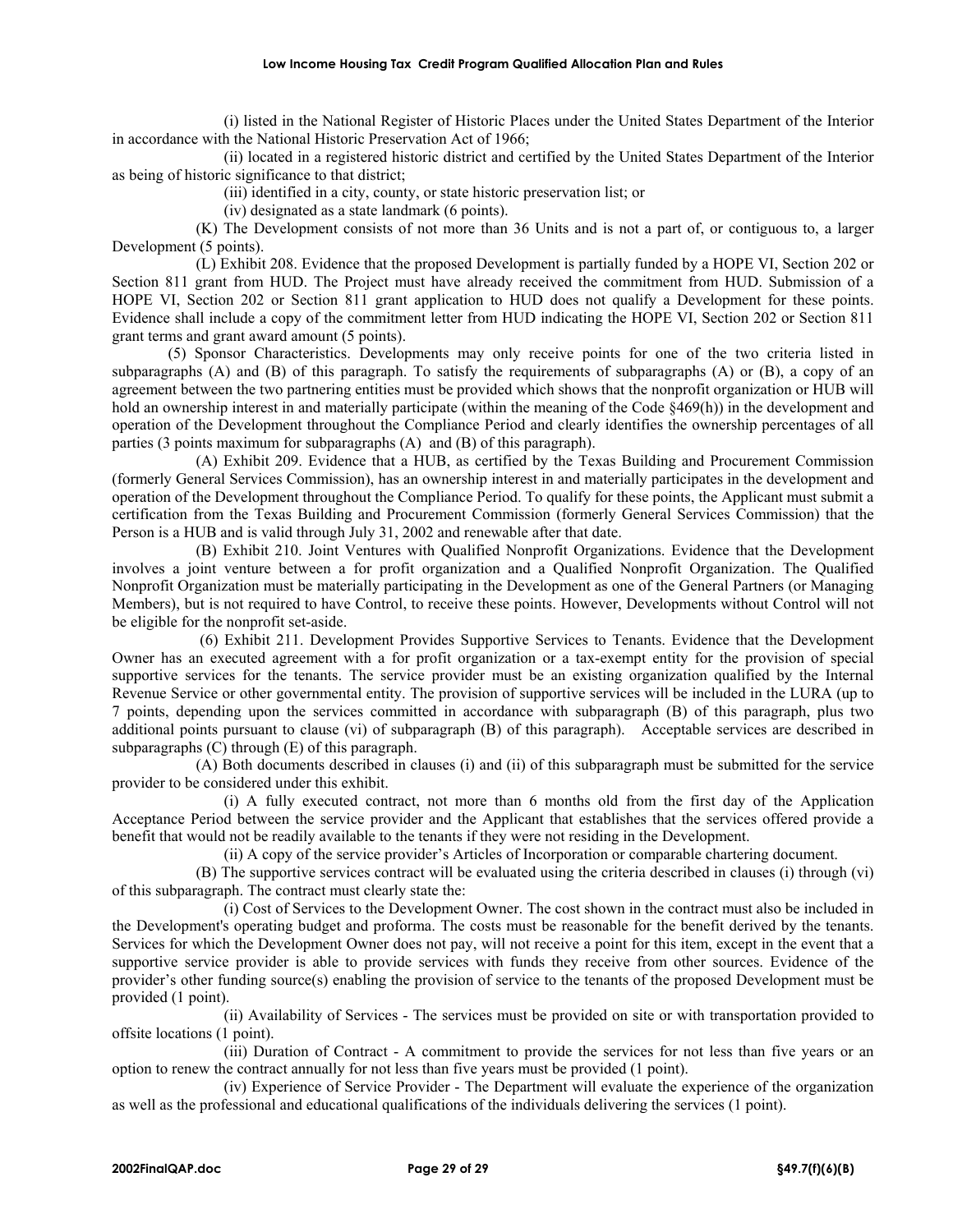(v) Appropriateness - Services must be appropriate and provide a tangible benefit in enhancing the standard of living of a majority of low-income tenants (1 point).

(vi) Coordination with tenant services provided through housing programs – An extra two points will be awarded for services that are provided through state workforce development and welfare programs as evidenced by execution of a Tenant Supportive Services Certification (2 points).

(C) the services must be in one of the following categories: child care, transportation, basic adult education, legal assistance, counseling services, GED preparation, English as a second language classes, vocational training, home buyer education, credit counseling, financial planning assistance or courses, health screening services, health and nutritional courses, youth programs, scholastic tutoring, social events and activities, community gardens or computer facilities; or

(D) any other program described under Title IV-A of the Social Security Act (42 U.S.C. §§ 601 et seq.) which enables children to be cared for in their homes or the homes of relatives; ends the dependence of needy families on government benefits by promoting job preparation, work and marriage; prevents and reduces the incidence of out-of wedlock pregnancies; and encourages the formation and maintenance of two-parent families, or

(E) any other services approved in writing by the Department.

(7) Tenant Characteristics – Populations with Special Needs Housing & Rent and Income Levels. Developments may receive points under as many of the subparagraphs as apply, in accordance with the terms of those subparagraphs.

(A) This criterion applies to elderly Developments which provide significant facilities and services specifically designed to meet the physical and social needs of the residents. Significant services may include congregate dining facilities, social and recreation programs, continuing education, welfare information and counseling, referral services, transportation and recreation. Other attributes of such Developments include providing hand rails along steps and interior hallways, grab bars in bathrooms, routes that allow for barrier-free travel, lever type doorknobs and single lever faucets. All multistory buildings (two or more floors) must be served by an elevator. Individual Units shall not be multistory. Elderly Developments must not contain any Units with three or more bedrooms. Such a Development must conform to the Federal Fair Housing Act and must be a Development which meets the definition of Qualified Elderly Development (8 points).

(B) Exhibit 212. Evidence that the Development is designed solely for transitional housing for homeless persons on a non-transient basis, with supportive services designed to assist tenants in locating and retaining permanent housing. For the purpose of this exhibit, homeless persons are individuals or families that lack a fixed, regular, and adequate nighttime residence as more fully defined in 24 Code of Federal Regulations, §91.5, and as may be amended from time to time. All of the items described in clauses (i) through (v) of this subparagraph must be submitted:

(i) a detailed narrative describing the type of proposed housing;

(ii) a referral agreement, not more than 12 months old from the first day of the Application Acceptance Period, with an established organization which provides services to the homeless;

(iii) a marketing plan designed to attract qualified tenants and housing providers;

(iv) a list of supportive services; and

(v) adequate additional income source and executed guarantee to supplement any anticipated operating and funding gaps (15 points).

(C) Low Income Targeting Points. Applications are eligible to receive points under subclauses (I),(II) and (III) of clause (iv) of this subparagraph. To qualify for these points, the rents for the rent-restricted Units must not be higher than the allowable tax credit rents at the rent-restricted AMGI level. For Section 8 residents, or other rental assistance tenants, the tenant paid rent plus the utility allowance is compared to the rent limit to determine compliance. The Development Owner, upon making selections for this exhibit will set aside Units at the rent-restricted levels of AMGI and will maintain the percentage of such Units continuously over the compliance and extended use period as specified in the LURA. For the purposes of this subparagraph (maintaining the promised percentage of Units at the selected levels of AMGI), if at re-certification the tenant's household income exceeds the specified limit, then the Unit remains as a Unit restricted at the specified level of AMGI until the next available Unit of comparable or smaller size is designated to replace this Unit. Once the Unit exceeding the specified AMGI level is replaced, then the rent for the previously qualified Unit at the specified level of AMGI may be increased over the LIHTC requirements. Rent increases, if any, should comply with lease provisions and local tenant-landlord laws.

(i) To qualify for points for Units set aside for tenants at or below 30% of AMGI, an Applicant must provide evidence of a commitment of funds that specifies the amount of funds committed, terms of the commitment and the number of Units targeted at the AMGI level.

(ii) Notwithstanding anything to the contrary contained herein, Applicants may not elect to set aside Units at 30%, 40% or 50% of AMGI for points hereunder to the extent the deferred developers fee as determined by staff at underwriting exceeds 50% of the entire developer fee.

(iii) If local HOME funds are to be used for Units set aside for tenants at 30%, 40% or 50% of AMGI, the Applicant shall have proof of application for these local funds to receive the points; however, if a firm commitment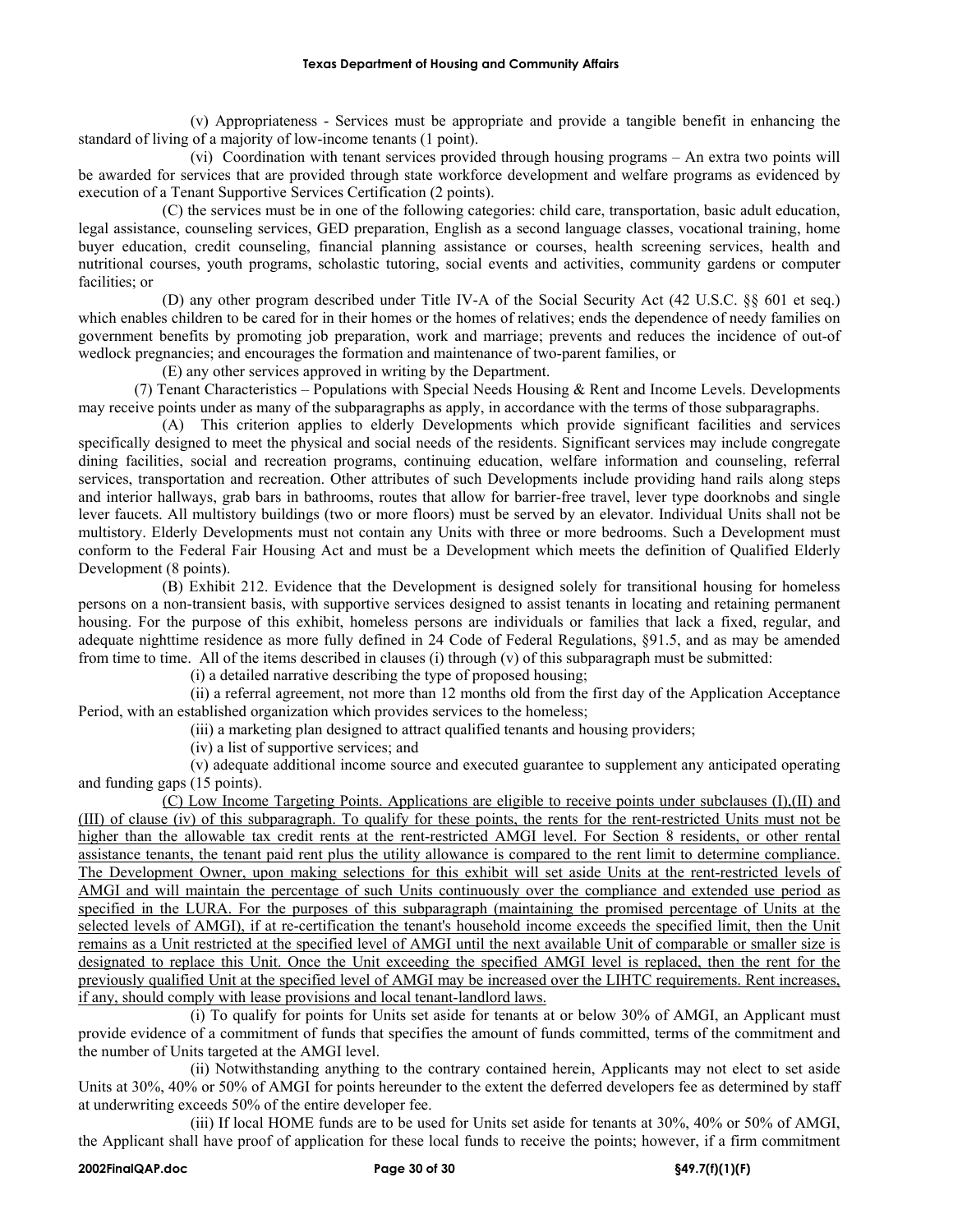for local HOME funds is not received by the Department prior to 30 days preceding the meeting where allocation recommendations will be made, the points shall be deducted.

(iv) For purposes of calculating percentages of units, all figures should be rounded down to the nearest whole number. No Unit may be counted twice in determining point eligibility.

(I) Development owners selecting to set aside units for individuals and families earning less than 50% of AMGI shall receive the corresponding points:

(-a-) 1% to 9% of tax credit Units set aside for 50% or less of AMGI (4 points)

(-b-) 10% to 19% of tax credit Units set aside for 50% or less of AMGI (8 points)

(-c-) 20% to 29% of tax credit Units set aside for 50% or less AMGI (12 points)

(-d-) 30% to 39% of tax credit Units set aside for 50% or less AMGI (16 points)

(-e-) 40% or more of tax credit Units set aside for 50% of less AMGI(20 points)

(II) Development owners selecting to set aside units for individuals and families earning less than 40% of AMGI shall receive the corresponding points listed below:

(-a-) 1% to 9% of tax credit Units set aside for 40% or less of AMGI ( 6 points)

(-b-) 10% to 19% of tax credit Units set aside for 40% or less of AMGI (10 points)

(-c-) 20% to 29% of tax credit Units set aside for 40% or less AMGI (14 points)

(-d-) 30% to 39% of tax credit Units set aside for 40% or less AMGI (18 points)

(-e-) 40% or more of tax credit Units set aside for 40% or less AMGI (22 points)

(III) Development owners selecting to set aside units for individuals and families earning less than 30% of AMGI shall receive the corresponding points listed below:

(-a-) 1% to 9% of tax credit Units set aside for 30% or less of AMGI ( 8 points)

(-b-) 10% to 19% of tax credit Units set aside for 30% or less of AMGI (12 points)

(-c-) 20% to 29% of tax credit Units set aside for 30% or less AMGI (16 points)

(-d-) 30% to 39% of tax credit Units set aside for 30% or less AMGI (20 points)

(-e-) 40% or more of tax credit Units set aside for 30% or less AMGI (24 points).

(8) Exhibit 213. Length of Compliance Period. The initial compliance period for a development is fifteen years. In accordance with Code, developments are required to adhere to an extended low income use period for an additional 15 years. To receive points the Development Owner elects, in the Application, to extend the compliance period beyond the extended low income use period. The period commences with the first year of the Credit Period.

(A) Extend the compliance period for an additional 10 years, with an Extended Use Period of 40 years (8 points);

(B) Extend the compliance period for an additional 15 years, with an Extended Use Period of 45 years (10

points);

(C) Extend the compliance period for an additional 20 years, with an Extended Use Period of 50 years (12 points); or

(D) Extend the compliance period for an additional 25 years, with an Extended Use Period of 55 years (14

points);

(9) Exhibit 214. Evidence that Development Owner agrees to provide a right of first refusal to purchase the Development upon or following the end of the Compliance Period for the minimum purchase price provided in, and in accordance with the requirements of,  $\S42(i)(7)$  of the Code (the "Minimum Purchase Price"), to a Qualified Nonprofit Organization, the Department; and either an individual tenant with respect to a single family building; or a tenant cooperative, a resident management corporation in the Development or other association of tenants in the Development with respect to multifamily developments (together, in all such cases, including the tenants of a single family building, a "Tenant Organization"). Development Owner may qualify for these points by providing the right of first refusal in the following terms (5 points).

(A) Upon the earlier to occur of:

(i) the Development Owner's determination to sell the Development, or

(ii) the Development Owner's request to the Department, pursuant to  $\frac{842(h)(6)}{I}$  of the Code, to find a buyer who will purchase the Development pursuant to a "qualified contract" within the meaning of  $\S 42(h)(6)(F)$  of the Code, the Development Owner shall provide a notice of intent to sell the Development ("Notice of Intent") to the Department and to such other parties as the Department may direct at that time. If the Development Owner determines that it will sell the Development at the end of the Compliance Period, the Notice of Intent shall be given no later than two years prior to expiration of the Compliance Period. If the Development Owner determines that it will sell the Development at some point later than the end of the Compliance Period, the Notice of Intent shall be given no later than two years prior to date upon which the Development Owner intends to sell the Development.

(B) During the two years following the giving of Notice of Intent, the Sponsor may enter into an agreement to sell the Development only in accordance with a right of first refusal for sale at the Minimum Purchase Price with parties in the following order of priority: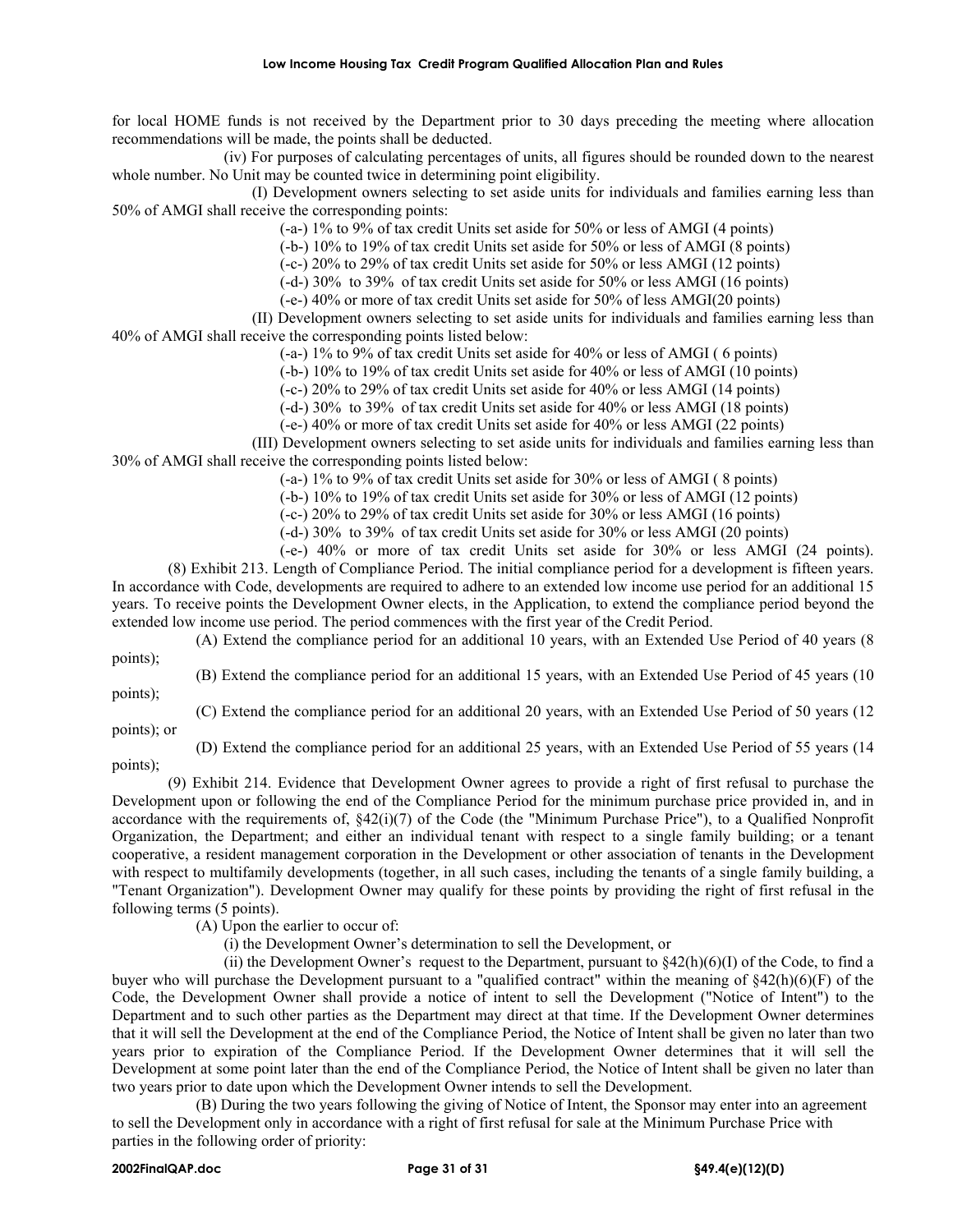(i) during the first six-month period after the Notice of Intent, only with a Qualified Nonprofit Organization that is also a community housing development organization, as defined for purposes of the federal HOME Investment Partnerships Program at 24 C.F.R. § 92.1 (a "CHDO") and is approved by the Department,

(ii) during the second six-month period after the Notice of Intent, only with a Qualified Nonprofit Organization or a Tenant Organization; and

(iii) during the second year after the Notice of Intent, only with the Department or with a Qualified Nonprofit Organization approved by the Department or a Tenant Organization approved by the Department.

(iv) If, during such two-year period, the Development Owner shall receive an offer to purchase the Development at the Minimum Purchase Price from one of the organizations designated in clauses (i), (ii), and (iii) of this subparagraph (within the period(s) appropriate to such organization), the Development Owner shall sell the Development at the Minimum Purchase Price to such organization. If, during such period, the Development Owner shall receive more than one offer to purchase the Development at the Minimum Purchase Price from one or more of the organizations designated in clauses (i), (ii), and (iii) of this subparagraph (within the period(s) appropriate to such organizations), the Development Owner shall sell the Development at the Minimum Purchase Price to whichever of such organizations it shall choose.

(C) After the later to occur of:

(i) the end of the Compliance Period; or

(ii) two years from delivery of a Notice of Intent,

the Development Owner may sell the Development without regard to any right of first refusal established by the LURA if no offer to purchase the Development at or above the Minimum Purchase Price has been made by a Qualified Nonprofit Organization, a Tenant Organization or the Department, or a period of 120 days has expired from the date of acceptance of all such offers as shall have been received without the sale having occurred, provided that the failure(s) to close within any such 120-day period shall not have been caused by the Development Owner or matters related to the title for the Development.

(D) At any time prior to the giving of the Notice of Intent, the Development Owner may enter into an agreement with one or more specific Qualified Nonprofit Organizations and/or Tenant Organizations to provide a right of first refusal to purchase the Development for the Minimum Purchase Price, but any such agreement shall only permit purchase of the Development by such organization in accordance with and subject to the priorities set forth in subparagraph (B) of this paragraph.

(E) The Department shall, at the request of the Development Owner, identify in the LURA a Qualified Nonprofit Organization or Tenant Organization which shall hold a limited priority in exercising a right of first refusal to purchase the Development at the Minimum Purchase Price, in accordance with and subject to the priorities set forth in subparagraph (B) of this paragraph.

(F) The Department shall have the right to enforce the Development Owner's obligation to sell the Development as herein contemplated by obtaining a power-of-attorney from the Development Owner to execute such a sale or by obtaining an order for specific performance of such obligation or by such other means or remedy as shall be, in the Department's discretion, appropriate.

(10) Pre-Application Points. Developments which submit a Pre-Application during the Pre-Application Acceptance Period and meet the requirements of this paragraph shall receive 15 points. To be eligible for these points, the proposed development in the Pre-Application must:

(A) be for the identical site and unit mix as the proposed development in the Application;

- (B) have met the Pre-Application Threshold Criteria;
- (C) be serving the same target population in the Application in the same set-aside; and
- (D) not have altered the documentation for the Pre-Application Selection Criteria.

(11) Point Reductions. Penalties will be imposed on Applicants or Affiliates who have requested extensions of Department deadlines, and did not meet the original submission deadlines, relating to developments receiving a housing tax credit allocation made in the application round preceding the current round. Extensions that will receive penalties include all types of extensions identified in Section 49.13 of this title, including Projects whose extensions were authorized by the Board. The schedule of penalties to Applicants or Affiliates requesting extensions is as follows:

- (A) First extension request \$2,500 extension penalty fee plus 2 point deduction;
- (B) Second extension request \$25//Unit plus 2 point deduction; and

(C) Third extension request - \$35/Unit plus 2 point deduction.

(g) Credit Amount. The Department shall issue tax credits only in the amount needed for the financial feasibility and viability of a Development throughout the Compliance Period. The issuance of tax credits or the determination of any allocation amount in no way represents or purports to warrant the feasibility or viability of the Development by the Department. The Department will limit the allocation of tax credits to no more than \$1.2 million per Development. The allocation of tax credits shall also be limited to not more than \$1.6 million per Applicant per year. These limitations will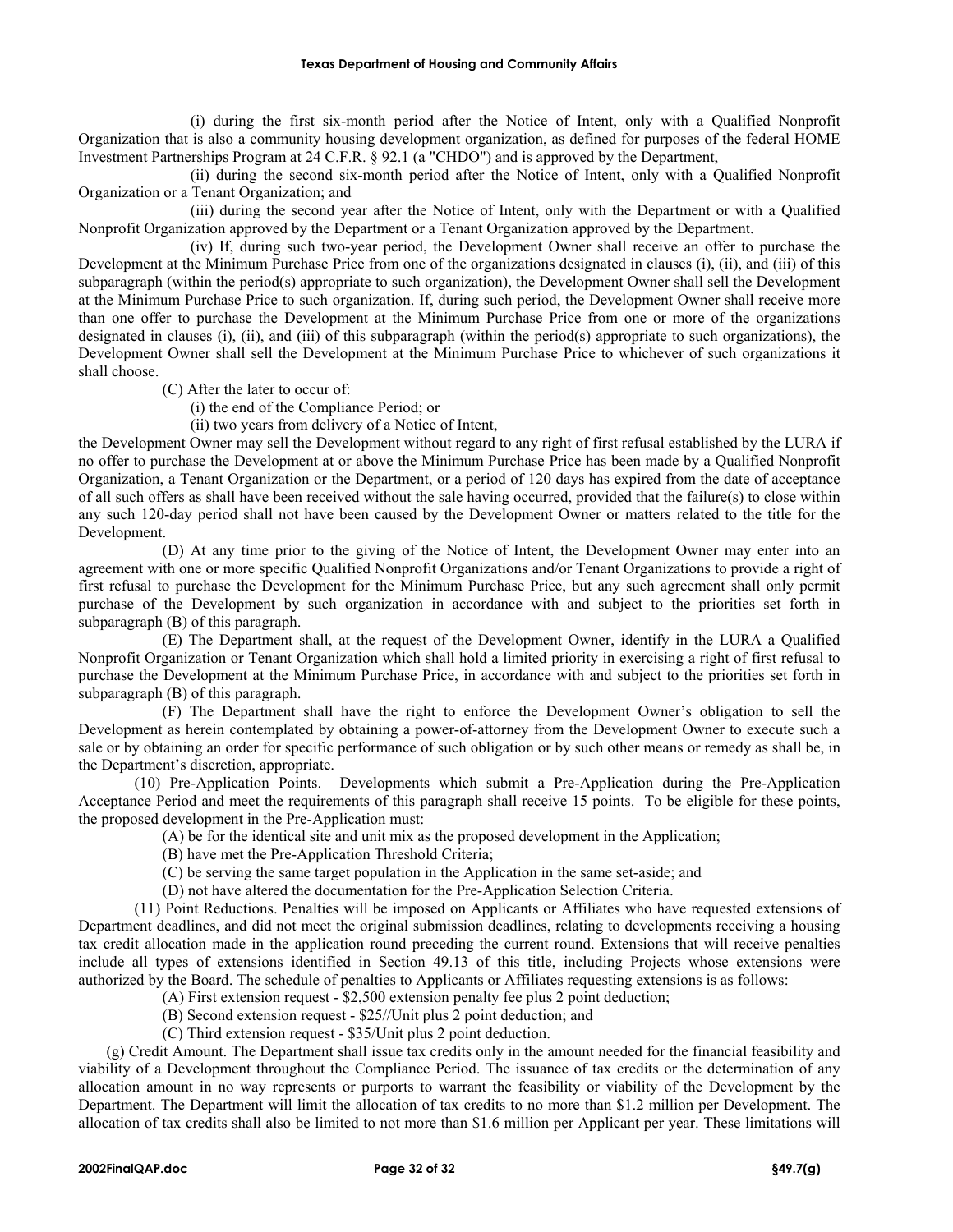apply to any Applicant or Related Party unless otherwise provided for by the Board. Tax Exempt Bond Development Applications are not subject to the per Development and per Applicant or Related Party credit limitations, and Tax Exempt Bond Developments will not count towards the total limit on tax credits per Applicant. The limitation does not apply:

(1) to an entity which raises or provides equity for one or more Developments, solely with respect to its actions in raising or providing equity for such Developments (including syndication related activities as agent on behalf of investors);

(2) to the provision by an entity of "qualified commercial financing" within the meaning of the Code,  $§49(a)(1)(D)(ii)$  (without regard to the 80% limitation thereof);

(3) to a Qualified Nonprofit Organization or other not-for-profit entity, to the extent that the participation in a Development by such organization consists only of the provision of loan funds or grants; and

(4) to a Development Consultant with respect to the provision of consulting services.

(h) Limitations on the Size of Developments.

(1) The minimum Development size will be limited to 16 units unless otherwise provided for under the Ineligible Building Types definition.

(2) Rural Developments involving new construction will be limited to 76 Units unless the Market Study clearly documents that larger developments are consistent with the comparables in the community and that there is a significant demand for additional units. Rural Developments exceeding 76 Units based on the Market Study will be ineligible for the Rural Set-Aside. All other Developments involving new construction will be limited to 250 units. These maximum unit limitations also apply to those Developments which involve a combination of rehabilitation and new construction. Developments that consist solely of acquisition/rehabilitation or rehabilitation only may exceed the maximum unit restrictions. For those developments which are a second phase or are otherwise adjacent to an existing tax credit development unless such proposed development is being constructed to replace previously existing affordable multifamily units on its site, the combined Unit total for the developments may not exceed the maximum allowable Development size, unless the first phase has been completed and stabilized for at least six months.

(3) Tax Exempt Bond Developments will be limited to 280 Units.

(i) Tax Exempt Bond Financed Developments.

(1) Tax Exempt Bond Development Applications are also subject to evaluation under the QAP and Rules and the requirements and underwriting review criteria described in the Application Submission Procedures Manual. Such Developments requesting a Determination Notice in the current calendar year must meet all Threshold Criteria requirements stipulated in subsection (e) of this section. Such Developments which received a Determination Notice in a prior calendar year must meet all Threshold Criteria requirements stipulated in the QAP and Rules in effect for the calendar year in which the Determination Notice was issued; provided, however, that such Developments shall comply with all procedural requirements for obtaining Department action in the current QAP and Rules; and such other requirements of the QAP and Rules as the Department determines applicable. Tax Exempt Bond Financed Developments are not subject to the Selection Criteria set forth in subsection (f) of this section and are not required to submit documentation relating thereto.

(2)Tax Exempt Bond Development Applications will be evaluated under the factors set forth at paragraphs (2) and (4) of subsection (c) of this section. With respect to paragraph (3) of subsection (b) of this section, Developments determined to be infeasible by the Department will not receive a Determination Notice. With respect to paragraph (3) of section 49.9(b) of this title, Developments determined by the Department to result in an excessive concentration of affordable housing developments within a particular market area will not receive a Determination Notice. With respect to paragraph (2) of subsection (c) of this section, Developments determined by the Department to be located on an "Unacceptable" site will not receive a Determination Notice. For purposes of paragraph (4) of subsection (c) of this section, Developments must demonstrate the Development's consistency with the bond issuer's consolidated plan or other similar planning document. Consistency with the local municipality's consolidated plan or similar planning document must also be demonstrated in those instances where the city or county has a consolidated plan.

(3) Tax Exempt Bond Developments may not include Ineligible Building Types unless the Department determines that it is in the best interests of the particular Development, its market area and the tax credit program to permit a particular building type to be included in the Development.

(4) Tax Exempt Bond Developments are subject to the requirements and restrictions set forth in §49.5 of this title.

(5) Tax Exempt Bond Development Applications are not subject to the limitations on amount of tax credits per Applicant or per Development set forth in subsection (g) of this section.

(6) Tax Exempt Bond Development Applications must provide an executed agreement with a qualified service provider for the provision of special supportive services that would otherwise not be available for the tenants. The provision of these services will be included in the LURA. Acceptable services as described in subparagraphs (A) through (C) of this paragraph include: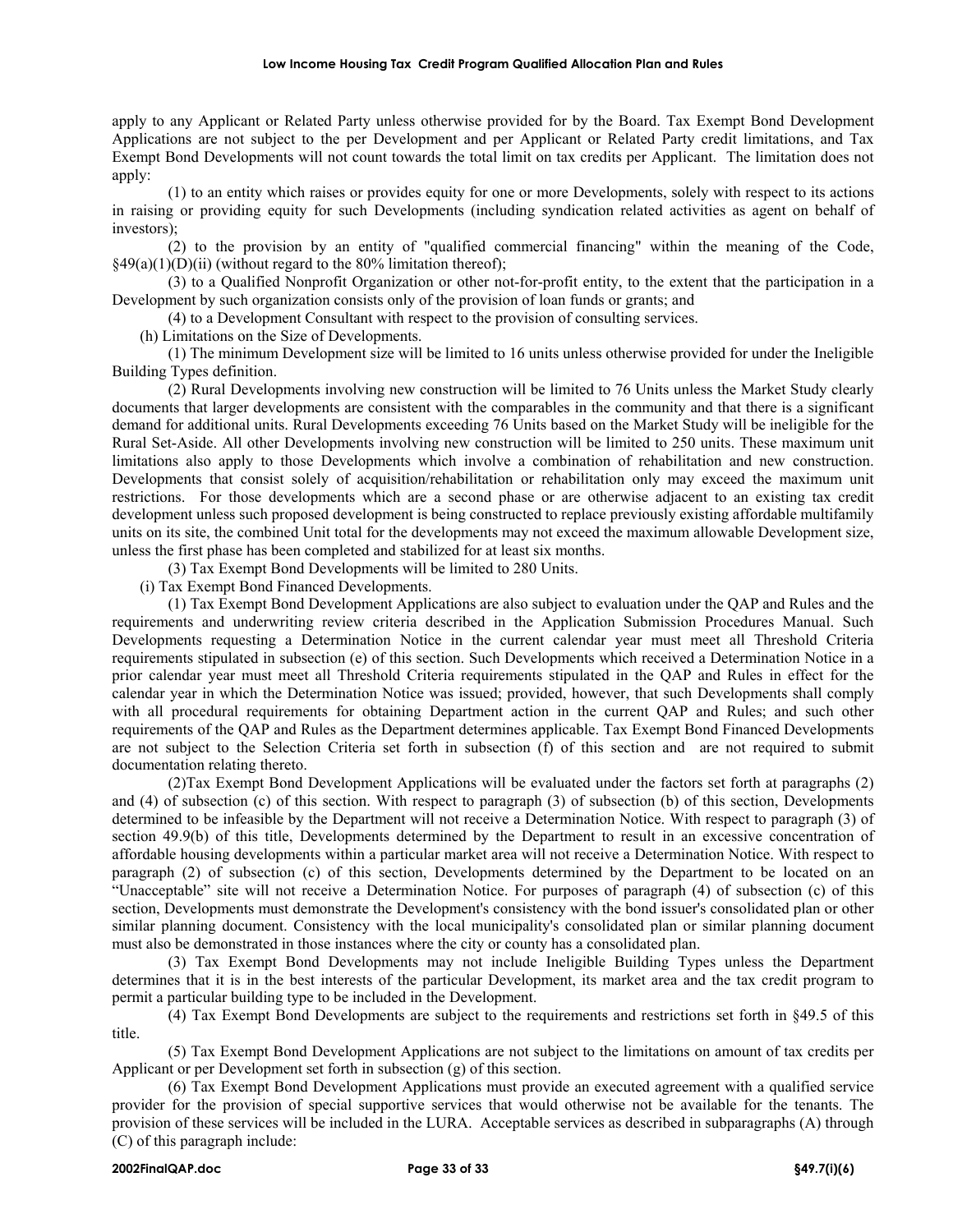(A) the services must be in one of the following categories: child care, transportation, basic adult education, legal assistance, counseling services, GED preparation, English as a second language classes, vocational training, home buyer education, credit counseling, financial planning assistance or courses, health screening services, health and nutritional courses, youth programs, scholastic tutoring, social events and activities, community gardens or computer facilities; or

(B) any other program described under Title IV-A of the Social Security Act (42 U.S.C. §§ 601 et seq.) which enables children to be cared for in their homes or the homes of relatives; ends the dependence of needy families on government benefits by promoting job preparation, work and marriage; prevents and reduces the incidence of out-of wedlock pregnancies; and encourages the formation and maintenance of two-parent families, or

(C) any other services approved in writing by the Issuer. The plan for tenant supportive services submitted for review and approval of the Issuer must contain a plan for coordination of services with state workforce development and welfare programs. The coordinated effort will vary depending upon the needs of the tenant profile at any given time as outlined in the plan.

(7) Code §42(m)(2)(D) required the bond issuer (if other than the Department) to make sure that a Tax Exempt Bond Development does not receive more tax credits than the amount needed for the financial feasibility and viability of a Development throughout the Compliance Period. Treasury Regulations prescribe the occasions upon which this determination must be made. In light of the requirement, issuers may either elect to underwrite the Development for this purpose in accordance with the QAP and the Department's underwriting guidelines; or delegate, by agreement, that function to the Department. If the issuer underwrites the Development, the Department will, nonetheless, review the underwriting report and may make such changes in the amount of credits which the Development may be allowed as are appropriate under the Department's guidelines. The Determination Notice issued by the Department and any subsequent IRS Form(s) 8609 will reflect the amount of tax credits for which the Development is determined to be eligible in accordance with this paragraph, and the amount of tax credits reflected in the IRS Form 8609 may be greater or less than the amount set forth in the Determination Notice, based upon the Department's and the bond issuer's determination as of each building's placement in service

(8) If the Department staff determines that all requirements of subsection (i) of this section have been met, the Board, shall authorize the Department to issue a Determination Notice to the Applicant that the Development satisfies the requirements of the QAP and Rules in accordance with the Code, §42(m)(1)(D).

(j) Adherence to Obligations. All representations, undertakings and commitments made by an Applicant in the applications process for a Development, whether with respect to Threshold Criteria, Selection Criteria or otherwise, shall be deemed to be a condition to any Commitment Notice, Determination Notice, or Carryover Allocation for such Development, the violation of which shall be cause for cancellation of such Commitment Notice, Determination Notice, or Carryover Allocation by the Department, and if concerning the ongoing features or operation of the Development, shall be reflected in the LURA. All such representations are enforceable by the Department and the tenants of the Development, including enforcement by administrative penalties for failure to perform as stated in the representation and enforcement by inclusion in deed restrictions to which the Department is a party.

(k) Amendment of Application Subsequent to Allocation by Board.

(1) If a proposed modification would materially alter a Development approved for an allocation of a housing tax credit, the Department shall require the Applicant to file a formal, written amendment to the Application on a form prescribed by the Department.

(2) The Executive Director of the Department shall require the Department staff assigned to underwrite Applications to evaluate the amendment and provide an analysis and written recommendation to the Board. The appropriate party monitoring compliance during construction in accordance with §49.10 of this title shall also provide to the Board an analysis and written recommendation regarding the amendment.

(3) The Board must vote on whether to approve the amendment. The Board by vote may reject an amendment and, if appropriate, rescind a Commitment Notice or terminate the allocation of housing tax credits and reallocate the credits to other Applicants on the Waiting List if the Board determines that the modification proposed in the amendment:

(A) would materially alter the Development in a negative manner; or

(B) would have adversely affected the selection of the Application in the Application Round.

(4) Material alteration of a Development includes, but is not limited to:

- (A) a significant modification of the site plan;
- (B) a modification of the number of units or bedroom mix of units;
- (C) a substantive modification of the scope of tenant services;
- (D) a reduction of three percent or more in the square footage of the units or common areas;
- (E) a significant modification of the architectural design of the Development;
- (F) a modification of the residential density of the Development of at least five percent; and
- (G) any other modification considered significant by the Board.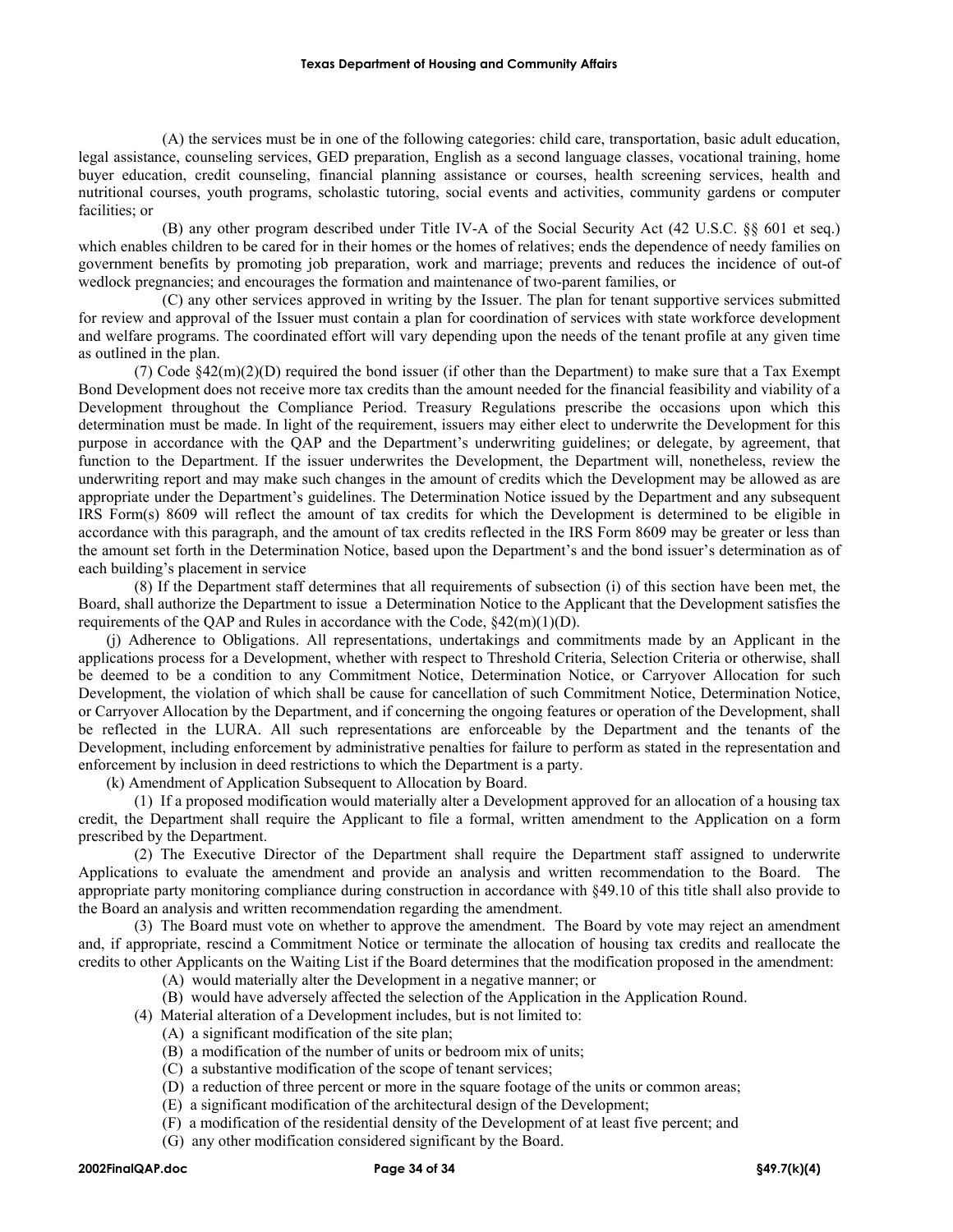(5) In evaluating the amendment under this subsection, the Department staff shall consider whether the need for the modification proposed in the amendment was:

(A) reasonably foreseeable by the Applicant at the time the Application was submitted; or

(B) preventable by the Applicant.

(6) This section shall be administered in a manner that is consistent with the Code, §42.

(7) Before the  $15<sup>th</sup>$  day preceding the date of Board action on the amendment, notice of an amendment and the recommendation of the Executive Director and monitor regarding the amendment will be posted to the Department's web site.

(l) Housing Tax Credit and Ownership Transfers. An Applicant may not transfer an allocation of housing tax credits or ownership of a Development supported with an allocation of housing tax credits to any person other than an Affiliate unless the Applicant obtains the Executive Director's prior, written approval of the transfer. The Executive Director may not unreasonably withhold approval of the transfer. An Applicant seeking Executive Director approval of a transfer and the proposed transferee must provide to the Department a copy of any applicable agreement between the parties to the transfer, including any third-party agreement with the Department. On request, an Applicant seeking Executive Director approval of a transfer must provide to the Department a list of the names of transferees and Related Parties; and detailed information describing the experience and financial capacity of transferees and related parties. The Development Owner shall certify to the Executive Director that the tenants in the Development have been notified in writing of the transfer before the 30th day preceding the date of submission of the transfer request to the Department. Not later than the fifth working day after the date the Department receives all necessary information under this section, the Department shall conduct a qualifications review of a transferee to determine the transferee's past compliance with all aspects of the low income housing tax credit program, LURAs; and the sufficiency of the transferee's experience with Developments supported with housing tax credit allocations.

## **§49.8. Underwriting Guidelines.**

(a) The Department will award, as computed during the underwriting review, the lesser amount calculated by the eligible basis method, equity gap method, or the amount requested by the Applicant as further described in paragraphs (1) through (3) of this subsection.

(1) Eligible Basis Method. Based upon calculation of eligible basis after applying all cost containment measures and limits on profit, overhead, general requirements and developer fees. The Applicable Percentage will be used in the Eligible Basis Method as defined in Section 49.2(6) of this title.

(2) Equity Gap Method. The amount of credits needed to fill the gap created by total Development cost less total debt. In making this determination, the Department will consider the percentage of the total Development that will be financed by proceeds of the tax credits and reserve the right to adjust the permanent loan amount as necessary.

(3) The amount requested by the Applicant will be used if it is lower than the Department's determination of eligible basis except as related to adjustments made to the applicable percentage.

(b) Construction Standards. The cost basis is defined using Average quality as defined by Marshall & Swift Residential Cost Handbook. If the Development contains amenities not included in the Average quality standard, the Department will take into account the costs of the amenities as designed in the Development If the Development will contain single family buildings as permitted under the "Ineligible Building Type" definition in §49.2(49) of this title, then the cost basis should be consistent with single family Average quality as defined by Marshall & Swift Residential Cost Handbook.

(c) Development Costs. The Department's estimate of the Development's cost will be based on the use of Marshall and Swift cost evaluation data. Total Housing Development Costs include all costs associated with the construction of the Development including common space, and as defined under §49.2(84) of this title. The Applicant's cost estimate will be compared against the Department's and the Total Housing Development Cost and corresponding credit allocation will be adjusted accordingly. Exceptions may be made at the Department's discretion but only if they are well documented by the Applicant at the time of Application submission. The underwriting staff will evaluate rehabilitation Developments for comprehensiveness of the third party work write-up and will determine if additional information is needed. The Applicant must provide their best estimate of how much it would cost to develop the Development. Adjustments will be made with respect to assisted living, congregate care, or elderly projects which may require larger common areas. The Department is also aware that differences in land costs may account for significant cost variations among Developments. Hard construction costs include contractor profit, overhead and general requirements.

(d) For Acquisition Developments. The proposed acquisition price verified in the site control document will be compared to the unsubsidized as-is market value conclusion of the Appraiser whose appraisal is consistent with the Department's Market analysis and Appraisal Policy and USPAP Guidelines. For Developments where an identity of interest exists between the buyer and seller the original acquisition cost of the Development to the seller along with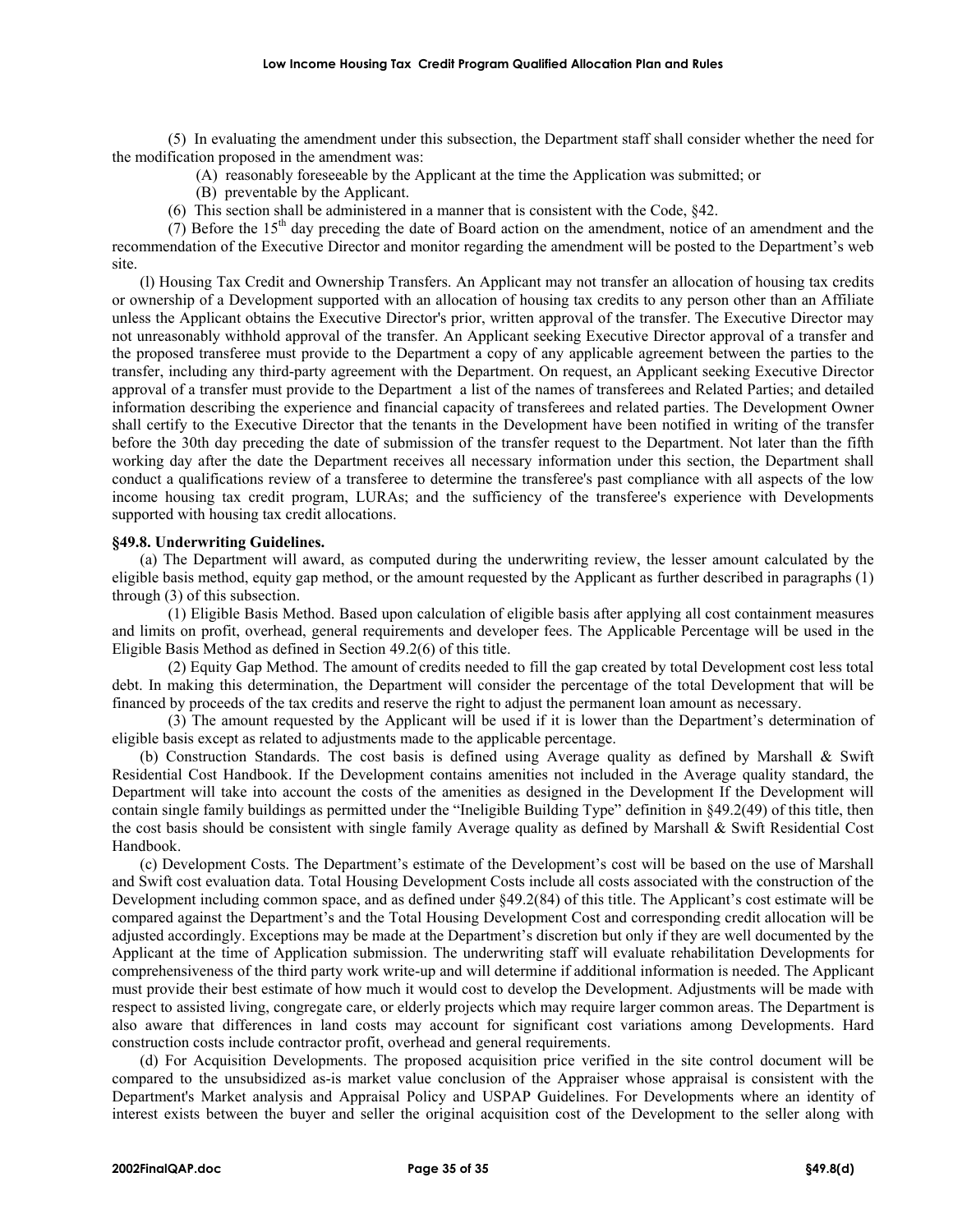holding costs and capitalized improvements will also be considered. Holding costs may include a rate of return consistent with the historical return of similar risk on any equity position in the Development. The Department will also consider exit taxes that may be required as a result of the transfer of ownership if they are detailed and well documented and certified to by the owners CPA. The ultimate credit amount may be reduced to meet the rehabilitation need after all available reserves have been expended.

(e) Site Work. If Project site work costs exceed \$6,500 per Unit, the Applicant must submit a detailed cost breakdown prepared by a third party engineer or architect, and a letter from a certified public accountant properly allocating which portions of those site costs should be included in eligible basis and which ones are ineligible, in keeping with the holding of the Internal Revenue Service Technical Advice Memoranda.

(f) Operating Reserves. The Department will utilize the terms proposed by the syndicator or lender or 4 to 6 months of operating expenses plus debt service. These reserves must be included in Exhibit 102B, Project Cost Schedule, of the application.

(g) Fee Limits. The development cost associated with general requirements cannot exceed 6% of the eligible basis associated with onsite sitework and construction hard costs. The development cost associated with contractor overhead cannot exceed 2% of the eligible basis associated with onsite sitework and construction hard costs. For Developments also receiving financing from TxRD-USDA, the combination of builder's general requirements, builder's overhead, and builder's profit should not exceed the lower of TDHCA or TxRD-USDA requirements. The development cost associated with contractor profit cannot exceed 6% of the eligible basis associated with onsite sitework and construction hard costs. The development cost associated with developer's Fees cannot exceed 15% of the project's Total Eligible Basis (adjusted for the reduction of federal grants, below market rate loans, historic credits, etc.), as defined in §49.2(34), not inclusive of the developer fees themselves. The 15% can be divided between overhead and fee as desired but the sum of both items must not exceed 15%. The Developer Fee may be earned on non-eligible basis activities, but only 15% of eligible basis items may be included in basis for the purpose of calculating a project's credit amount.

(h) Income and Expenses. Financial feasibility will be tested by adding rental income to miscellaneous income, and subtracting vacancy and expenses to achieve a net operating income. The net operating income will be divided by the yearly debt service to achieve the debt coverage ratio. These figures will be calculated using the methods identified in paragraphs (1) through (5) of this subsection.

(1) Rental Income. LIHTC rent restricted rates less utility allowances and market rent rates (if the project is not 100% LIHTC) will be utilized in calculating the rental income. If the market rate rents are lower than the net LIHTC program rents, then the market rents will be utilized. The Department will always use the HUD Rental and Income Limits that are most current.

(2) Miscellaneous Income. A range of \$5 to \$15 per unit which will encompass any and all income from application fees, late fees, laundry, storage, garage rentals, or any other ancillary income. Exceptions may be made for special uses, such as congregate care, elderly and child care facilities or where comparables within the submarket are realizing higher miscellaneous income. The exemptions will be evaluated on a case by case basis. Applicants must submit documentation that explains their projected miscellaneous income.

(3) Vacancy: Typically the greater of the market vacancy rate or 7.5% (5% vacancy plus 2.5% for collection loss) will be utilized by the Department to underwrite the development.

(4) Expenses: Applicants should provide an estimate of their expected expenses based on their own research (internal historical operating data, IREM, etc.) For new developments, the expenses must include at least \$200 per unit in reserve for replacement. For rehabilitation developments, the expenses must include at least \$300 per unit in reserve for replacement. CHDOs must identify if they will be obtaining a property tax exemption or not. If they indicate that they will have an exemption, they must provide reasonable proof that the exemption can be attained. If no reasonable proof is provided, the Development will be underwritten under the assumption that property taxes must be paid*.* The Applicant's expenses will be compared against the most current information contained in the Department's database and expenses submitted by other comparable projects. The underwriter will analyze the development based on the current TDHCA operating database, the project's existing historical performance, if any, the application proforma, the market study and any additional documentation provided for consideration. A line by line review by expense category will on a project-byproject basis determine the appropriate anticipated operating expense for each project.

(5) Debt Coverage Ratio (DCR). The DCR will be sized at a minimum of 1.10 by the first year of stabilized rents and be restricted to not more than 1.25. The projects DCR should remain above 1.10 over the life of the project estimated in the proforma using a 3% income growth factor and a 4% expense growth factor. Projects in rural areas and projects which fulfill special needs may be allowed a DCR below this level but must maintain a positive net cash flow once stabilized occupancy levels have been reached. A recommendation for increasing or decreasing the development's serviceable debt may be made by the Department should the DCR exceed or fall below the above stated range.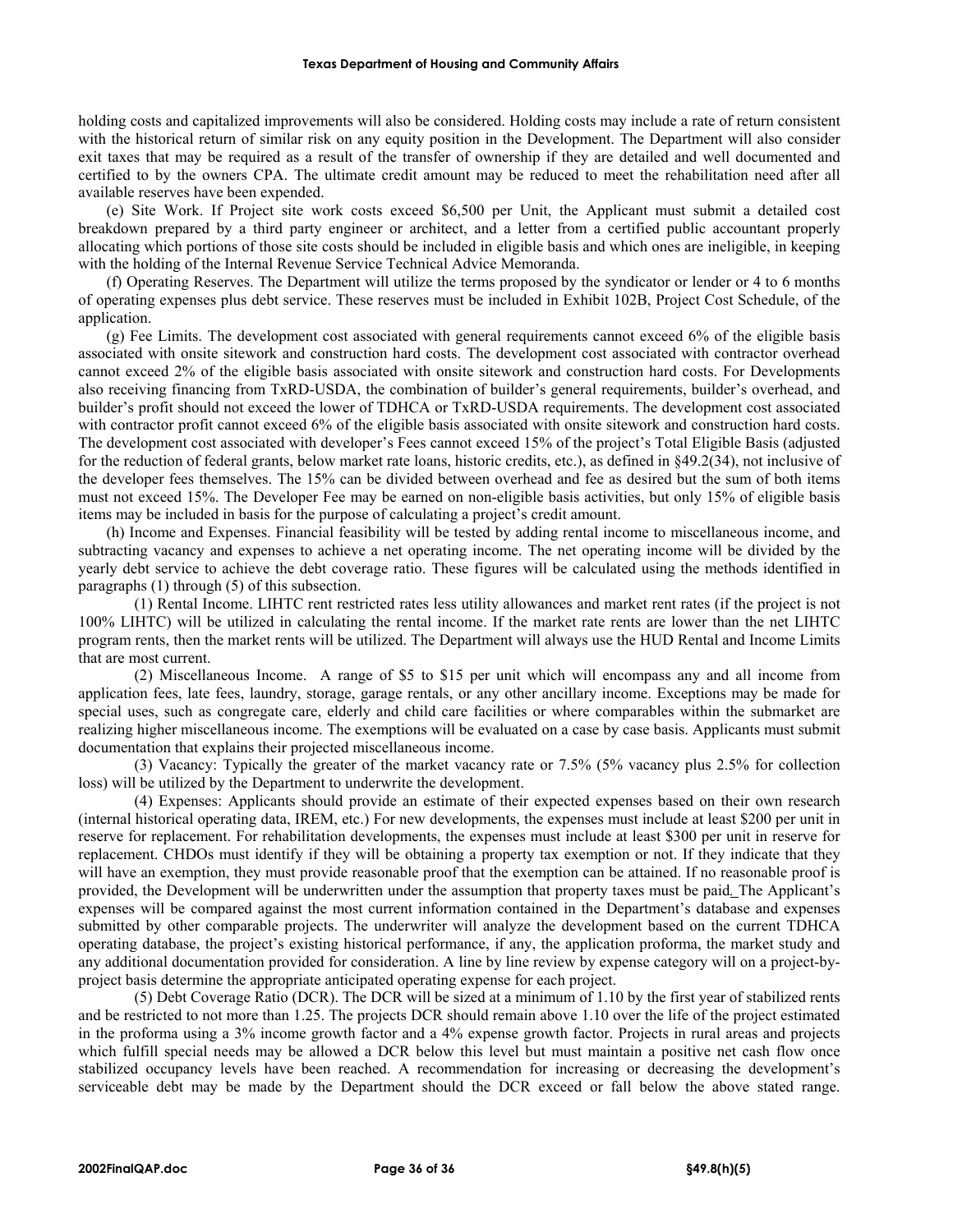## **§49.9. Market Study Requirements; Concentration; and Environmental Site Assessment Guidelines.**

(a) Market Study Requirements.

(1) Market Analyst Qualifications. The qualifications of each Report Provider are determined and approved on a case-by-case basis by the chief underwriter or the review appraiser, based upon the quality of the report, itself and the experience and educational background of the report provider as a market analyst, as set forth in a Statement of Qualifications appended to the Report. The Department will maintain a list of approved Market Analysts. Such determination will be at the discretion of the Department. Generally, a qualified Market Analyst will be:

(A) a real estate appraiser certified or licensed by the Texas Appraiser Licensing and Certification Board; or, (B) a real estate consultant or other professional currently active in the subject property's market area who demonstrates competency, expertise, and the ability to render a high quality, written report.

(2) A market study prepared for the Department must evaluate the need for decent, safe, and sanitary housing at rental rates or sales prices that eligible tenants can afford. The study must determine the feasibility of the subject property and state conclusions as to the impact of the property with respect to the determined housing needs. The market study should be self-contained and must describe in sufficient detail and with adequate data, such conclusions. Any third party reports relied upon in the market study must be verified directly by the market analyst as to the validity of the data and the conclusions.

(3) The market study must contain sufficient data and analysis to allow the reader to understand the market data presented, the analysis of the data, and the conclusion(s) of such analysis and its relationship to the subject property. The complexity of this requirement will vary in direct proportion with the complexity of the real estate and the real estate market being analyzed. The study should lead the reader to the same or similar conclusion(s) reached by the market analyst.

(4) The primary market or submarket will be defined on a case-by-case basis by the market analyst engaged by the Applicant to provide a market study for the Development. The market study should contain a map defining the market and submarket and a narrative of the salient features that helped the analyst make such a determination. As a general guide for the market analyst, the Department encourages the use of natural political/geographical boundaries whenever possible. Furthermore, the primary or submarket for a project chosen by the market analyst will generally be most informative if it contains between 50,000 and 250,000 persons, though a sub-market with fewer or more residents may be indicated at the discretion of the market analyst where political/geographic boundaries indicate doing so.

(5) An acceptable market study must also include at the minimum in quantitative as well as narrative form the information required under subparagraphs (A) through (C) of this paragraph. The Department reserves the right to require the Report Provider to address such other issues as may be relevant to the Department's evaluation of the need for the subject property and the provisions of the particular program guidelines. All Applicants shall acknowledge by virtue of filing an Application that the Department shall not be bound by any such opinion or market study, and may substitute its own analysis and underwriting conclusions for those submitted by the report provider.

(A) a comprehensive evaluation of the existing supply of comparable multifamily or single family subdivision property(ies) as appropriate in the same market and submarket area as the Development. The study should include census data documenting the amount and condition of local housing stock as well as information on building permits since the census data was collected. The study should evaluate existing market rate housing as well as existing subsidized housing to include local housing authority units and any and all other rent or income restricted units with respect to:

(i) rental rates including an attribute adjustment matrix for the most comparable Units to the Units proposed in the Development;

(ii) affordability analysis of the comparable unrestricted units;

(iii) current physical condition of the comparable property based upon a cursory exterior inspection evidenced by photographs;

(iv) occupancy rates of each of the comparable properties and occupancy trends by property class;

(v) annual turnover rates of each of the comparable properties and turnover trends by property class;

(vi) historic, current and anticipated absorption rates taking into account all other new or proposed development and the availability of other comparable sites;

(vii) an analysis of the number of existing or proposed units being set-aside or constructed for persons with disabilities; and

(viii) an itemization of all LIHTC Program Units within the defined submarket.

(B) a comprehensive evaluation of the demand for the housing the subject is proposed to provide. The study must include an analysis of the need for market and affordable housing within the Development's market and submarket area using the most current census and demographic data available, with copies of such source data included in the report or in the report addenda. The demand for housing should be quantified, well reasoned and should be segmented to include only relevant income and age eligible targets of the subject. Each segment should be addressed independently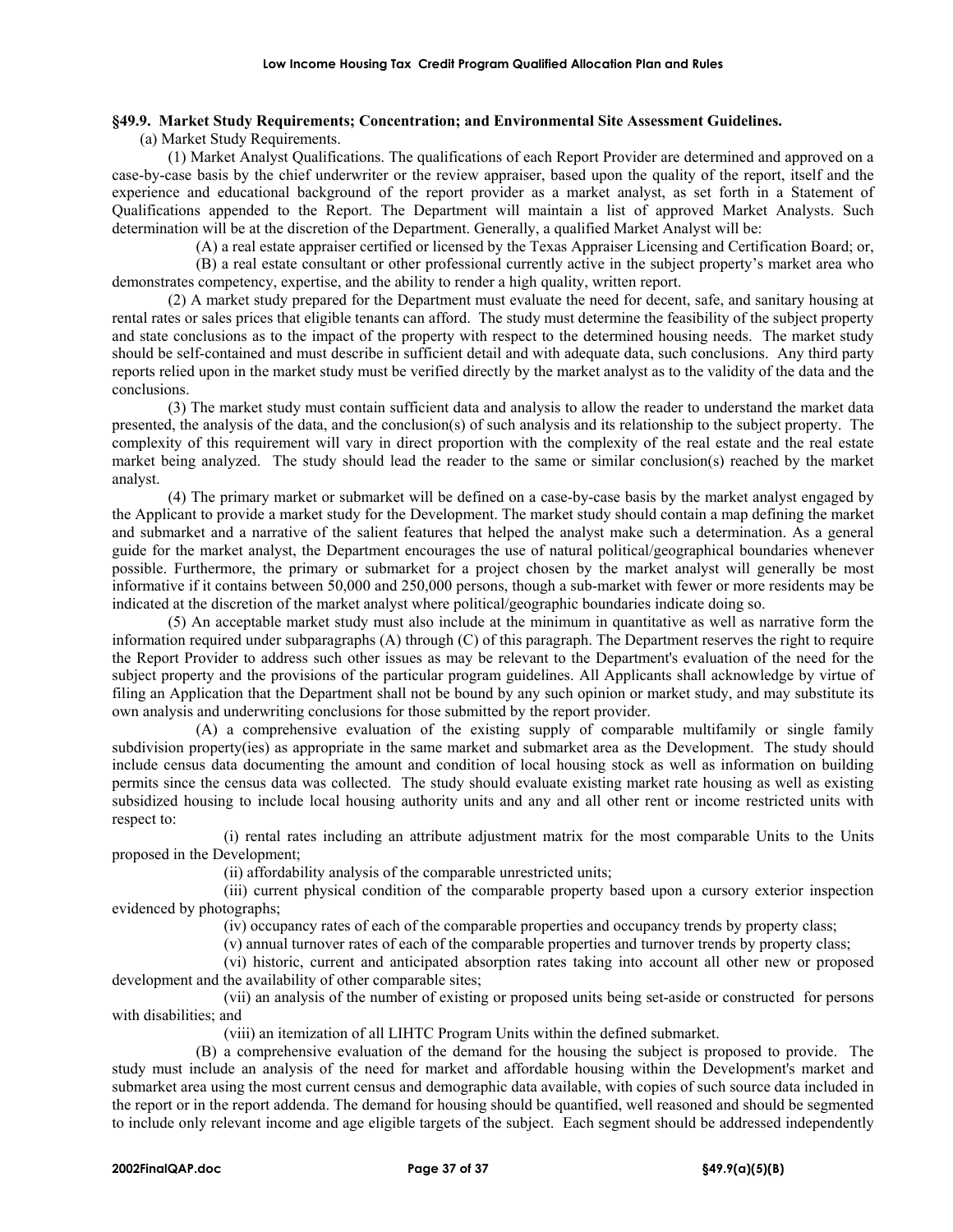and overlapping segments should be minimized and clearly identified when required. The final quantified demand calculation may include demand due to:

(i) documented population and household growth trends for targeted income-eligible rental households;

(ii) documented turnover of existing income-eligible targeted rental households;

(iii) confirmed new employment growth for targeted income-eligible rental households; and (iv) other well reasoned and documented sources of demand determined by the market analyst.

(C) a comprehensive evaluation of the Development in terms of:

(i) correlation of market and submarket demographics of housing demand to the current and proposed supply of housing and the need for the Development;

(ii) rental rate conclusion for each unit type and rental restriction category. Conclusions of rental rates below the maximum net rent limit rents must be well reasoned, documented and consistent with the market data and should address any inconsistencies with the conclusions of the demand for the units. Alternative market acceptable rent for each rent restricted unit should also be included to evaluate the potential to achieve increases in the restricted rents as allowable increases occur;

(iii) absorption projections for the subject until a sustaining occupancy level has been achieved (if absorption projections for the subject differ significantly from historic data, an explanation of such should be included);

(iv) appropriateness of unit mix and unit sizes especially in regard to the income eligible targeted demand and existing or proposed supply for any proposed three and four bedroom units;

(v) appropriateness of interior and exterior physical amenities including appliance package;

(vi) location of the subject in relationship to employment centers, retail businesses, public transportation, schools, etc.; and

(ix) the capture rate for the Development defined as the sum of the proposed units for a given project plus any previously approved but not yet stabilized new units in the sub-market divided by the total income-eligible targeted renter demand identified by the market analysis for a specific Development's primary market or submarket. The Department defines comparable units as units that are dedicated to the same household type as the proposed subject property using the classifications of family, elderly or transitional as housing types. The Department defines a stabilized project as one that has maintained a 90% occupancy level for at least 12 consecutive months. The Department will independently verify the number of affordable multifamily units included in the market study and will ensure that all projects previously allocated funds through the Department are included in the final analysis.

(b) Concentration. The Department intends to limit the approval of funds to new multifamily housing projects requesting funds where the anticipated capture rate is in excess of 25% for the primary or sub-market unless the market is a rural market. In rural markets, the Department intends to limit the approval of funds to new multifamily housing projects requesting funds from the Department where the anticipated capture rate is in excess of 100% of the qualified demand. Affordable housing which replaces previously existing substandard affordable housing within the same submarket on a Unit for Unit basis, and which gives the displaced tenants of the previously existing affordable housing a leasing preference, is excepted from these concentration restrictions. The documentation needed to support decisions relating to concentration are identified in subsection (a) of this section.

(c) Environmental Site Assessment Guidelines. The environmental assessment required under Section 50.7(e) of this title should be conducted and reported in conformity with the standards of the American Society for Testing and Materials (ASTM) and such other recognized industry standards as a reasonable person would deem relevant in view of the Property's anticipated use for human habitation. The environmental assessment shall be conducted by an environmental or professional engineer and be prepared at the expense of the Development Owner.

(1) The report must include, but is not limited to:

(A) a review of records, interviews with people knowledgeable about the property;

(B) a certification that the environmental engineer has conducted an inspection of the property, the building(s), and adjoining properties, as well as any other industry standards concerning the preparation of this type of environmental assessment;

(C) a noise study is recommended for developments located in close proximity to industrial zones, major highways, active rail lines and civil and military airfields;

(D) a copy of the current FEMA Flood Map encompassing the site and a determination of the flood risk for the proposed Development;

(E) the report should include a statement that clearly states that the person or company preparing the environmental assessment will not materially benefit from the Development in any other way than receiving a fee for the environmental assessment; and

(2) if the report recommends further studies or establishes that environmental hazards currently exist on the Property, or are originating off-site but would nonetheless affect the Property, the Development Owner must act on such a recommendation or provide either a plan for the abatement or elimination of the hazard. Evidence of action or a plan for the abatement or elimination of the hazard must be presented upon Application submittal.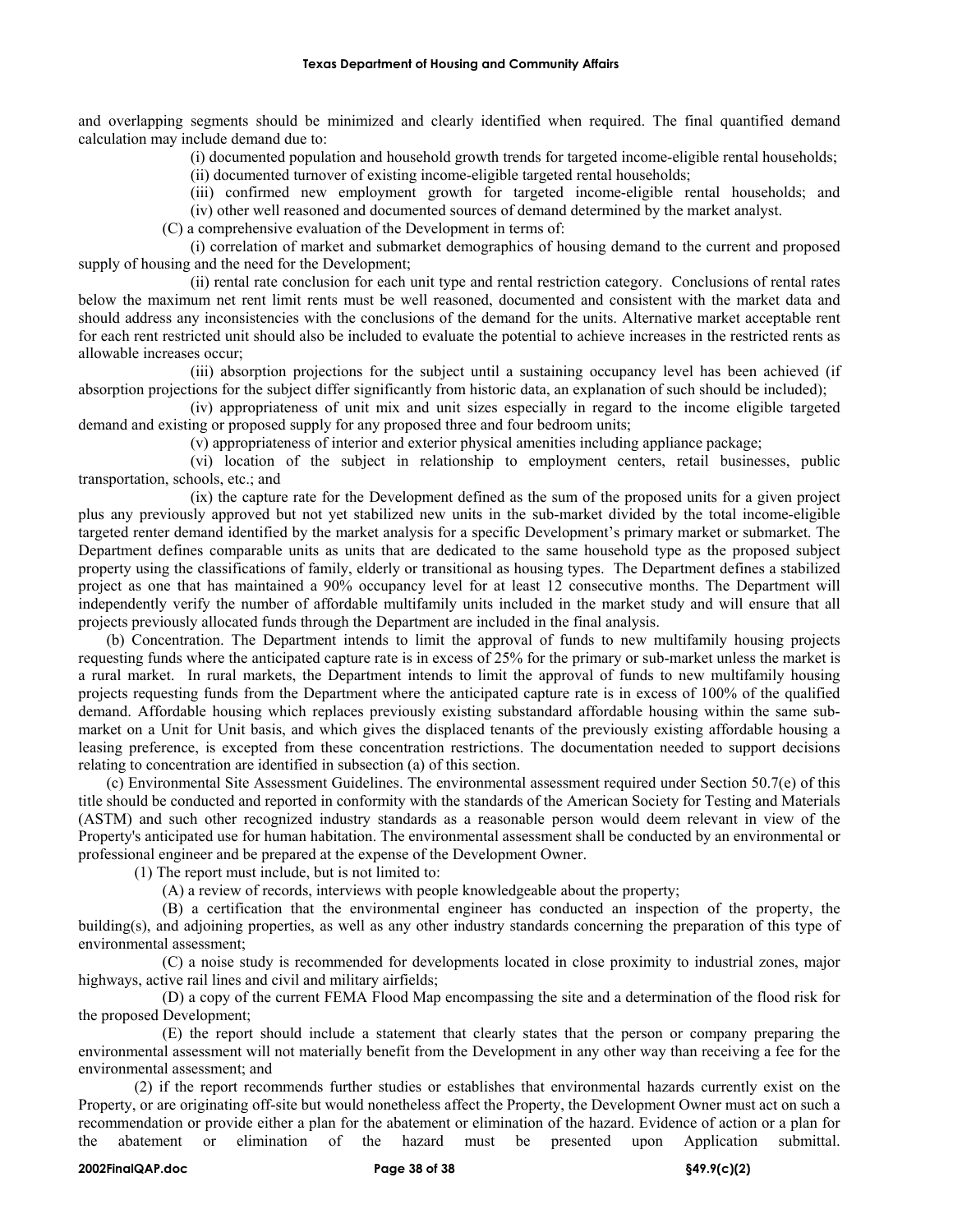(3) Developments which have had a Phase II Environmental Assessment performed and hazards identified, the Development Owner is required to maintain a copy of said assessment on site available for review by all persons which either occupy the Development or are applying for tenancy.

(4) Developments whose funds have been obligated by TxRD will not be required to supply this information; however, the Development Owners of such Developments are hereby notified that it is their responsibility to ensure that the Development is maintained in compliance with all state and federal environmental hazard requirements.

(5) Those Developments which have or are to receive first lien financing from HUD may submit HUD's environmental assessment report, provided that it conforms with the requirements of this subsection.

## **§49.10. Compliance Monitoring and Material Non-Compliance.**

(a) The Code,  $\S 42(m)(1)(B)(iii)$ , requires the Department as the housing credit agency to include in its QAP a procedure that the Department will follow in monitoring Developments for noncompliance with the provisions of the Code, §42 and in notifying the IRS of such noncompliance of which the Department becomes aware. Such procedure is set out in this QAP and in the Owner's Compliance Manual prepared by the Department's Compliance Division, as amended from time to time. Such procedure only addresses forms and records that may be required by the Department to enable the Department to monitor a Development for violations of the Code and the LURA and to notify the IRS of any such non-compliance. This procedure does not address forms and other records that may be required of Development Owners by the IRS more generally, whether for purposes of filing annual returns or supporting Development Owner tax positions during an IRS audit.

(b) The Department, through the division with responsibility for compliance matters, shall monitor for compliance with all applicable requirements the entire construction phase associated with any Development under this title. The monitoring level for each Development must be based on the amount of risk associated with the Development. The Department shall use the division responsible for credit underwriting matters and the division responsible for compliance matters to determine the amount of risk associated with each Development. After completion of a Development's construction phase, the Department shall periodically review the performance of the Development to confirm the accuracy of the Department's initial compliance evaluation during the construction phase. Developments having financing from TxRD-USDA will be exempt from these inspections, provided that the Applicant provides the Department with copies of all inspections made by TxRD-USDA throughout the construction of the Development within fifteen days of the date the inspection occurred.

(c) The Department will monitor compliance with all covenants made by the Development Owner in the Application and in the LURA, whether required by the Code, Treasury Regulations or other rulings of the IRS, or undertaken by the Development Owner in response to Department requirements or criteria.

(d) The Department may contract with an independent third party to monitor a Development during its construction or rehabilitation and during its operation for compliance with any conditions imposed by the Department in connection with the allocation of housing tax credits to the Development and appropriate state and federal laws, as required by other state law or by the Board. The Department may assign Department staff other than housing tax credit division staff to perform the relevant monitoring functions required by this section in the construction or rehabilitation phase of a Development.

(e) The Department shall create an easily accessible database that contains all Development compliance information developed under this section.

(f) The Development Owner must keep records for each qualified low income building in the Development, showing on a monthly basis (with respect to the first year of a building's Credit Period and on an annual basis, thereafter):

(1) the total number of residential rental Units in the building (including the number of bedrooms and the size in square feet of each residential rental Unit);

(2) the percentage of residential rental Units in the building that are low income Units;

(3) the rent charged for each residential rental Unit in the building including, with respect to low income Units, documentation to support the utility allowance applicable to such Unit;

(4) the number of occupants in each low income Unit;

(5) the low income Unit vacancies in the building and information that shows when, and to whom, all available Units were rented;

(6) the annual income certification of each tenant of a low income Unit, in the form designated by the Department in the Compliance Manual, as may be modified from time to time;

(7) documentation to support each low income tenant's income certification, consistent with the verification procedures required by HUD under Section 8 of the United States Housing Act of 1937 ("Section 8"). In the case of a tenant receiving housing assistance payments under Section 8, the documentation requirement is satisfied if the public housing authority provides a statement to the Development Owner declaring that the tenant's income does not exceed the applicable income limit under the Code,  $\frac{242(g)}{g}$  as described in the Compliance Manual;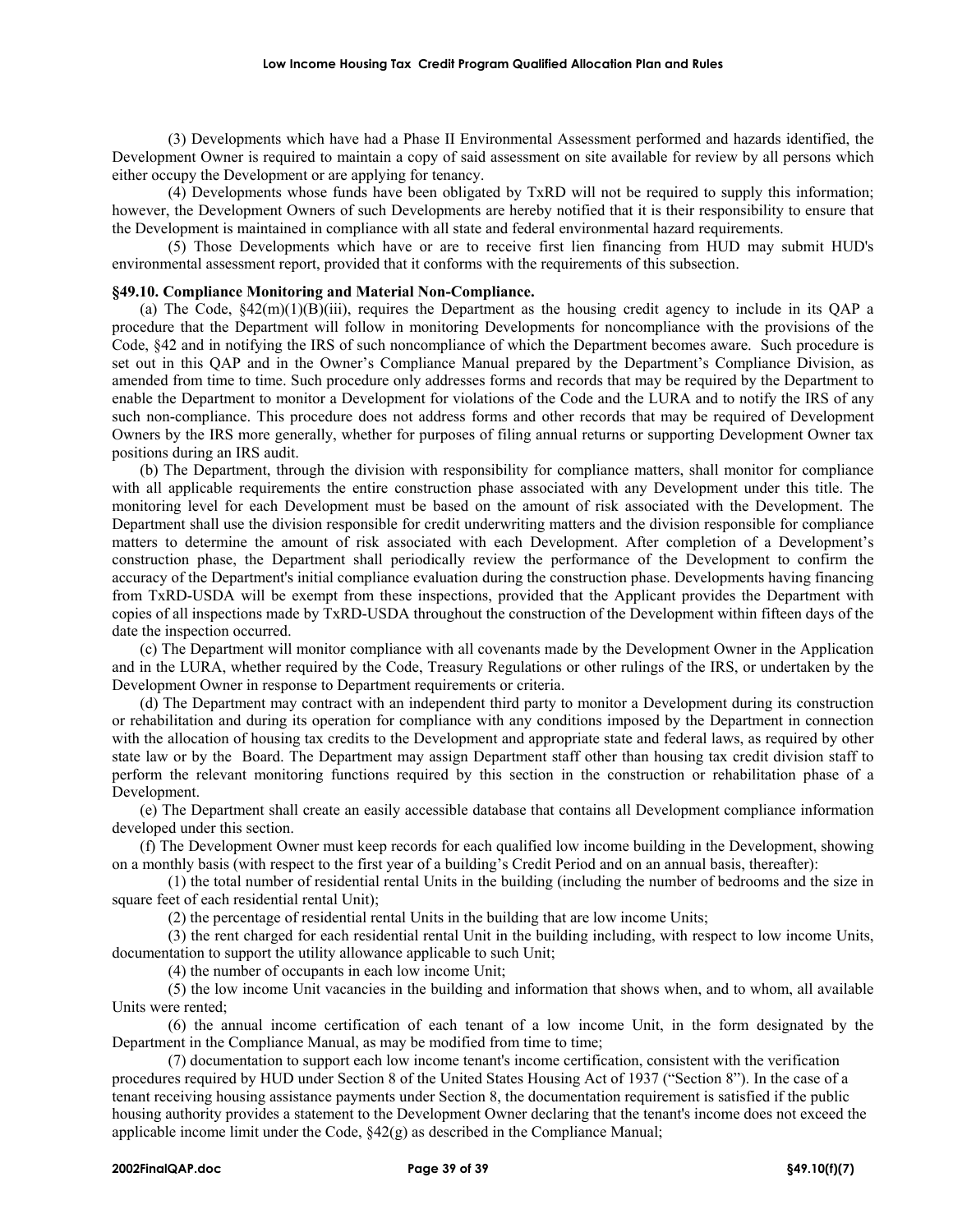(8) the Eligible Basis and Qualified Basis of the building at the end of the first year of the Credit Period;

(9) the character and use of the nonresidential portion of the building included in the building's Eligible Basis under the Code, §42(d), (e.g. whether tenant facilities are available on a comparable basis to all tenants; whether any fee is charged for use of the facilities; whether facilities are reasonably required by the Development); and

(10) any additional information as required by the Department.

(g) The Development Owner will deliver to the Department within 90 days after the end of each calendar year, the current financial statements, in form and content satisfactory to the Department, itemizing the income and expenses of the Development.

(h) Specifically, to evidence compliance with the requirements of the Code, Section  $42(h)(6)(B)(iv)$  which requires that the LURA prohibit Development Owners of all tax credit Developments placed in service after August 10, 1993 from refusing to lease to persons holding Section 8 vouchers or certificates because of their status as holders of such Section 8 voucher or certificate, Development Owners must:

(1) maintain a written management plan that is available for review upon request. Such management plan must state an intention of the Development Owner to comply with state and federal fair housing and anti-discrimination laws. Owners and managers of all tax credit Developments placed in service after August 10, 1993, are prohibited from having policies, practices, procedures and/or screening criteria which exclude applicants solely because they have a Section 8 voucher or certificate. Such management plan must also clearly state the objectives identified in subparagraphs (A) through (C) of this paragraph. Failure to have the required objectives set forth clearly in the management plan or failure to follow such required objectives in the operation of the Development will be treated by the Department as noncompliance with the LURA.

(A) prospective applicants who hold Section 8 vouchers or certificates are welcome to apply and will be provided the same consideration for occupancy as any other applicant;

(B) any minimum income requirements for Section 8 voucher and certificate holders will only be applied to the portion of the rent the prospective tenant would pay, provided, however, that if Section 8 pays 100% of the rent for the Unit, the Development Owner may establish other reasonable minimum income requirements to ensure that the tenant has the financial resources to meet daily living expenses. Minimum income requirements for Section 8 voucher and certificate holders will not exceed 2.5 times the portion of rent the tenant pays; and

(C) all other screening criteria, including employment policies or procedures and other leasing criteria (such as rental history, credit history, criminal history, etc.) must be applied to applicants uniformly and in a manner consistent with the Texas and federal Fair Housing Acts and with Department and Code requirements;

(2) post Fair Housing logos and the Fair Housing poster in the leasing office;

(3) approve and distribute a written Affirmative Marketing Plan to the property management and on-site staff.

(4) communicate annually during the first quarter of each year in writing with the director of each Section 8 program which has jurisdiction within the geographic area where the Development is located. Such communication will include information on the unit characteristics and rents and will advise the administrating agency that the property accepts Section 8 vouchers and certificates and will treat referrals in a fair and equal manner. Copies of such correspondence must be available during on-site reviews conducted by the Department.

(i) Record retention provision. The Development Owner is required to retain the records described in subsection (f) of this section for at least six years after the due date (with extensions) for filing the federal income tax return for that year; however, the records for the first year of the Credit Period must be retained for at least six years beyond the due date (with extensions) for filing the federal income tax return for the last year of the Compliance Period of the building.

(j) Certification and Review.

(1) On or before February 1st of each year, the Department will send each Development Owner of a completed Development an Owner's Certification of Program Compliance (form provided by the Department) to be completed by the Owner and returned to the Department on or before the first day of March of each year in the Compliance Period. Any Development for which the certification is not received by the Department, is received past due, or is incomplete, improperly completed or not signed by the Development Owner, will be considered not in compliance with the provisions of §42 of the Code and reported to the IRS on Form 8823, Low Income Housing Credit Agencies Report of Non Compliance. The Owner Certification of Program Compliance shall cover the proceeding calendar year and shall include at a minimum the following statements of the Development Owner:

(A) the Development met the minimum set-aside test which was applicable to the Development;

(B) there was no change in the Applicable Fraction of any building in the Development, or that there was a change, and a description of the change;

(C) the owner has received an annual income certification from each low income tenant and documentation to support that certification;

(D) each low income Unit in the Development was rent-restricted under the Code,  $\frac{842(g)(2)}{2}$  and Treasury Regulation §1.42-10 regarding utility allowances;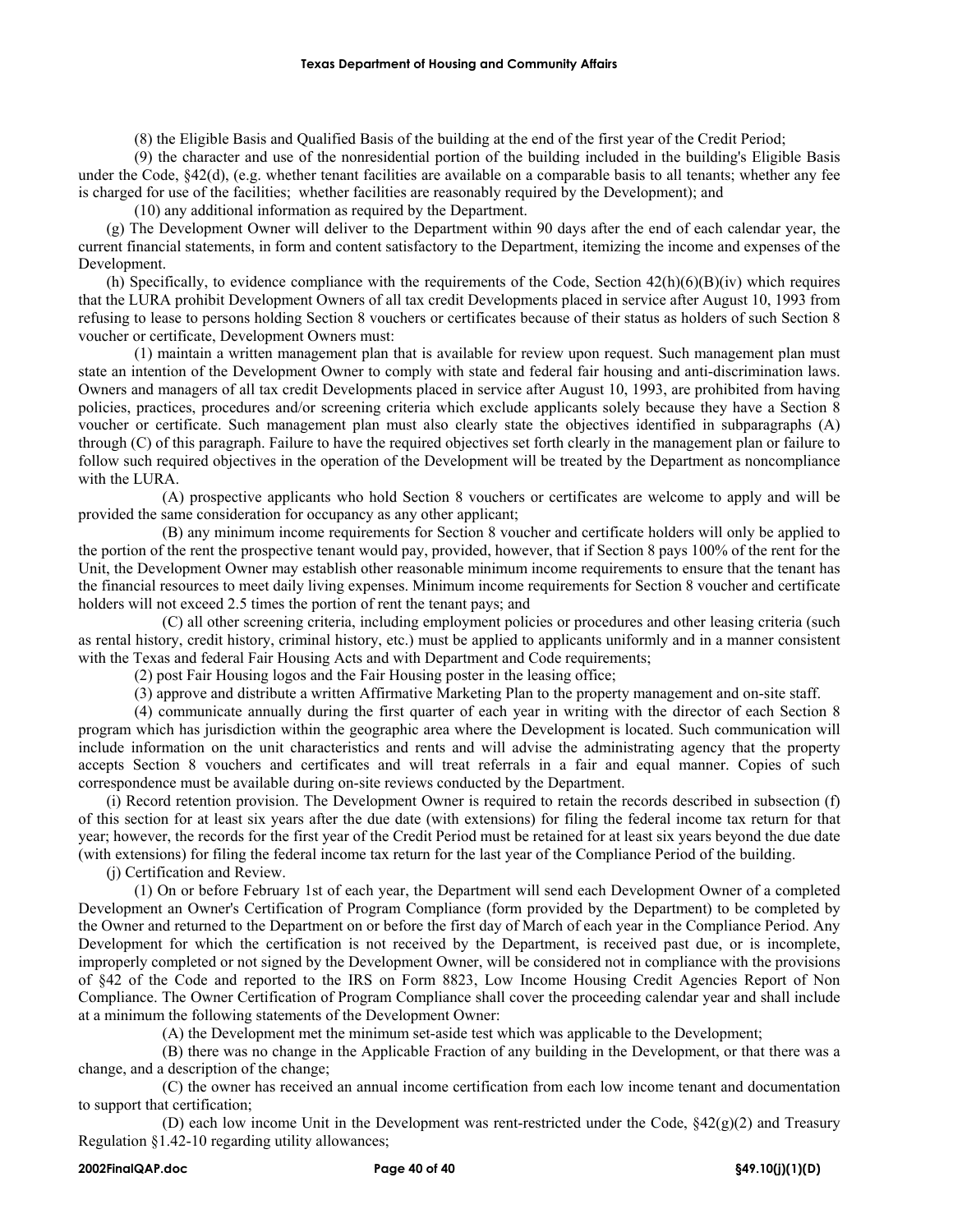(E) all Units in the Development were for use by the general public and used on a non-transient basis (except for transitional housing for the homeless provided under the Code,  $\frac{242(I)(3)(B)(iii)}{2}$ ;

(F) No finding of discrimination under the Fair Housing Act,42 U.S.C. 3601-3619, has occurred for the Development. A finding of discrimination includes an adverse final decision by the Secretary of HUD, 24 CFR 180.680,

an adverse final decision by a substantially equivalent state or local fair housing agency, 42 U.S.C. 3616a(a)(1), or and adverse judgement from a federal court;

(G) each building in the Development was suitable for occupancy, taking into account local health, safety, and building codes, and the state or local government unit responsible for making building code inspections did not issue a report of a violation for any building or low income Unit in the Development. If a violation report or notice was issued by the governmental unit, the Development Owner must attach either a statement summarizing the violation report or notice or a copy of the violation report or notice, and in addition, the Development Owner must state whether the violation has been corrected;

(H) either there was no change in the Eligible Basis (as defined in the Code, §42(d)) of any building in the Development, or that there has been a change, and the nature of the change;

(I) all tenant facilities included in the Eligible Basis under the Code, §42(d), of any building in the Development, such as swimming pools, other recreational facilities, and parking areas, were provided on a comparable basis without charge to all tenants in the building;

(J) if a low income Unit in the Development became vacant during the year, reasonable attempts were, or are being, made to rent that Unit or the next available Unit of comparable or smaller size to tenants having a qualifying income before any other Units in the Development were, or will be, rented to tenants not having a qualifying income;

(K) if the income of tenants of a low income Unit in the Development increased above the limit allowed in the Code,  $\S42(g)(2)(D)(ii)$ , the next available Unit of comparable or smaller size in the Development was, or will be, rented to tenants having a qualifying income;

(L) a LURA including an Extended Low Income Housing Commitment as described in the Code,  $§42(h)(6)(B)$ , was in effect for buildings subject to the Revenue Reconciliation Act of 1989,  $§7106(c)(1)$  (generally any building receiving an allocation after 1989), including the requirement under the Code,  $\frac{842(h)(6)(B)(iv)}{h}$  that a Development Owner cannot refuse to lease a Unit in the Development to an applicant because the applicant holds a voucher or certificate of eligibility under Section 8, and the Development Owner has not refused to lease a Unit to an applicant because of his or her status as a holder of a Section 8 voucher nor is the Development out of compliance with the provisions, including any special provisions, outlined in the Extended Low Income Housing Commitment;

(M) no change in the ownership of a Development has occurred during the reporting period;

(N) the Development Owner has not been notified by IRS that the Development is no longer "a qualified low income housing Development" within the meaning of the Code, §42;

(O) the Development met all terms and conditions which were recorded in the LURA, or if no LURA was required to be recorded, the Development met all representations of the Development Owner in the Application for credits;

(P) if the Development Owner received its Housing Credit Allocation from the portion of the state ceiling set-aside for Developments involving Qualified Nonprofit Organizations under the Code, §42(h)(5), a Qualified Nonprofit Organization owned an interest in and materially participated in the operation of the Development within the meaning of the Code, §469(h);

(Q) all low income Units in the Development were used on a nontransient basis (except for transitional housing for the homeless provided under §42(i)(3)(B)(iii) of the Code or single-room-occupancy units rented on a monthby-month basis under  $\frac{242(i)(3)(B)(iv)}{B}$  of the Code; and

(R) no low income Units in the Development were occupied by households in which all members were Students.

(2) Review.

(A) The Department staff will review each Owner's Certification of Program Compliance for compliance with the requirements of the Code, §42.

(B) The Department will perform on-site inspections of all buildings in each low income housing Development by the end of the second calendar year following the year the last building in the Development is placed in service and, for at least 20% of the low income Units in each Development, inspect the Units and review the low income certifications, the documentation the Development Owner has received to support the certifications, the rent records for each low income tenant in those Units, and any additional information that the Department deems necessary.

(C) The Department will perform on site monitoring reviews at least once every three years on low income housing Developments. A monitoring review will include an inspection of the income certification, the documentation the Development Owner has received to support that certification, the rent record for each low income tenant, and a property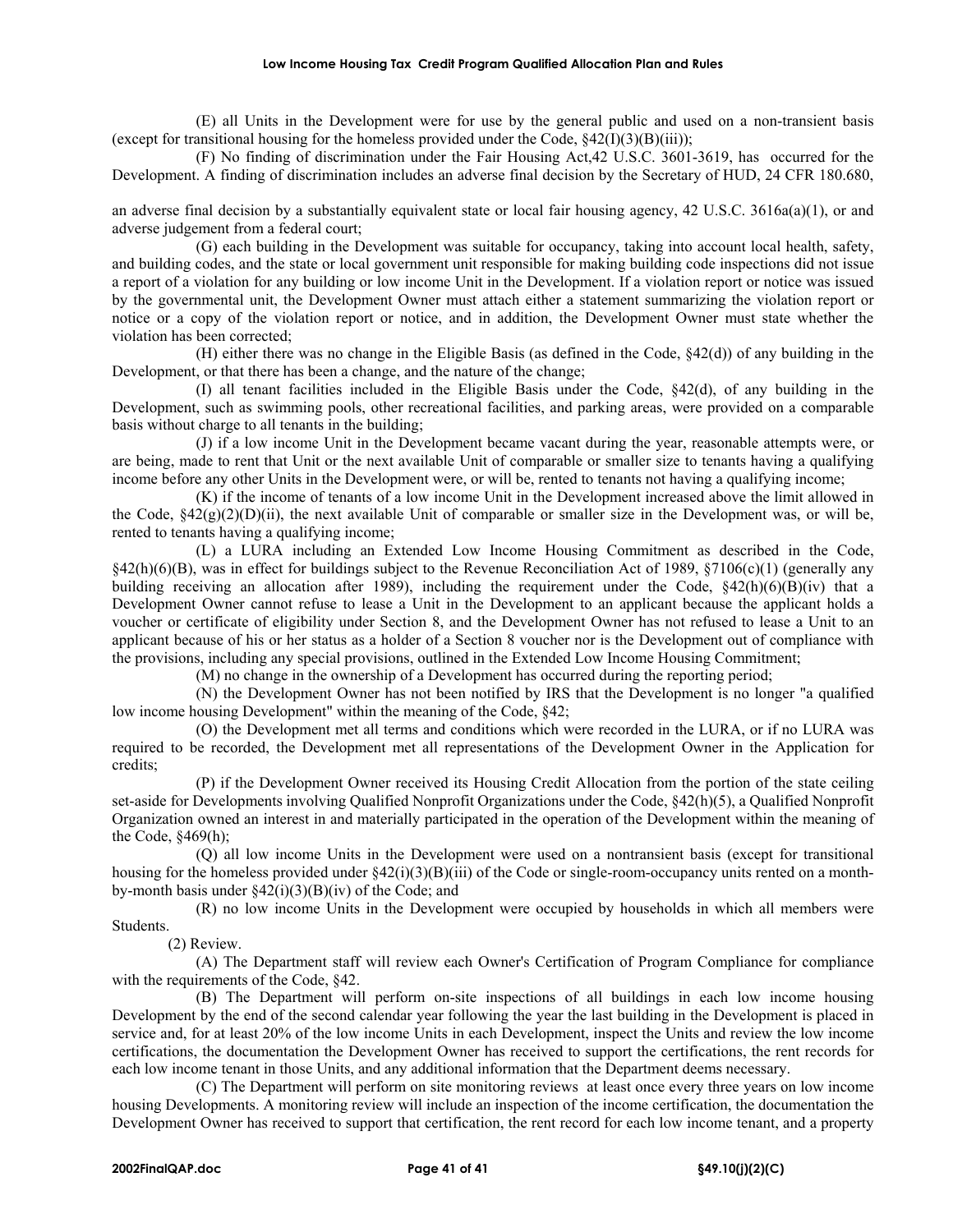inspection including individual Units and any additional information that the Department deems necessary, for at least 20% of the low income Units in those Developments.

(D) The Department may, at the time and in the form designated by the Department, require the Development Owners to submit for compliance review, information on tenant income and rent for each low income Unit, and may require a Development Owner to submit for compliance review copies of the tenant files, including copies of the

income certification, the documentation the Development Owner has received to support that certification and the rent record for any low income tenant.

(E) The Department will randomly select which low income Units and tenant records are to be inspected and reviewed by it. The Department may determine to review tenant records wherever they are stored, whether on-site or offsite. Units and tenant records to be inspected and reviewed will be selected in a manner that will not give Development Owners advance notice that a particular Unit and tenant records for a particular year will or will not be inspected or reviewed. However, the Department will give reasonable notice to the Development Owner that an on-site inspection or a tenant record review will occur, so that the Development Owner may notify tenants of the inspection or assemble tenant records for review.

(3) Exception. The Department may, at its discretion, enter into a Memorandum of Understanding with the TxRD-USDA, whereby the TxRD-USDA agrees to provide to the Department information concerning the income and rent of the tenants in buildings financed by the TxRD-USDA under its §515 program. Owners of such buildings may be excepted from the review procedures of subparagraph (B) or (C) of this paragraph or both; however, if the information provided by TxRD-USDA is not sufficient for the Department to make a determination that the income limitation and rent restrictions of the Code, §42(g)(1) and (2), are met, the Development Owner must provide the Department with additional information. TxRD-USDA Developments satisfy the definition of Qualified Elderly Development if they meet the definition for elderly used by TxRD-USDA, which includes persons with disabilities.

(k) Inspection provision. The Department retains the right to perform an on site inspection of any low income housing Development including all books and records pertaining thereto through either the end of the Compliance Period or the end of the period covered by any Extended Low Income Housing Commitment, whichever is later. An inspection under this subsection may be in addition to any review under paragraph  $(i)(2)$  of this section.

(l) The Department retains the right to require the Owner to submit tenant data in the electronic format as developed by the Department. The Department will provide general instruction regarding the electronic transfer of data.

(m) Notices to Owner. The Department will provide prompt written notice to the Development Owner if the Department does not receive the certification described in subsection  $(g)(1)$  of this section or discovers through audit, inspection, review or any other manner, that the Development is not in compliance with the provisions of the Code, §42 or the LURA. The notice will specify a correction period which will not exceed 90 days, during which the Development Owner may respond to the Department's findings, bring the Development into compliance, or supply any missing certifications. The Department may extend the correction period for up to six months if it determines there is good cause for granting an extension. If any communication to the Development Owner under this section is returned to the Department as unclaimed or undeliverable, the Development may be considered not in compliance without further notice to the Development Owner.

(n) Notice to the IRS.

(1) Regardless of whether the noncompliance is corrected, the Department is required to file IRS Form 8823 with the IRS. IRS Form 8823 will be filed not later than 45 days after the end of the correction period specified in the Notice to Owner, but will not be filed before the end of the correction period. The Department will explain on IRS Form 8823 the nature of the noncompliance and will indicate whether the Development Owner has corrected the noncompliance or has otherwise responded to the Department's findings.

(2) The Department will retain records of noncompliance or failure to certify for six years beyond the Department's filing of the respective IRS Form 8823. In all other cases, the Department will retain the certification and records described in §49.10 of this title for three years from the end of the calendar year the Department receives the certifications and records.

(o) Notices to the Department. A Development Owner must notify the division responsible for compliance within the Department in writing of the events listed in paragraphs (1) through (3) of this subsection.

(1) prior to any sale, transfer, exchange, or renaming of the Development or any portion of the Development. For Rural Developments that are federally assisted or purchased from HUD, the Department shall not authorize the sale of any portion of the Development;

(2) any change of address to which subsequent notices or communications shall be sent; or

(3) within thirty days of the placement in service of each building, the Department must be provided the in service date of each building.

(p) Liability. Compliance with the requirements of the Code, §42 is the sole responsibility of the Development Owner of the building for which the credit is allowable. By monitoring for compliance, the Department in no way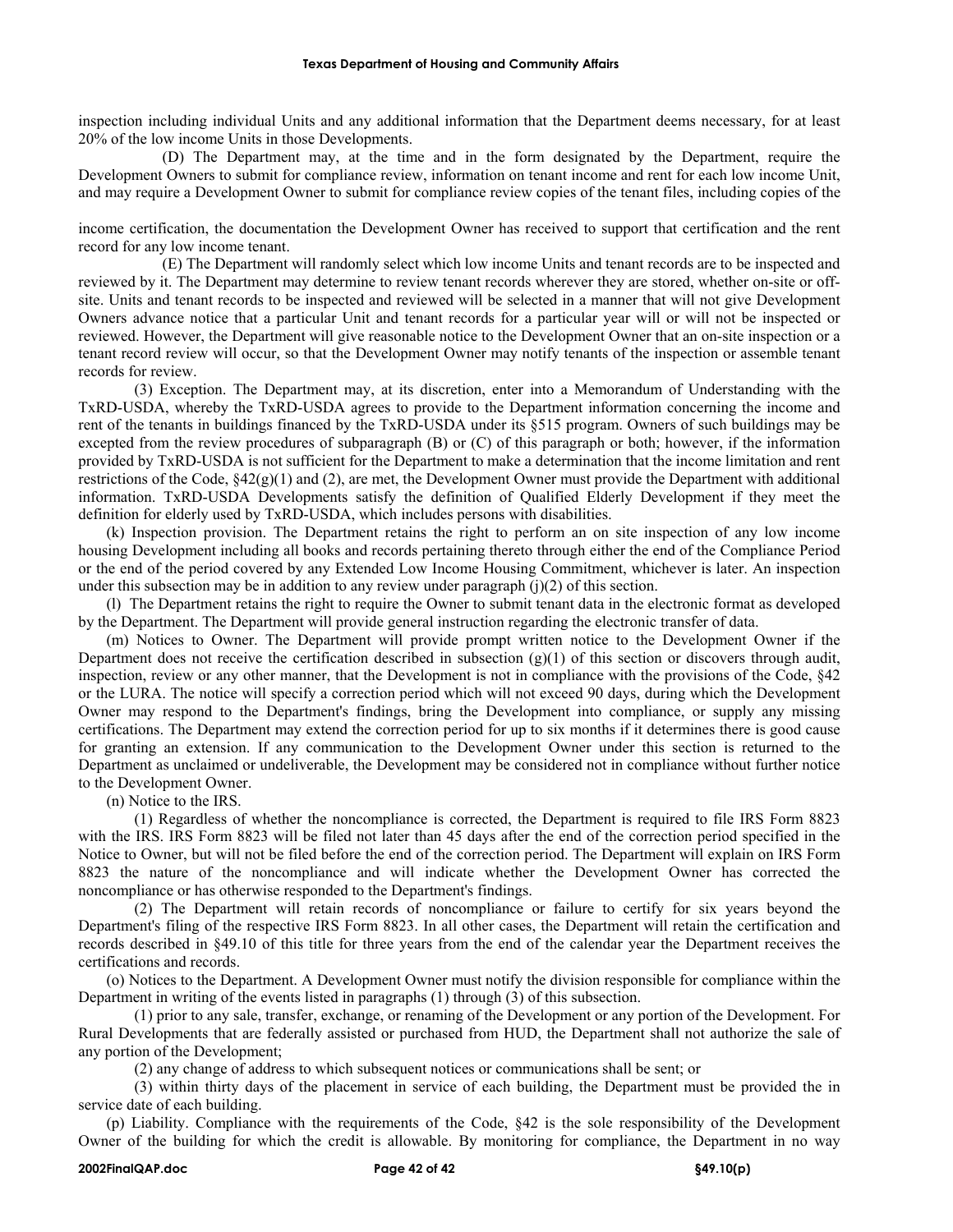assumes any liability whatsoever for any action or failure to act by the Development Owner including the Development Owner's noncompliance with the Code, §42.

(q) These provisions apply to all buildings for which a low income housing credit is, or has been, allowable at any time. The Department is not required to monitor whether a building or Development was in compliance with the requirements of the Code, §42, prior to January 1, 1992. However, if the Department becomes aware of noncompliance

that occurred prior to January 1, 1992, the Department is required to notify the IRS in a manner consistent with subsection (j) of this section.

(r) Material Non-Compliance. In accordance with §49.5(b)(6), the Department will disqualify an Application for funding if the Applicant or other Persons, general partner, general contractor, and their respective principals or Affiliates active in the ownership or control of low income housing located in the State of Texas is determined by the Department to be in Material Non-Compliance on the date the Pre-Application Round opens. The Department will classify a property as being in Material Non-Compliance when such property has a Non-Compliance score that is equal to or exceeds 30 points in accordance with the methodology and point system set forth in this subsection.

(1) Each property that has received an allocation from the Department will be scored according to the type and number of non-compliance events as it relates to the tax credit program or other Department programs. All projects regardless of status that have received an allocation are scored even if the project no longer actively participates in the program.

(2) Uncorrected non-compliance will carry the maximum number of points until the non-compliance event has been reported corrected by the Department. Once reported corrected by the Department the score will reduce to the "corrected value" in paragraph (4) of this subsection. Corrected non-compliance will no longer be included in the project score three years after the date the non-compliance was reported corrected by the Department. Non-compliance events that occurred and were identified by the Department through the issuance of the IRS form 8823 prior to January 1, 1998 are assigned corrected point values to each non-compliance event. The score for these events will no longer be included in the project's score three years after the date the form 8823 was executed. For Applicants under this QAP, a noncompliance report will be run by the Department's Compliance Division on the date the Pre-Application Round opens. Any corrective action documentation affecting this compliance status score must be received by the Department no later than November 15, 2001.

(3) Events of non-compliance are categorized as either "project events" or "unit/building events". Project events of non-compliance affect all the buildings in the property. However, the property will receive only one score for the event rather than a score for each building. Other types of non-compliance are identified individually by unit. This type of noncompliance will receive the appropriate score for each building cited with an event. The building scores accumulate towards the total score of the project.

(4) Each type of non-compliance is assigned a point value. The point value for non-compliance is reduced upon correction of the non-compliance. The scoring point system and values are as described in subparagraphs (A) and (B) of this paragraph. The point system weighs certain types of non-compliance more heavily than others; therefore certain noncompliance events carry a sufficient number of points to automatically place the property in Material Non-Compliance. However other types of non-compliance by themselves do not warrant the classification of Material Non-Compliance. Multiple occurrences of these types of non-compliance events may produce enough points to cause the property to be in Material Non-Compliance.

(A) Project Non-Compliance items are identified in clauses (i) through (xviii) of this subparagraph.

(i) Major property condition violations. Project displays major violations of health and safety standards documented by the city. Uncorrected is 30 points. Corrected is 20 points.

(ii) Failure to meet minimum low-income occupancy levels. Project failed to meet required minimum low-income occupancy levels of 20/50 (20% of the units occupied by tenants with household incomes of less than or equal to 50% of area median gross income) or 40/60. Uncorrected is 20 points. Corrected is 10 points.

(iii) Failure to meet additional State required rent and occupancy restrictions. Project has failed to meet state restrictions that exist in addition to the federal requirements. Uncorrected is 10 points. Corrected is 3 points.

(iv) Failure to provide required supportive services as promised at application. Uncorrected is 10 points. Corrected is 3 points.

(v) Failure to provide housing to the elderly as promised at application. Uncorrected is 10 points. Corrected is 3 points.

(vi) Failure to provide special needs housing. Project has failed to provide housing for tenants with special needs as promised at application. Uncorrected is 10 points. Corrected is 3 points.

(vii) No evidence or failure to certify to non-profit material participation. Uncorrected is 10 points. Corrected is 3 points.

(viii) Owner refused to lease to holder of rental assistance certificate/voucher because of the status of the prospective tenant as such a holder. Uncorrected is 30 points. Corrected is 10 points.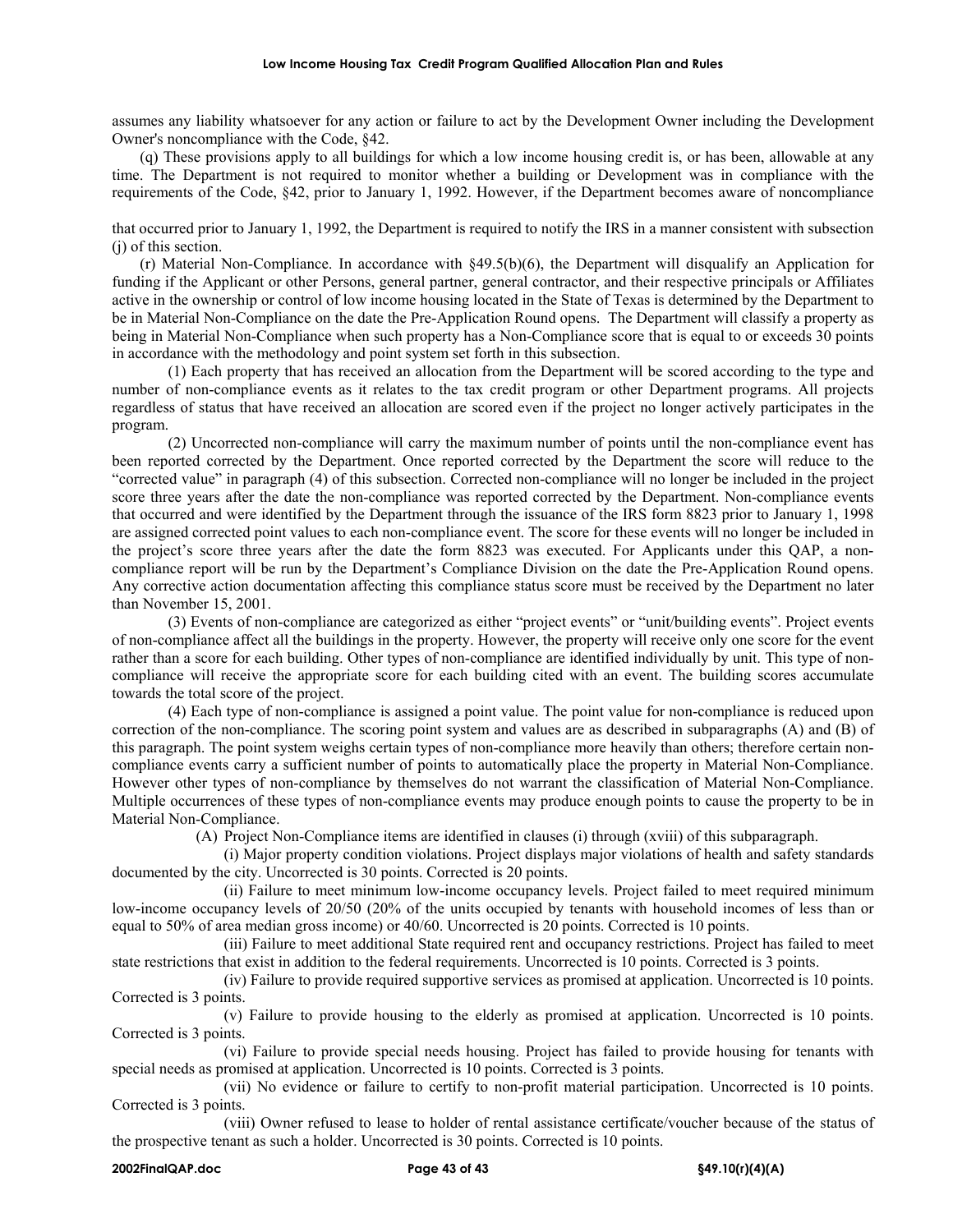(ix) Changes in eligible basis. Changes occur when common areas become commercial; fees are charged for facilities, etc. Uncorrected is 3 points. Corrected is 1 point.

(x) LURA not in effect. The LURA was not executed within the required time period. Uncorrected is 3 points. Corrected is 1 point.

(xi) Owner failed to pay fees or allow on-site monitoring review. Uncorrected is 3 points. Corrected is 1

point. point.

(xii) Failure to submit annual, monthly, or quarterly reports. Uncorrected is 3 points. Corrected is 1

(xiii) Pattern of minor property condition violations. Project displays a pattern of property violations. However those violations do not impair essential services and safeguards for tenants. Uncorrected is 3 points. Corrected is 1 point. (xiv) Owner failed to make available or maintain management plan. Uncorrected is 10 points. Corrected

is 3 point. (xv) Owner failed to post Fair Housing Logo and/or poster in leasing offices. Uncorrected is 10 points. Corrected is 3 point.

(xvi) Owner failed to approve and distribute Affirmative Marketing Plan. Uncorrected is 10 points. Corrected is 3 point.

(xvii) Owner failed to provide required annual notification to local administering agency for the Section 8 program. Uncorrected is 10 points. Corrected is 3 point.

(xviii) Project is out of compliance and never expected to comply. Uncorrected is 30 points. Not correctable.

(B) Unit Non-Compliance items are identified in clauses (i) through (ix) of this subparagraph.

(i) Unit not leased to Low Income Household. Project has units that are leased to households that do not meet the income requirements. Uncorrected is 3 points. Corrected is 1 point.

(ii) Unit(s) occupied by students. Project has units leased to non-qualified students. Typically, full-time students are non-qualified. Uncorrected is 3 points. Corrected is 1 point.

(iii) Units used on transient basis. Project has units that are leased for less than six months. Uncorrected is 3 points. Corrected is 1 point.

(iv) Unit not available to general public. Uncorrected is 3 points. Corrected is 1 point.

(v) Income of household increased above the re-certification limit and unit not replaced. Uncorrected is 3 points. Corrected is 1 point.

(vi) Rent exceeds rent limit. Project has units in which the rent exceeds the allowable program limits. Uncorrected is 3 points. Corrected is 1 point.

(vii) Utility allowance not calculated properly or not available for review. Uncorrected is 3 points. Corrected is 1 point.

(viii) Income not certified or documentation not maintained. Project management has not maintained tenant income certifications or supporting documentation. Uncorrected is 3 points. Corrected is 1 point.

(ix) Failure to annually inspect HOME units. Project has failed to inspect units as required by the HOME program. Uncorrected is 3 points. Corrected is 1 point.

(x) Units not available for occupancy due to natural disaster or hazard due to no fault of the Owner. This carries no point value.

# **§49.11. Housing Credit Allocations.**

(a) In making a Housing Credit Allocation under this chapter, the Department shall rely upon information contained in the Applicant's Application to determine whether a building is eligible for the credit under the Code, §42. The Applicant shall bear full responsibility for claiming the credit and assuring that the Development complies with the requirements of the Code, §42. The Department shall have no responsibility for ensuring that an Applicant who receives a housing credit allocation from the Department will qualify for the housing credit.

(b) The Housing Credit Allocation Amount shall not exceed the dollar amount the Department determines is necessary for the financial feasibility and the long term viability of the Development throughout the Compliance Period. Such determination shall be made by the Department at the time of issuance of the Commitment Notice or Determination Notice; at the time the Department makes a Housing Credit Allocation; and/or the date the building is placed in service. Any Housing Credit Allocation Amount specified in a Commitment Notice, Determination Notice or Carryover Allocation Document is subject to change by the Department dependent upon such determination. Such a determination shall be made by the Department based on its evaluation and procedures, considering the items specified in the Code,  $§42(m)(2)(B)$ , and the department in no way or manner represents or warrants to any applicant, sponsor, investor, lender or other entity that the Development is, in fact, feasible or viable.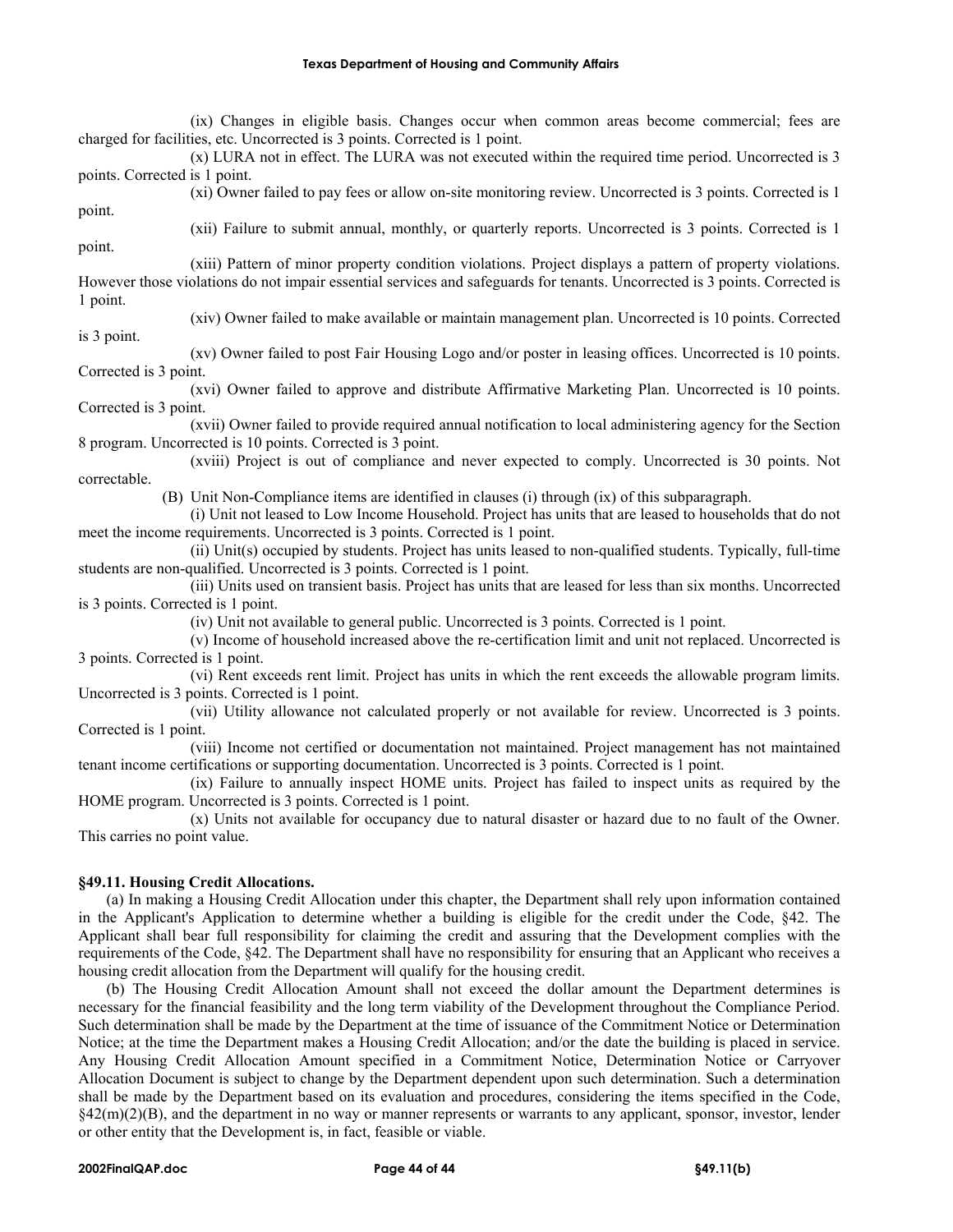#### **Low Income Housing Tax Credit Program Qualified Allocation Plan and Rules**

(c) The General Contractor hired by the Applicant must meet specific criteria as defined by the Seventy-fifth Legislature. A general contractor hired by an applicant or an applicant, if the applicant serves as general contractor must demonstrate a history of constructing similar types of housings without the use of federal tax credits. Evidence must be submitted to the Department which sufficiently documents that the general contractor has constructed some housing without the use of low income housing credits. This documentation will be required as a condition of the commitment

notice or carryover agreement, and must be complied with prior to commencement of construction and at cost certification and final allocation of credits.

(d) All Carryover Allocations will be contingent upon the following:

(1) A current original plat of survey of the land, prepared by a duly licensed Texas Registered Professional Land Surveyor. Such survey shall conform to standards prescribed in the Manual of Practice for Land Surveying in Texas as promulgated and amended from time to time by the Texas Surveyors Association as more fully described in the Carryover Procedures Manual.

(2) A review of information provided by the IRS as permitted pursuant to IRS Form 8821, Tax Information Authorization, for the release of tax information relating to non-disclosure or recapture issues. Each Applicant must execute and provide to the Department Form 8821 within ten business days of the issuance of a Commitment Notice or Determination Notice. The form must be signed and executed on behalf of the Development Owner. If any issues of recapture or non-disclosure are identified by the IRS, the Board may determine if a Carryover Allocation will be made.

(3) Attendance of the Development Owner and Development architect at eight hours of Fair Housing training.

(4) the Development Owner's closing of the construction loan shall occur not later than the second Friday in June of the year after the execution of the Carryover Allocation Document with the possibility of a one-time 30 day extension as described in §49.13 of this title. Copies of the closing documents must be submitted to the Department within two weeks after the closing. At the time of submission of Construction Closing documentation, the Development Owner must also submit a Management Plan and a Affirmative Marketing Plan as further described in the Carryover Allocation Procedures Manual. The Carryover Allocation will automatically be revoked if the Development Owner fails to meet the aforementioned closing deadline, and all credits previously allocated to that Development will be returned to the general pool for reallocation.

(5) the Development Owner must commence and continue substantial construction activities not later than the second Friday in November of the year after the execution of the Carryover Allocation Document with the possibility of an extension as described in §49.13(j) of this title. Substantial construction activities for new Developments will generally be defined as post foundation construction activities. Evidence of such activity shall be provided in a format prescribed by the Department in the LIHTC Progress Report – Commencement of Construction which will document progress towards placing the Development in service in an expeditious manner.

(e) An allocation will be made in the name of the Applicant identified in the related Commitment Notice or Determination Notice. If an allocation is made in the name of the party expected to be the general partner in an eventual owner partnership, the Department may, upon request, approve a transfer of allocation to such owner partnership in which such party is the sole general partner. Any other transfer of an allocation will be subject to review and approval by the Department. The approval of any such transfer does not constitute a representation to the effect that such transfer is permissible under §42 of the Code or without adverse consequences thereunder, and the Department may condition its approval upon receipt and approval of complete documentation regarding the new owner including all the criteria for scoring, evaluation and underwriting, among others, which were applicable to the original Applicant.

(f) The Department shall make a Housing Credit Allocation, either in the form of IRS Form 8609, with respect to current year allocations for buildings placed in service, or in the Carryover Allocation Document, for buildings not yet placed in service, to any Development Owner who holds a Commitment Notice which has not expired, and for which all fees as specified in §49.13 of this title, have been received by the Department. For Tax Exempt Bond Developments, the Housing Credit Allocation shall be made in the form of a Determination Notice. For an IRS Form 8609 to be issued with respect to a building in a Development with a Housing Credit Allocation, satisfactory evidence must be received by the Department that such building is completed and has been placed in service in accordance with the provisions of the Department's Cost Certification Procedures Manual. The manual will require, in addition to other items, that a selfevaluation form for compliance with Americans with Disabilities Act, Fair Housing Act and Section 504 of the Rehabilitation Act has been completed by the Owner. The Department shall mail or deliver IRS Form 8609 (or any successor form adopted by the Internal Revenue Service) to the Development Owner, with Part I thereof completed in all respects and signed by an authorized official of the Department. The delivery of the IRS Form 8609 will occur only after the Development Owner has complied with all procedures and requirements listed within the Cost Certification Procedures Manual. Regardless of the year of Application to the Department for low income housing tax credits, the current year's Cost Certification Procedures Manual must be utilized when filing all cost certification requests. A separate housing credit allocation shall be made with respect to each building within a Development which is eligible for a housing credit; provided, however, that where an allocation is made pursuant to a Carryover Allocation Document on a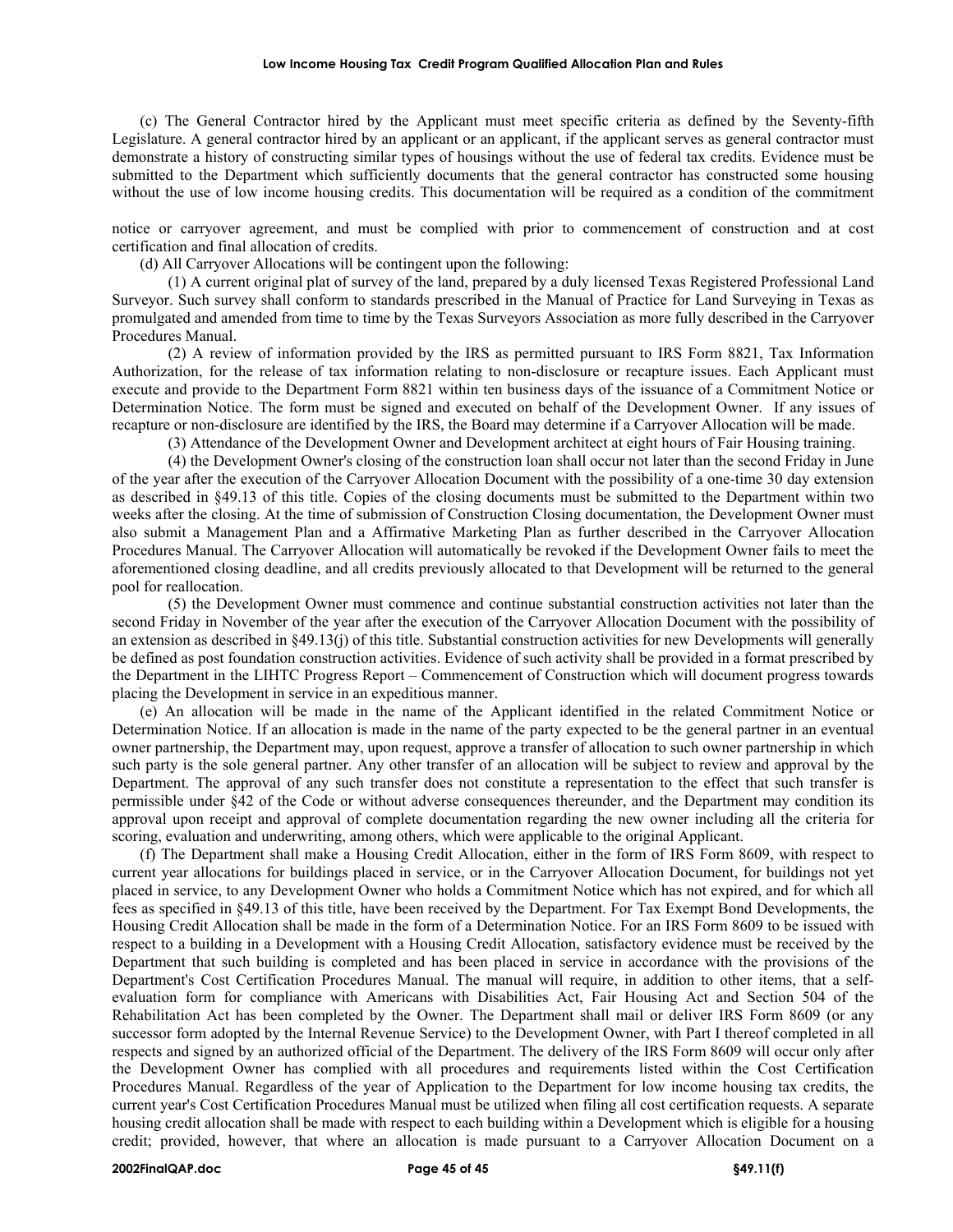Development basis in accordance with the Code,  $\S42(h)(1)(F)$ , a housing credit dollar amount shall not be assigned to particular buildings in the Development until the issuance of IRS Form 8609s with respect to such buildings.

(g) In making a Housing Credit Allocation, the Department shall specify a maximum Applicable Percentage, not to exceed the Applicable Percentage for the building permitted by the Code, §42(b), and a maximum Qualified Basis amount. In specifying the maximum applicable percentage and the maximum Qualified Basis amount, the Department shall disregard the first-year conventions described in the Code,  $\frac{242(f)(2)(A)}{2}$  and  $\frac{242(f)(3)(B)}{2}$ . The housing credit

allocation made by the Department shall not exceed the amount necessary to support the extended low income housing commitment as required by the Code,  $§42(h)(6)(C)(i)$ .

(h) Development inspections shall be required to show that the Development is built or rehabilitated according to required plans and specifications. At a minimum, all Development inspections must include an inspection for quality during the construction process while defects can reasonably be corrected and a final inspection at the time the Development is placed in service. All such Development inspections shall be performed by the Department or by an independent, third party inspector acceptable to the Department. The Development Owner shall pay all fees and costs of said inspections as described in §49.13(g) of this title.

(i) After the entire Development is placed in service, which must occur prior to the deadline specified in the Carryover Allocation Document, the Development Owner shall be responsible for furnishing the Department with documentation which satisfies the requirements set forth in the Cost Certification Procedures Manual. A newly constructed or rehabilitated building is not placed in service until all units in such building have been completed and certified by the appropriate local authority or registered architect as ready for occupancy. The Cost Certification must be submitted for the entire Development, therefore partial Cost Certifications are not allowed. The Department may require copies of invoices and receipts and statements for materials and labor utilized for the new construction or rehabilitation and, if applicable, a closing statement for the acquisition of the Development as well as for the closing of all interim and permanent financing for the Development. If the Applicant does not fulfill all representations made in the Application, the Department may make reasonable reductions to the tax credit amount allocated via the IRS Form 8609 or may withhold issuance of the IRS Form 8609s until these representations are met.

### **§49.12. Department Records; Certain Required Filings.**

(a) At all times during each calendar year the Department shall maintain a record of the following:

(1) the cumulative amount of the State Housing Credit Ceiling that has been reserved pursuant to reservation notices during such calendar year;

(2) the cumulative amount of the State Housing Credit Ceiling that has been committed pursuant to Commitment Notices during such calendar year;

(3) the cumulative amount of the State Housing Credit Ceiling that has been committed pursuant to Carryover Allocation Documents during such calendar year;

(4) the cumulative amount of housing credit allocations made during such calendar year; and

(5) the remaining unused portion of the State Housing Credit Ceiling for such calendar year.

(b) The Department shall maintain for each Application an Application Log that tracks the Application from the date of its submission. The Application Log will contain, at a minimum, the information identified in paragraphs (1) through (9) of this subsection.

(1) the names of the Applicant and Related Parties, the owner contact name and phone number, and full contact information for all members of the Development Team;

(2) the name, physical location, and address of the Development, including the relevant region of the state;

(3) the number of Units and the amount of housing tax credits requested for allocation by the Department to the Applicant;

(4) any set-aside category under which the Application is filed;

(5) the requested and awarded score of the Application in each scoring category adopted by the Department under the Qualified Allocation Plan;

(6) any decision made by the Department or Board regarding the Application, including the Department's decision regarding whether to underwrite the Application and the Board's decision regarding whether to allocate housing tax credits to the Development;

(7) the names of persons making the decisions described by paragraph (6) of this subsection, including the names of Department staff scoring and underwriting the Application, to be recorded next to the description of the applicable decision;

(8) the amount of housing tax credits allocated to the Development; and

(9) a dated record and summary of any contact between the Department staff, the Board, and the Applicant or any Related Parties.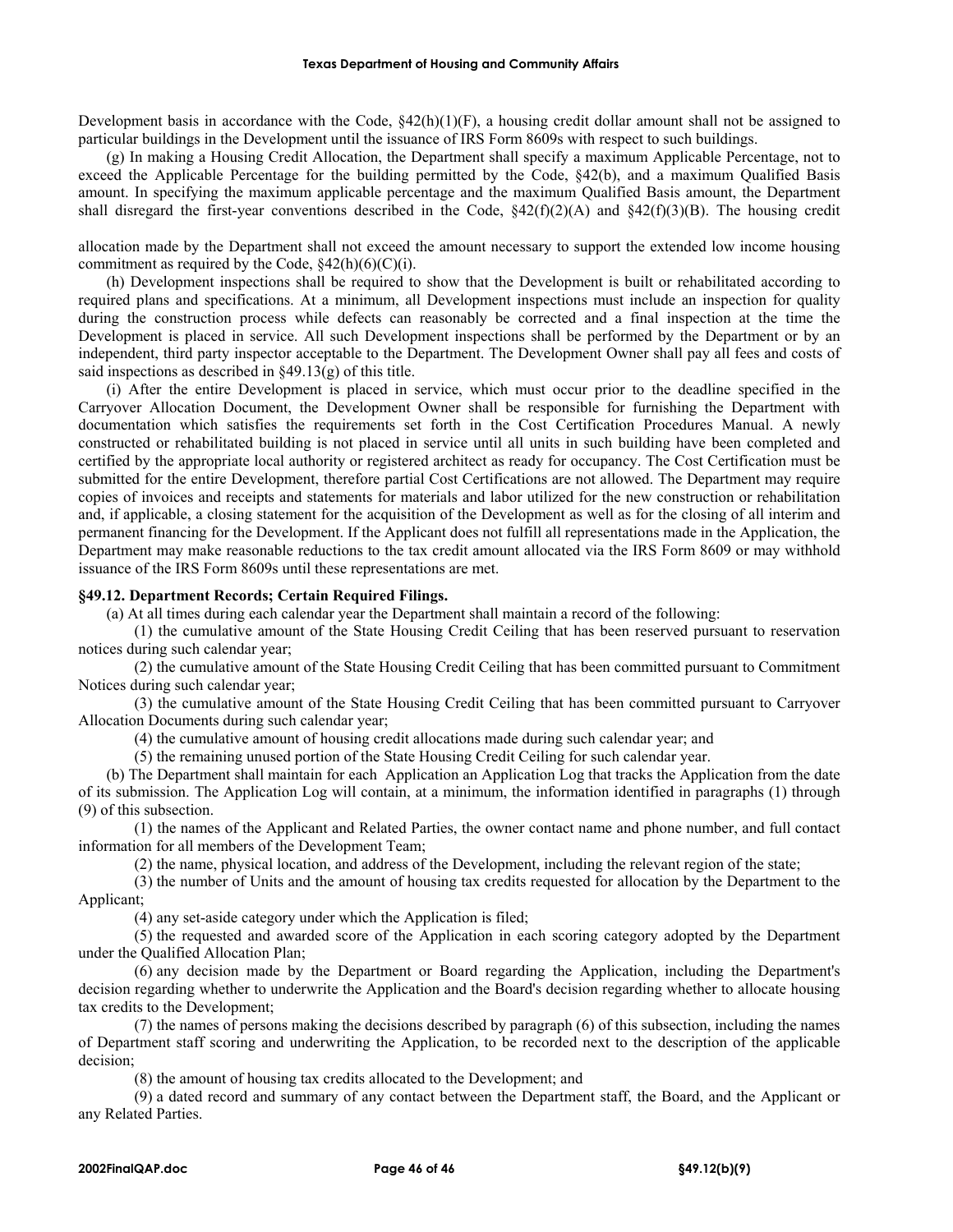(c) The Department shall mail to the Internal Revenue Service, not later than the 28th day of the second calendar month after the close of each calendar year during which the Department makes housing credit allocations, the original of each completed (as to Part I) IRS Form 8609, a copy of which was mailed or delivered by the Department to a Development Owner during such calendar year, along with a single completed IRS Form 8610, Annual Low Income Housing Credit Agencies Report. When a Carryover Allocation is made by the Department, a copy of IRS Form 8609 will be mailed or delivered to the Development Owner by the Department in the year in which the building(s) is placed in service, and thereafter the original will be mailed to the Internal Revenue Service in the time sequence in this subsection. The original of the Carryover Allocation Document will be filed by the Department with IRS Form 8610 for the year in which the allocation is made. The original of all executed Agreement and Election Statements shall be filed by the Department with the Department's IRS Form 8610 for the year a housing credit allocation is made as provided in this section. The Department shall be authorized to vary from the requirements of this section to the extent required to adapt to changes in IRS requirements.

### **§49.13. Program Fees and Extensions.**

(a) Pre-Application Fee. Each Applicant that submits a Pre-Application shall submit to the Department, along with such Pre-Application, a non refundable Pre-Application fee, in the amount of \$15 per Unit. Units for the calculation of the Pre-Application Fee include all Units within the Development, including tax credit, market rate and owner-occupied Units. Pre-Applications without the specified Pre-Application Fee in the form of a cashiers check will not be accepted. Community Housing Development Organizations (CHDOs) will receive a discount of 10% off the calculated Pre-Application fee.

(b) Application Fee. Each Applicant that submits an Application shall submit to the Department, along with such Application, an Application fee. For Applicants having submitted a Pre-Application which met Pre-Application Threshold and for which a Pre-Application fee was paid, the Application fee will be \$5 per Unit. For Applicants not having submitted a Pre-Application, the Application fee will be \$20 per Unit. Units for the calculation of the Application Fee include all Units within the Development, including tax credit, market rate and owner-occupied Units. Applications without the specified Application Fee in the form of a cashiers check will not be accepted. Community Housing Development Organizations will receive a discount of 10% off the calculated Application fee.

(c) Refunds of Pre-Application or Application Fees. The Department shall refund the balance of any fees collected for a Pre-Application or Application that is withdrawn by the Applicant or that is not fully processed by the Department. The amount of refund on Applications not fully processed by the Department will be commensurate with the level of review completed. Intake and data entry will constitute 30% of the review, the site visit will constitute 45% of the review, and Threshold and Selection review will constitute 25% of the review. The Department must provide the refund to the Applicant not later than the  $30<sup>th</sup>$  day after the date the last official action is taken with respect to the Application.

(d) Third Party Underwriting Fee. Applicants will be notified in writing prior to the evaluation of a Development by an independent third party underwriter in accordance with  $\S$ 49.7(b)(3) of this title if such a review is required. The fee must be received by the Department prior to the engagement of the underwriter. The fees paid by the Development Owner to the Department for the third party underwriting will be credited against the commitment fee established in subsection (e) of this section, in the event that a Commitment Notice or Determination Notice is issued by the Department to the Development Owner.

(e) Commitment or Determination Notice Fee. Each Development Owner that receives a Commitment Notice or Determination Notice shall submit to the Department, not later than the expiration date on the commitment notice, a nonrefundable commitment fee equal to 4% of the annual housing credit allocation amount. The commitment fee shall be paid by cashier's check.

(f) Compliance Monitoring Fee. Upon the Development being placed in service, the Development Owner will pay a compliance monitoring fee in the form of a cashier's check equal to \$25 per tax credit Unit per year or \$100, whichever is greater. Payment of the first year's compliance monitoring fee must be received by the Department prior to the release of the IRS Form 8609 on the Development. Subsequent anniversary dates on which compliance monitoring fee payments are due shall be determined by the date the Development was placed in service.

(g) Building Inspection Fee. Development Owners must pay for any inspections that the Department requires, whether during construction or after completion, and estimated charges for all such inspections may be aggregated and distributed among the Developments according to Development size, cost or other criteria. All outstanding building inspection fees must be received by the Department prior to the release of the IRS Form 8609.

(h) Public Information Requests. Public information requests are processed by the Department in accordance with the provisions of the Government Code, Chapter 552. The Texas Building and Procurement Commission (formerly General Services Commission) determines the cost of copying, and other costs of production.

(i) Amendment of Fees by the Department and Notification of Fees. All fees charged by the Department in the administration of the tax credit program will be revised by the Department from time to time as necessary to ensure that such fees compensate the Department for its administrative costs and expenses. The Department shall publish not later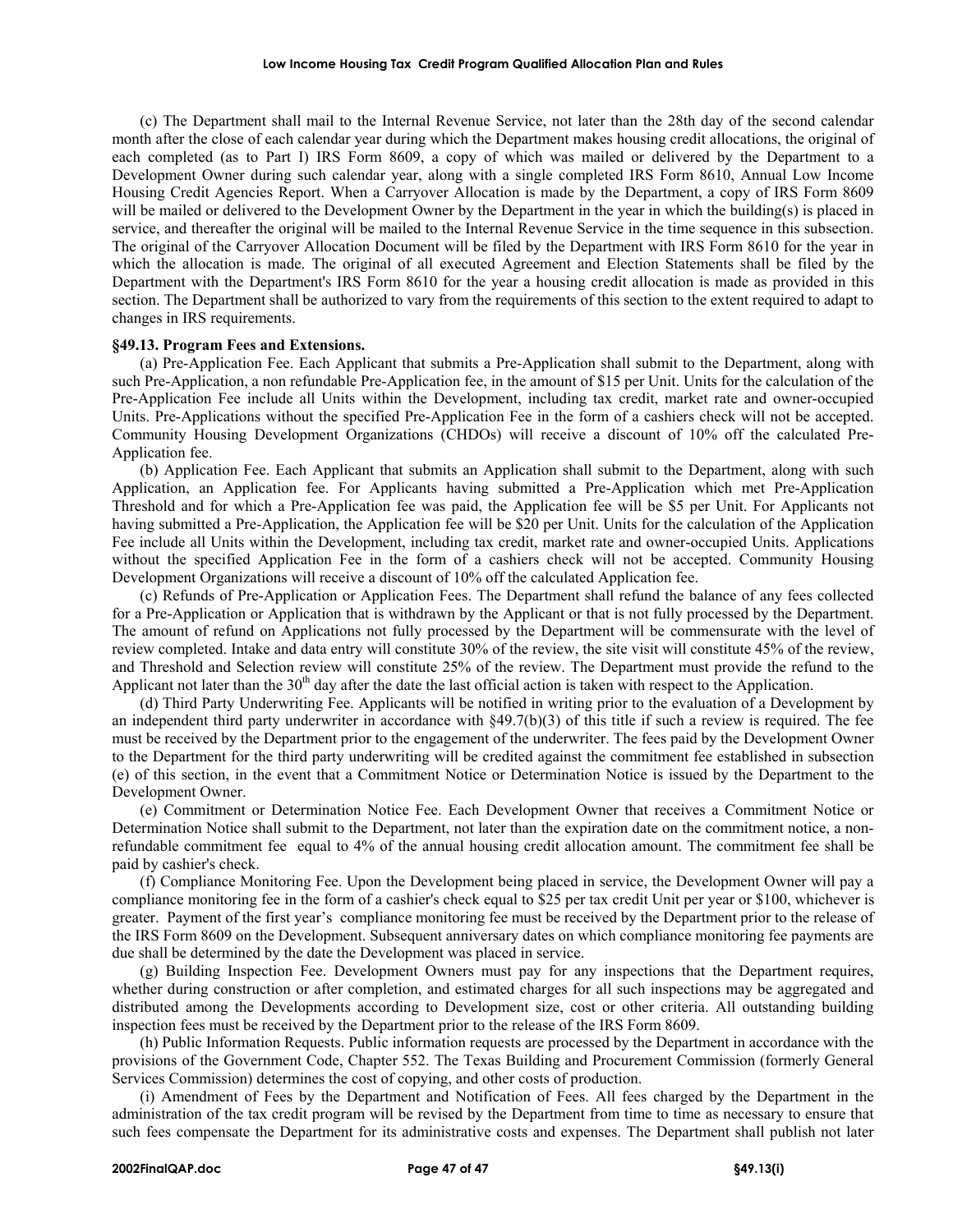than July 1 of each year a schedule of Application fees that specifies the amount to be charged at each stage of the application process.

(j) Extension Requests. All extension requests relating to the Commitment Notice, Carryover, Closing of Construction Loan, Substantial Construction Commencement, Placed in Service or Cost Certification requirements shall be submitted to the Department in writing and be accompanied by a non-refundable extension fee in the form of a cashier's check in the amount of \$2,500. Such requests must be submitted to the Department at least ten business days prior to the date for which an extension is being requested. The extension request shall specify a requested extension date and the reason why such an extension is required. The Department, in its sole discretion, may consider and grant such extension requests for all items except for the Closing of Construction Loan and Substantial Construction Commencement. The Board may grant extensions, for the Closing of Construction Loan and Substantial Construction Commencement. The Board may waive related fees.

# **§49.14. Manner and Place of Filing Applications and Other Required Documentation.**

(a) An Application or Pre-Application for a Housing Credit Allocation from the State Housing Credit Ceiling and the required Application or Pre-Application fee as described in §49.13(a) and (b) of this title must be filed during the Application Acceptance Periods published periodically in the Texas Register.

(b) Applications for a Determination Notice for a Tax Exempt Bond Development may be submitted to the Department as described in paragraphs (1) and (2) of this subsection:

(1) Applicants which receive advance notice of a Program Year 2002 reservation as a result of the Texas Bond Review Board's (TBRB) lottery for the private activity volume cap must file a complete Application per the requirements of §49.7(h) of this title not later than 60 days after the date of the TBRB lottery. Such filing must be accompanied by the Application fee described in §49.13(b) of this title.

(2) Applicants which receive advance notice of a Program Year 2002 reservation after being placed on the waiting list as a result of the TBRB lottery for private activity volume cap must submit Volume 1 of the Application prior to the Applicant's bond reservation date as assigned by the TBRB. The Application fee described in §49.13(b) of this title and any outstanding documentation required under §49.7(i) of this title must be submitted to the Department at least 45 days prior to the Board meeting at which the decision to issue a Determination Notice would be made.

(c) All Applications, letters, documents, or other papers filed with the Department will be received only between the hours of 8:00 a.m. and 5:00 p.m. on any day which is not a Saturday, Sunday or a holiday established by law for state employees.

(d) All notices, information, correspondence and other communications under this title shall be deemed to be duly given if delivered or sent and effective in accordance with this subsection. Such correspondence must reference that the subject matter is pursuant to the Tax Credit Program and must be addressed to the Low Income Housing Tax Credit Program, Texas Department of Housing and Community Affairs, P.O. Box 13941, Austin, TX 78711-3941 or for hand delivery or courier to 507 Sabine, Suite 400, Austin, Texas 78701. Every such correspondence required or contemplated by this title to be given, delivered or sent by any party may be delivered in person or may be sent by courier, telecopy, express mail, telex, telegraph or postage prepaid certified or registered air mail (or its equivalent under the laws of the country where mailed), addressed to the party for whom it is intended, at the address specified in this subsection. Notice by courier, express mail, certified mail, or registered mail will be effective on the date it is officially recorded as delivered by return receipt or equivalent and in the absence of such record of delivery it will be presumed to have been delivered by the fifth business day after it was deposited, first-class postage prepaid, in the United States first class mail. Notice by telex or telegraph will be deemed given at the time it is recorded by the carrier in the ordinary course of business as having been delivered, but in any event not later than one business day after dispatch. Notice not given in writing will be effective only if acknowledged in writing by a duly authorized officer of the Department.

## **§49.15. Withdrawals, Cancellations, Amendments.**

(a) An Applicant may withdraw an Application prior to receiving a Commitment Notice, Determination Notice, Carryover Allocation Document or Housing Credit Allocation, or may cancel a Commitment Notice or Determination Notice by submitting to the Department a notice, as applicable, of withdrawal or cancellation.

(b) The Board in its sole discretion may allocate credits to a Development Owner in addition to those awarded at the time of the initial Carryover Allocation in instances where there is bona fide substantiation of cost overruns and the Department has made a determination that the allocation is needed to maintain the Development's financial viability as a qualified low income Development.

(c) The Department may, at any time and without additional administrative process, determine to award credits to Developments previously evaluated and awarded credits if it determines that such previously awarded credits are or may be invalid and the owner was not responsible for such invalidity. The Department may also consider an amendment to a Commitment Notice, Determination Notice or Carryover Allocation or other requirement with respect to a Development if the revisions:

(1) are consistent with the Code and the tax credit program;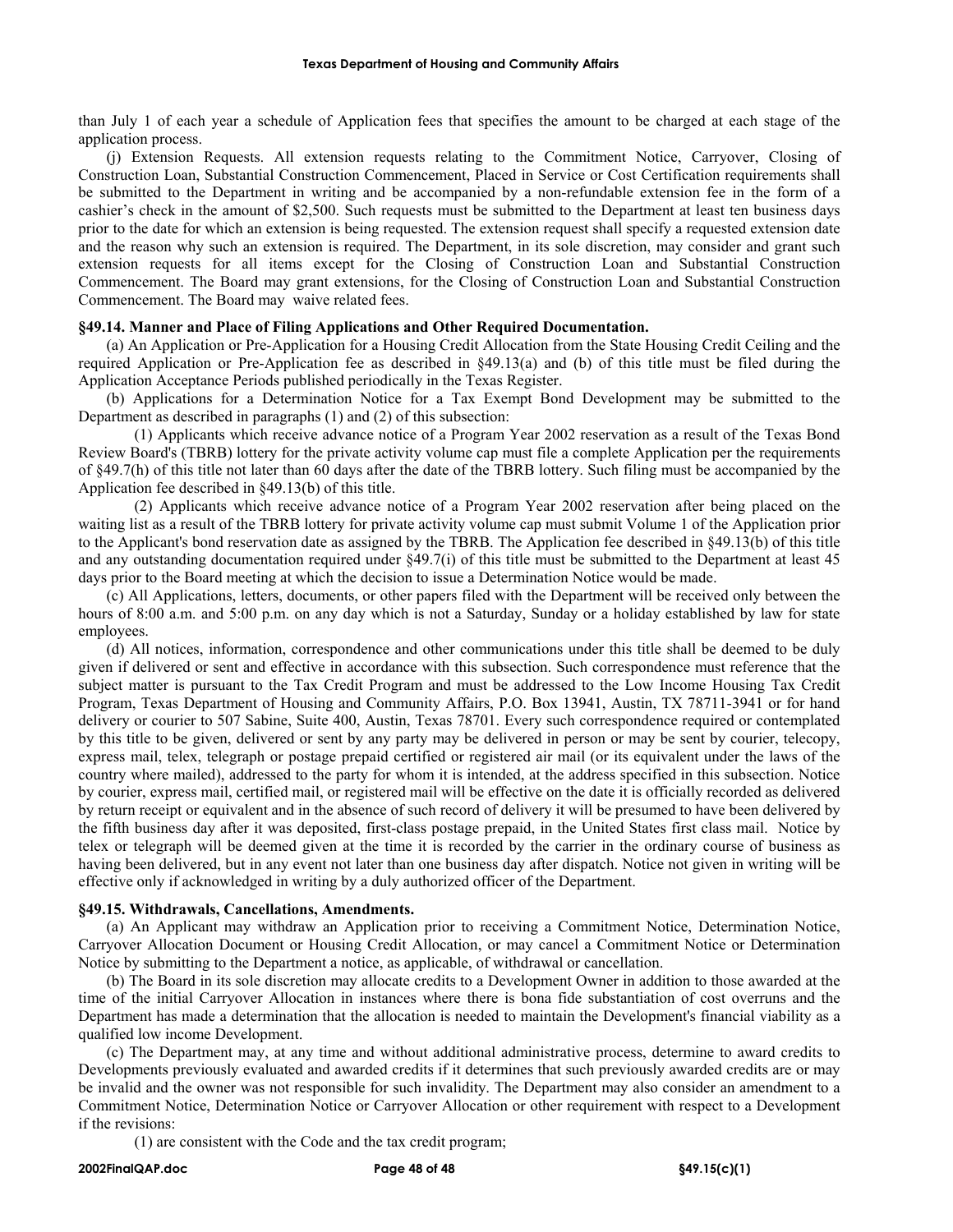#### **Low Income Housing Tax Credit Program Qualified Allocation Plan and Rules**

(2) do not occur while the Development is under consideration for tax credits;

(3) do not involve a change in the number of points scored (unless the Development's ranking is adjusted because of such change);

(4) do not involve a change in the Development's site; or

(5) do not involve a change in the set-aside election.

(d) The Department may cancel a Commitment Notice, Determination Notice or Carryover Allocation prior to the issuance of IRS Form 8609 with respect to a Development if:

(1) the Development Owner or any member of the Development Team, or the Development, as applicable, fails to meet any of the conditions of such Commitment Notice or Carryover Allocation or any of the undertakings and commitments made by the Development Owner in the applications process for the Development;

(2) any statement or representation made by the Development Owner or made with respect to the Development Owner, the Development Team or the Development is untrue or misleading;

(3) an event occurs with respect to any member of the Development Team which would have made the Development's Application ineligible for funding pursuant to §49.5 of this title if such event had occurred prior to issuance of the Commitment Notice or Carryover Allocation; or

(4) the Development Owner, any member of the Development Team, or the Development, as applicable, fails to comply with these Rules or the procedures or requirements of the Department.

## **§49.16. Waiver and Amendment of Rules.**

(a) The Board, in its discretion, may waive any one or more of these Rules in cases of natural disasters such as fires, hurricanes, tornadoes, earthquakes, or other acts of nature as declared by Federal or State authorities.

(b) The Department may amend this chapter and the Rules contained herein at any time in accordance with the Government Code, Chapter 2001, as may be amended from time to time.

## **§49.17. Forward Reservations; Binding Commitments.**

(a) Anything in §49.4 of this title or elsewhere in this chapter to the contrary notwithstanding, the Department with approval of the Board may determine to issue commitments of tax credit authority with respect to Developments from the State Housing Credit Ceiling for the calendar year following the year of issuance (each a "forward commitment"). The Department may make such forward commitments:

(1) with respect to Developments placed on a waiting list in any previous Application Round during the year; or

(2) pursuant to an additional Application Round.

(b) If the Department determines to make forward commitments pursuant to a new Application Round, it shall provide information concerning such round in the Texas Register. In inviting and evaluating Applications pursuant to an additional Allocation Round, the Department may waive or modify any of the set-asides set forth in §49.6 of this title and make such modifications as it determines appropriate in the Threshold Criteria, evaluation factors and Selection Criteria set forth in §49.7 of this title and in the dates and times by which actions are required to be performed under this chapter. The Department may also, in an additional Application Round, include Developments previously evaluated within the calendar year and rank such Developments together with those for which Applications are newly received.

(c) Unless otherwise provided in the Commitment Notice with respect to a Development selected to receive a forward commitment or in the announcement of an Application Round for Developments seeking a forward commitment, actions which are required to be performed under this chapter by a particular date within a calendar year shall be performed by such date in the calendar year of the anticipated allocation rather than in the calendar year of the forward commitment.

(d) Any forward commitment made pursuant to this section shall be made subject to the availability of State Housing Credit Ceiling in the calendar year with respect to which the forward commitment is made. No more than 15% of the per capita component of State Housing Credit Ceiling anticipated to be available in the State of Texas in a particular year shall be allocated pursuant to forward commitments to Development Applications carried forward without being ranked in the new Application Round pursuant to subsection (f) of this section. If a forward commitment shall be made with respect to a Development placed in service in the year of such commitment, the forward commitment shall be a "binding commitment" to allocate the applicable credit dollar amount within the meaning of the Code,  $\S42(h)(1)(C)$ .

(e) If tax credit authority shall become available to the Department later in a calendar year in which forward commitments have been awarded, the Department may allocate such tax credit authority to any eligible Development which received a forward commitment, in which event the forward commitment shall be canceled with respect to such Development.

(f) In addition to or in lieu of making forward commitments pursuant to subsection (a) of this section, the Department may determine to carry forward Development Applications on a waiting list or otherwise received and ranked in any Application Round within a calendar year to the subsequent calendar year, requiring such additional information, Applications and/or fees, if any, as it determines appropriate. Development Applications carried forward may, within the